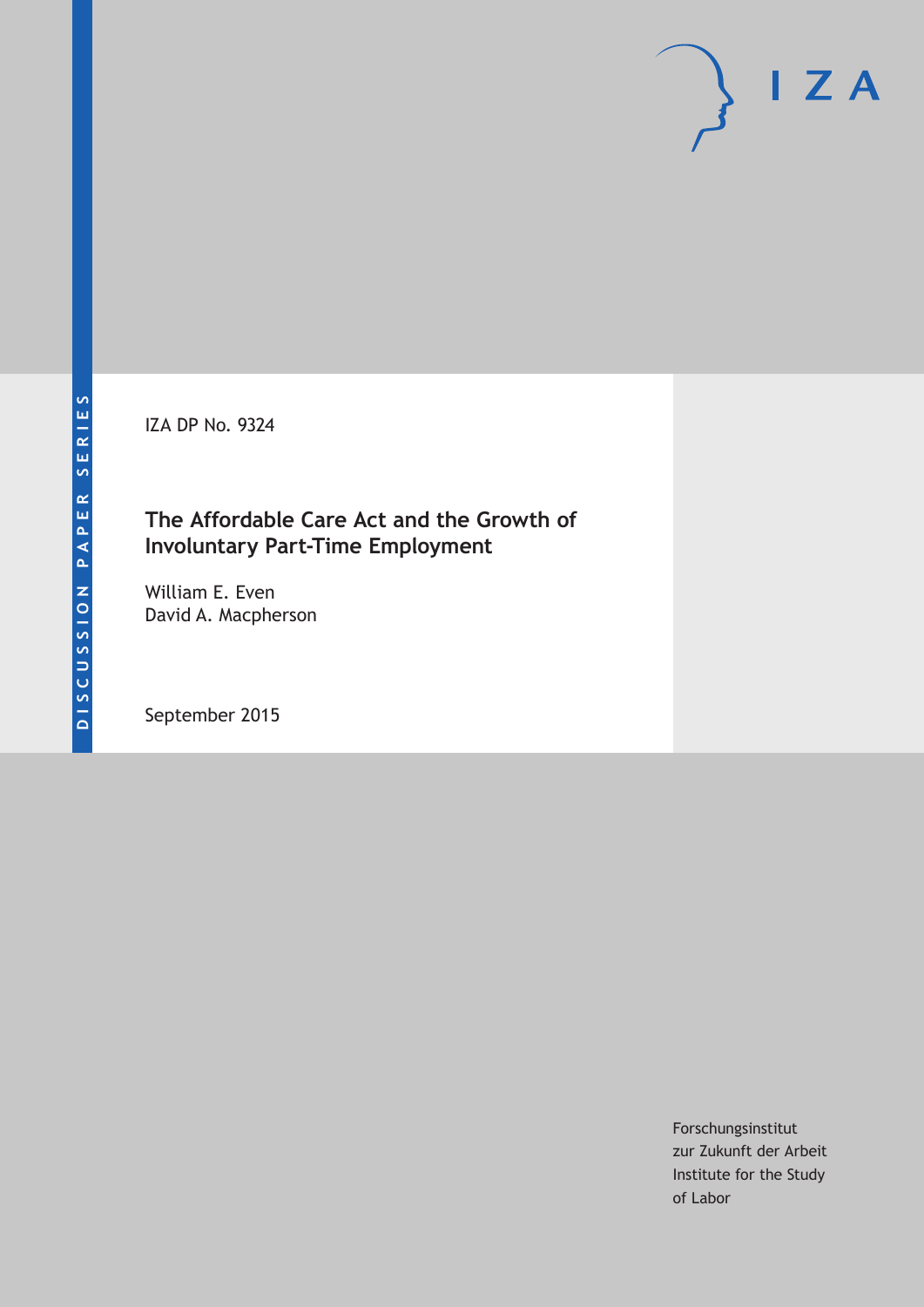# **The Affordable Care Act and the Growth of Involuntary Part-Time Employment**

#### **William E. Even**

*Miami University and IZA* 

#### **David A. Macpherson**

*Trinity University and IZA* 

Discussion Paper No. 9324 September 2015

IZA

P.O. Box 7240 53072 Bonn Germany

Phone: +49-228-3894-0 Fax: +49-228-3894-180 E-mail: iza@iza.org

Any opinions expressed here are those of the author(s) and not those of IZA. Research published in this series may include views on policy, but the institute itself takes no institutional policy positions. The IZA research network is committed to the IZA Guiding Principles of Research Integrity.

The Institute for the Study of Labor (IZA) in Bonn is a local and virtual international research center and a place of communication between science, politics and business. IZA is an independent nonprofit organization supported by Deutsche Post Foundation. The center is associated with the University of Bonn and offers a stimulating research environment through its international network, workshops and conferences, data service, project support, research visits and doctoral program. IZA engages in (i) original and internationally competitive research in all fields of labor economics, (ii) development of policy concepts, and (iii) dissemination of research results and concepts to the interested public.

IZA Discussion Papers often represent preliminary work and are circulated to encourage discussion. Citation of such a paper should account for its provisional character. A revised version may be available directly from the author.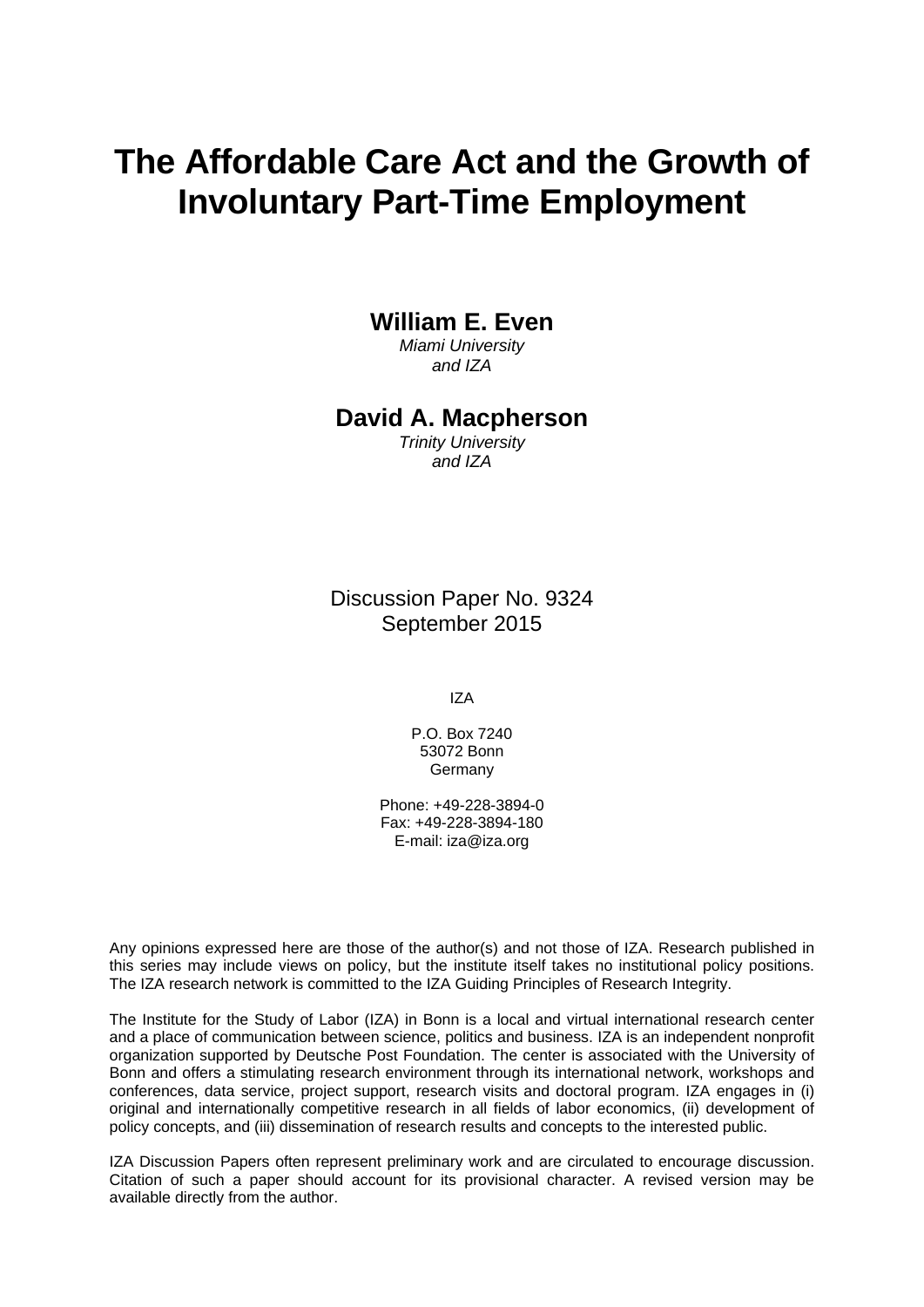IZA Discussion Paper No. 9324 September 2015

# **ABSTRACT**

## **The Affordable Care Act and the Growth of Involuntary Part-Time Employment\***

This study tests whether the employer mandate under the Affordable Care Act (ACA) increased involuntary part-time (IPT) employment. Using data from the Current Population Survey between 1994 and 2014, we find that IPT employment in 2014 was higher than predicted based on economic conditions and the composition of jobs and workers in the labor market. More importantly, using difference-in-difference methods, we find that the increase in the probability of IPT employment since 2010 was greatest in the industries and occupations where workers were most likely to be affected by the mandate. We also show that there has been virtually no change in the probability of IPT employment where the number of workers affected by the mandate was small. We estimate that approximately 1 million additional workers between the ages of 19 and 64 are in IPT employment as a result of the ACA employer mandate.

JEL Classification: J22, J23, J32, J33, H25

Keywords: Affordable Care Act, involuntary part-time employment, employer mandate, health insurance

Corresponding author:

 $\overline{a}$ 

David A. Macpherson Department of Economics Trinity University San Antonio, TX 78212 USA E-mail: David.Macpherson@trinity.edu

<sup>\*</sup> We thank Barry Hirsch, Julie Hotchkiss, Melinda Pitts, Aaron Yelowitz, and seminar participants at the Federal Bank of Reserve of Atlanta, University of Kentucky, and the Western Economic Association meetings for helpful comments and suggestions.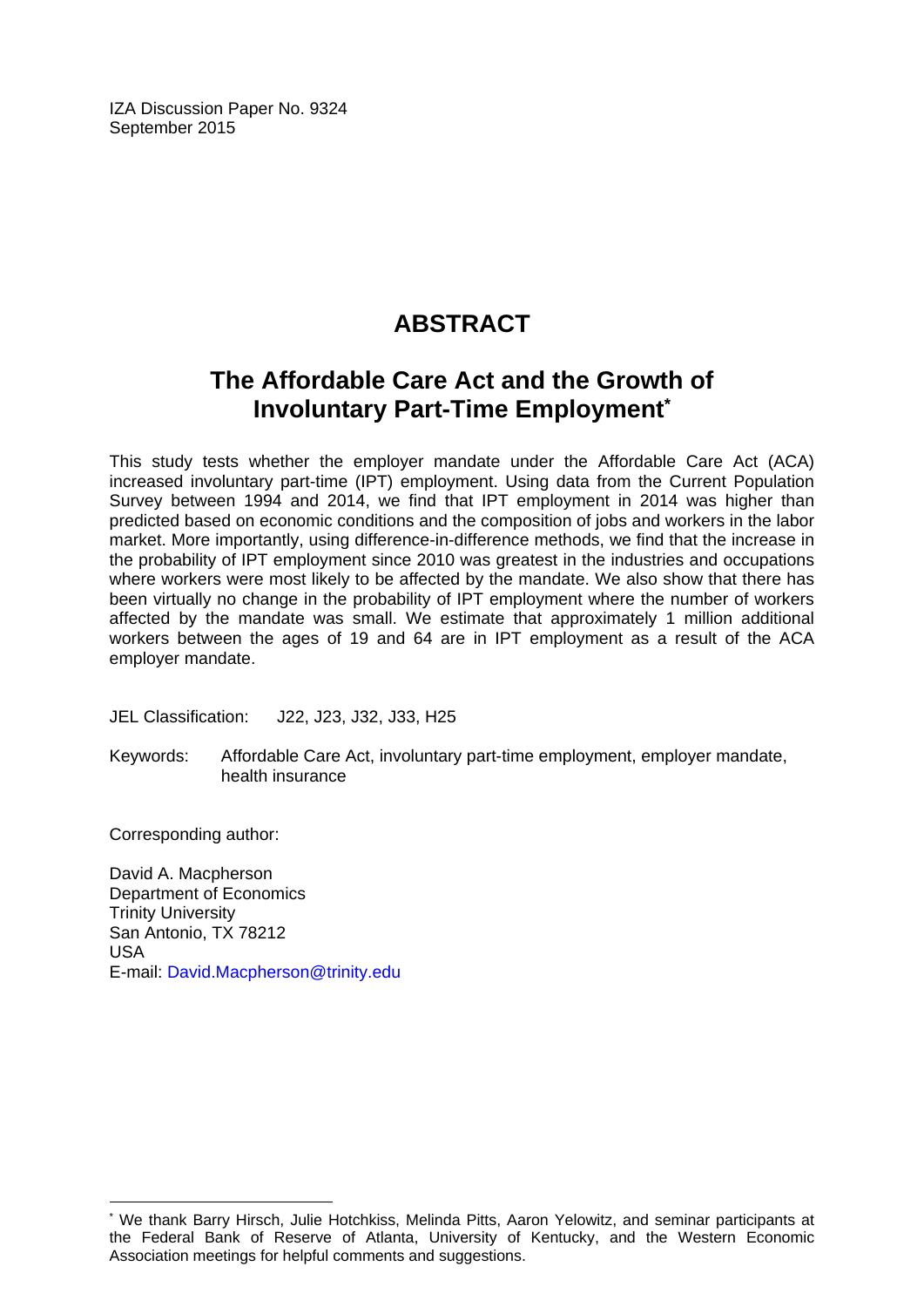#### **1. Introduction.**

At its passage, the 2010 Affordable Care Act (ACA) required that firms with 50 or more employees provide health insurance for their full-time workers or be subjected to penalties beginning in 2014. Many analysts argue that the law creates incentives for large firms to shift from full-time to part-time workers to avoid the penalties and the cost of providing health insurance.

While numerous news reports claim that firms are shifting to part-time work because of the ACA, no study of nationally representative data estimates whether the effects are quantitatively or statistically significant. While several researchers claim that the fraction of part-time workers rose sharply during the recession and remains above pre-recession levels, there is disagreement about why the number remains so high. Some believe that the threat of the ACA reduced employers' willingness to hire full-time workers during the recovery. Others believe that the high level of part-time work is an aftermath of the recession and structural changes in the labor market unrelated to the ACA.

This paper attempts to sort out the effect of the ACA from cyclical or other structural changes in the labor market. To isolate the effect of the ACA, we use regression analysis to control for economic conditions, the industrial and occupational composition of the work force, and worker characteristics. We also use difference-in-difference methods that compare the rate of growth in part-time work among groups of workers that should be differentially affected by the law.

#### **2. Background.**

While ACA penalties were initially scheduled to take effect in 2014, the implementation dates and the group of affected workers changed over time. Table 1 summarizes some of these key dates. In July 2013, the administration announced that the implementation date for employer penalties would be pushed back to 2015. In February 2014, final regulations were published providing additional transition relief for mid-sized employers (50-99 employees)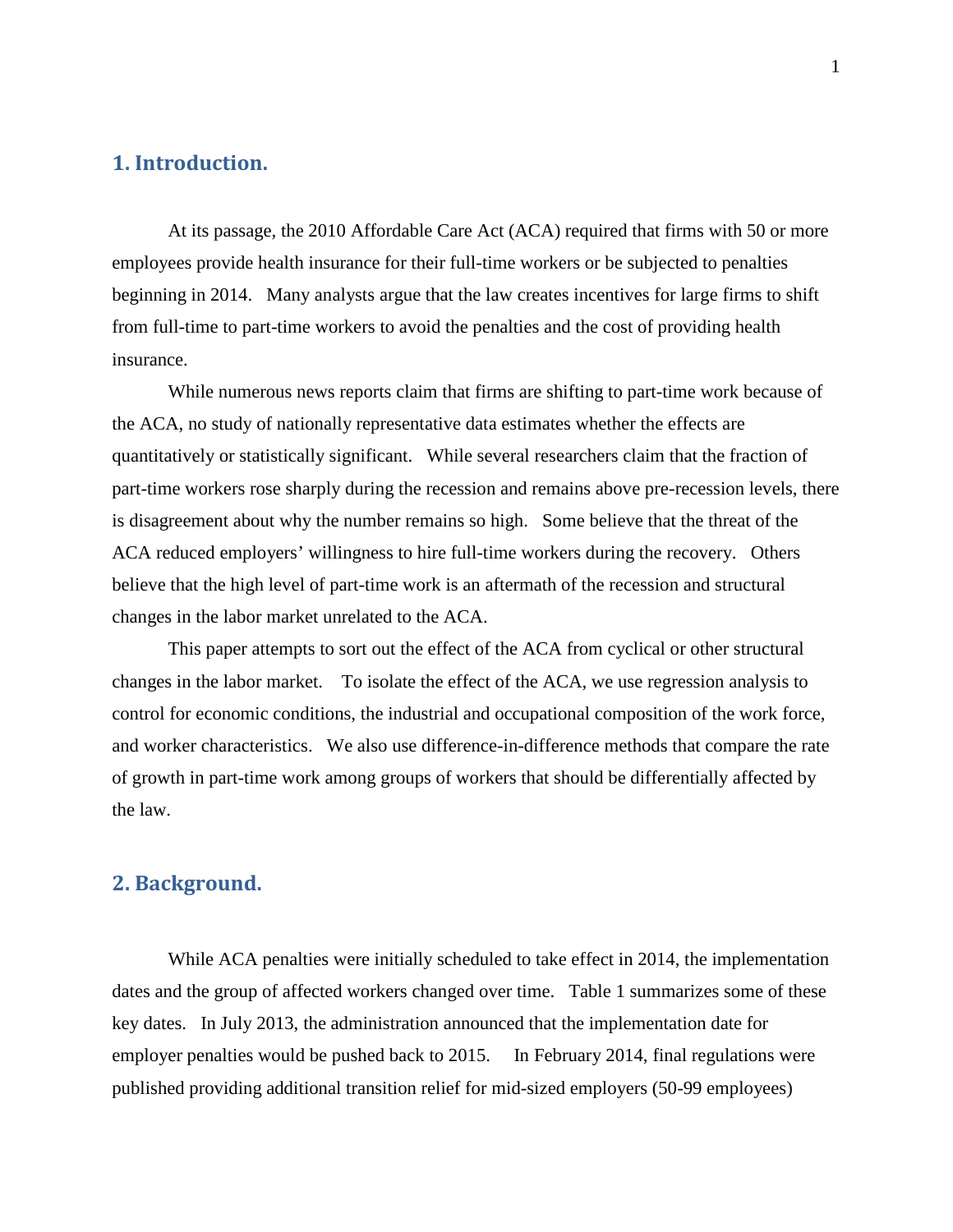pushing their implementation date back to 2016. Transition relief was also provided for large employers (100+) by reducing the minimum coverage rate to 70 percent of employees in 2015 and deferring the implementation of the 95 percent coverage rate until 2016. Although the implementation date was pushed back, some employers were making adjustments to avoid the penalties detailed in the new law as early as 2012. For example, Investor's Business Daily collected reports of workers' hours being reduced to avoid the ACA penalties from over 450 employers, with some reports filed as early as 2011.

In order to understand how employers could adjust their work force to avoid ACA penalties, we provide a brief review of the penalties and mandate. With initial passage of the ACA, "applicable large employers" would be assessed an "Employer Shared Responsibility" (ESR) penalty if they did not provide "minimal essential coverage" for their full-time employees and dependents at an "affordable price." A firm is considered an "applicable large employer" (ALE) if, based upon employment in the prior year, it employed an average of at least 50 fulltime equivalent employees (FTEs). Any worker averaging at least 30 hours per week (or 130 hours per month) is counted as one FTE. For part-time workers averaging less than 30 hours per week, total weekly hours of all part-time workers are divided by 30 to calculate FTEs (or monthly hours by 130). For example, if an employer has 40 employees who each work more than 30 hours per week and 60 part-time employees who each average 10 hours per week, total FTEs would be  $40 + (600/30) = 60$  FTEs.<sup>[1](#page-4-0)</sup> Any employer with less than 50 FTEs is not an ALE and is exempt from ESR penalties.

An employer's insurance plan provides minimal essential coverage if the plan covers at least 60 percent of expected health care costs. The plan is deemed affordable if the employee's cost of coverage does not exceed 9.5% of the employee's household income. Since employers may not know their worker's household income, they can instead rely on one of three safe harbors for determining the maximum cost for affordable coverage. $2$ 

If any of an ALE's full-time employees purchase health care in the private market and receive a federal premium subsidy, the employer may be subject to an ESR penalty. To be

<span id="page-4-0"></span><sup>&</sup>lt;sup>1</sup> There is a seasonal worker exception exempting employers that average more than 50 full-time workers for 120 days or less during a year.

<span id="page-4-1"></span><sup>&</sup>lt;sup>2</sup> The three safe-harbors define affordability based on either the worker's wages reported on form W2, the worker's rate of pay at the beginning of the period, or the federal poverty line for a single individual in the relevant calendar year.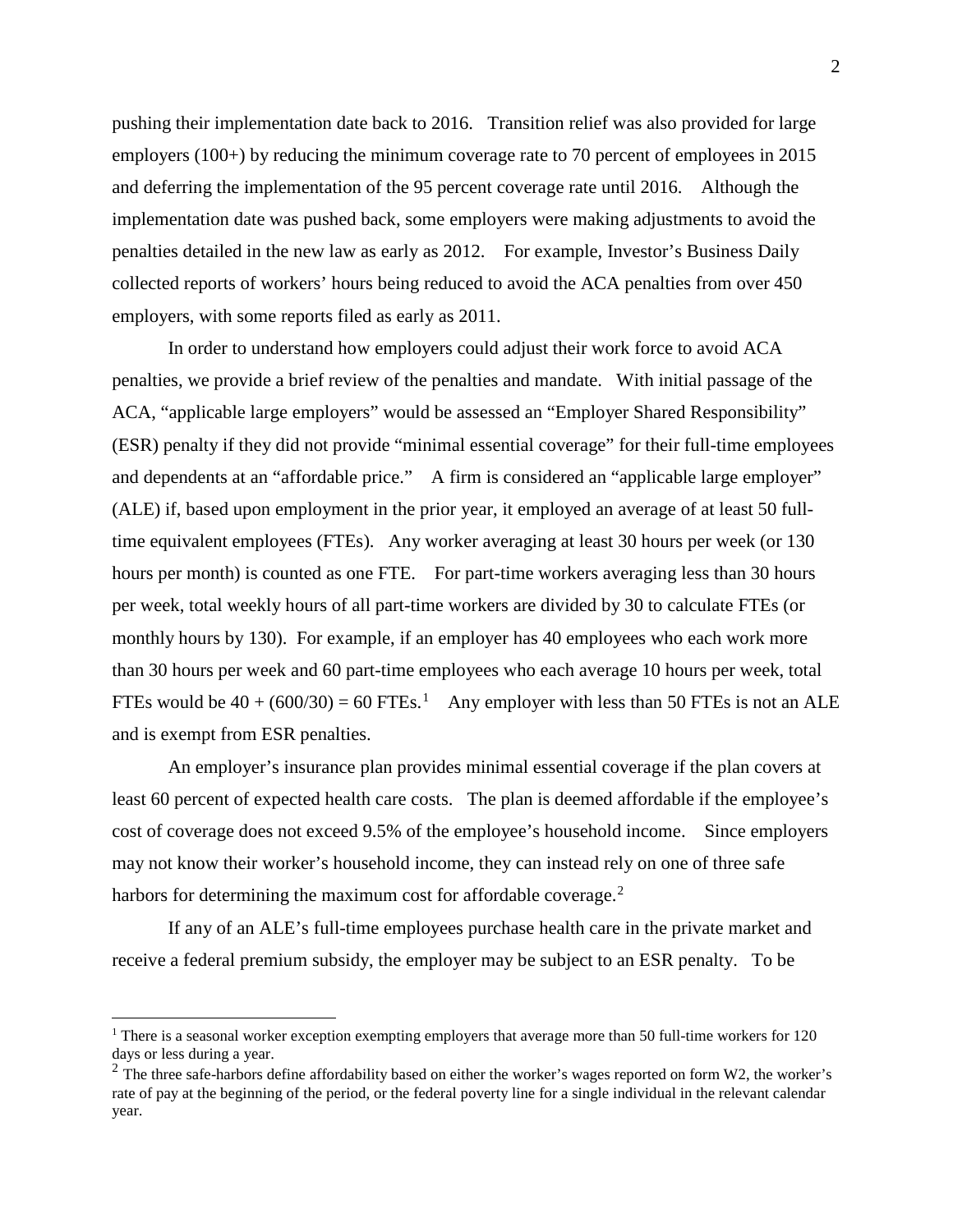eligible for a premium subsidy, a worker's income must be less than 400% of the federal poverty level, and the worker cannot have access to minimal essential health insurance coverage that is affordable through the workplace. Given the federal poverty lines in 2014, this implies that workers with one household member would be eligible for a subsidy if they earned less than \$46,680 annually; a worker from a household with four members would be eligible if the household earned less than \$95,400.

If a full-time ALE employee receives a federal subsidy, the employer could be assessed an ESR penalty. The size of the penalty depends on whether the firm provides affordable and minimal essential coverage to at least 95% of its full-time workers. If the firm meets this requirement, the penalty is \$3,000 per full-time worker receiving a subsidy, but no more than \$2,000 times the number of full-time employees less 30. If an ALE provides coverage to fewer than 95% of its full-time workers, its penalty will be \$2,000 per full-time employee (minus up to 30).

When the initial ESR penalties were scheduled to begin in the 2014 calendar year, the number of employees and their full-time status were determined by the number of employees and their work hours in 201[3](#page-5-0).<sup>3</sup> As a result, if a firm wished to reduce exposure to ESR penalties that started in 2014, it would have to make adjustments during 2013. Moreover, while transition relief pushed the implementation of the ESR payments back to 2015, firms that made the adjustments in the first half of 2013 may have kept them in place knowing that with implementation in 2015, exposure to ESR penalties would be determined by 2014 employment levels.

In February 2014, the starting date for ESR payments was pushed back to 2016 for employers with between 50 and 99 employees. Some of these employers may have initiated adjustments in work hours for their employees prior to 2014, but the delay may have slowed these firms' responses to meeting the ACA guidelines.

<span id="page-5-0"></span><sup>&</sup>lt;sup>3</sup> To determine the number of employees and their classification as a full- or part-time worker, each firm had to define three time periods: the measurement period, and the subsequent administrative and stability periods. To determine whether a firm was an "applicable large employer" in 2014, it would use a measurement period of between three and 12 months in the prior calendar year to determine which employees were full-time and part-time. Beginning in 2014, any continuing worker who was classified as a full-time worker during the measurement period must be treated as a full-time worker for the "stability period." In subsequent years, the firm could define a measurement period followed by an "administrative period," which would allow the firm to determine those workers classified as full-time for the subsequent stability period.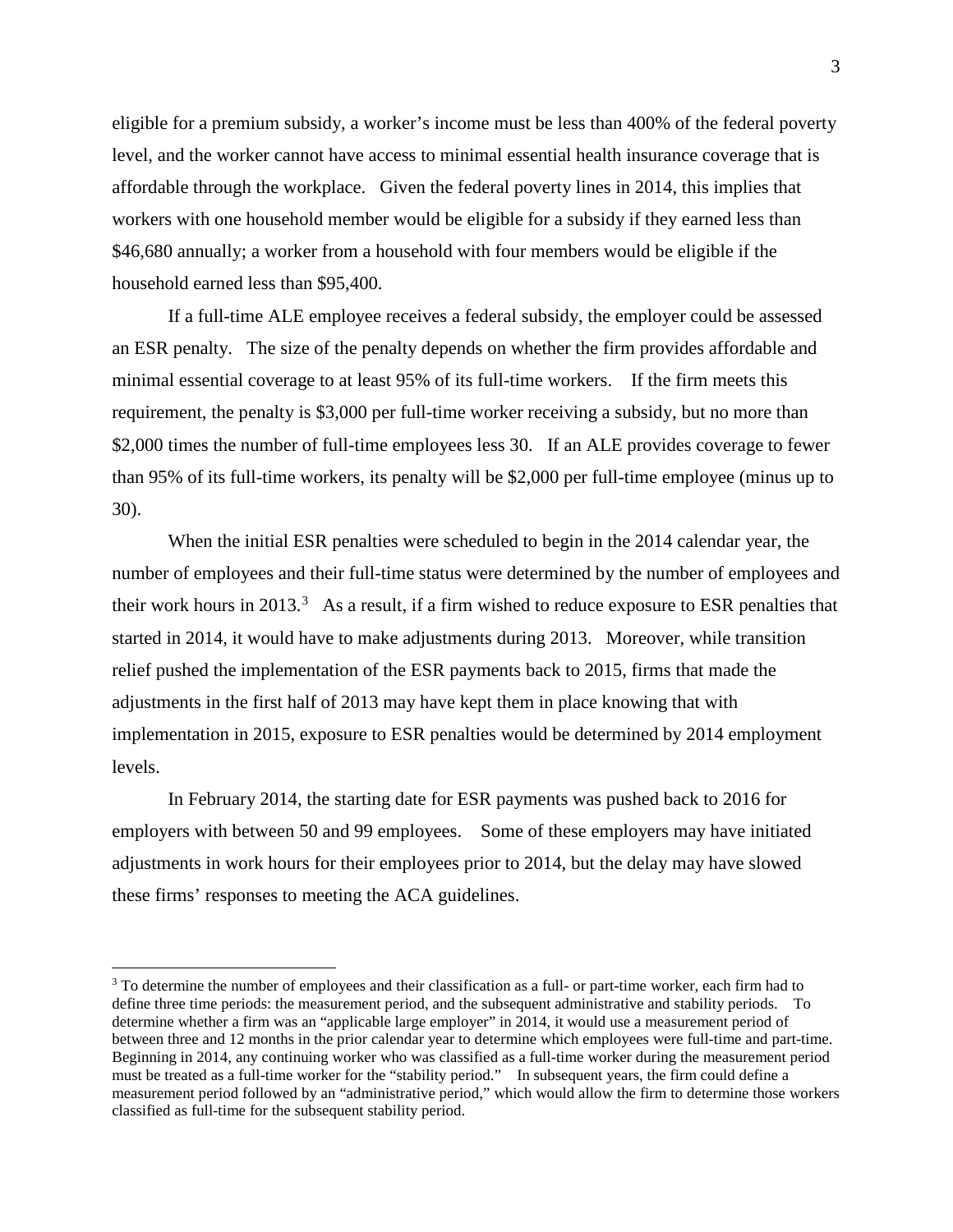There are a few ways that an ALE could reduce exposure to ESR penalties. First, the firm could provide affordable coverage to its full-time workers. According to data provided by the Kaiser Family Foundation, in 2012 the average premium for employer-based health insurance in the United States was  $$5,384<sup>4</sup>$  $$5,384<sup>4</sup>$  $$5,384<sup>4</sup>$  For a full-time worker (2,000 hours per year), this is equivalent to an hourly wage increase of \$2.69. The cost would be higher for older workers and would vary across the states.

Firms increasing coverage for their full-time workers might try to shift the cost to the newly covered workers, requiring that employees pay a large share of the cost. If the firm is to avoid ESR penalties, however, the firm cannot require a worker eligible for a subsidy (i.e. those with household income below 400 percent of the poverty line) to contribute more than 9.5% of household income for the insurance. Thus, for example, if a full-time worker (40 hours per week, 50 weeks per year) earned \$10 per hour (\$20,000 per year) and had no other household income, the firm could not require that the worker contribute more than \$1,900 for the health insurance. On the other hand, if the worker earned \$25 per hour, the firm could require the worker to contribute \$4,750 per year for the plan and shift most of the cost to the employee. Since employers are less able to shift the cost of adding coverage to low-wage workers, they will have a greater incentive to find ways to avoid the mandate for them.

If an ALE is unable to shift the cost of the health insurance to the worker by requiring that the employee pay a large share of the premiums, it could instead cut the worker's hourly wage. For example, if a worker previously earned \$10 per hour and received no health insurance, rather than require the worker to pay the equivalent of \$2 per hour for the health insurance (which would violate the rule on affordability), the firm could cut the worker's wage by \$2 per hour and require no employee contribution. This strategy is not feasible if the wage cut would put the worker's compensation below the minimum wage. Cutting the hourly rate would also limit a firm's ability to attract low-wage workers who place minimal value on the health insurance.

In sum, providing coverage is costly, and firms have incentives to shift the cost of the new coverage to workers by requiring employee contributions or cutting wages. Since such strategies are least effective for low-wage workers, employers are motivated to find alternative means to avoid the coverage requirement for low-wage employees. Several such strategies are

<span id="page-6-0"></span> <sup>4</sup> http://kff.org/other/state-indicator/single-coverage/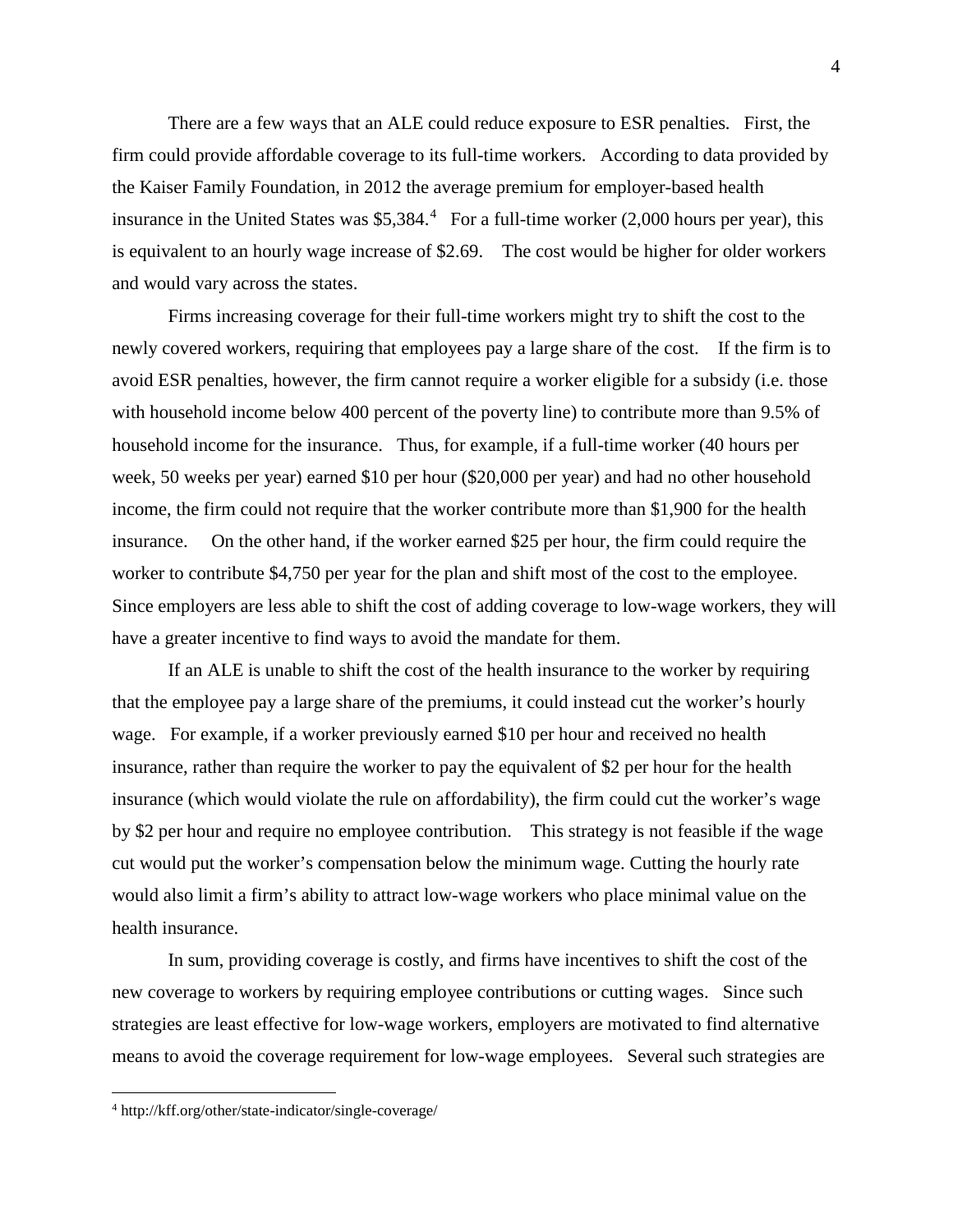available. First, firms with close to 50 FTE employees could try to keep below 50 and escape exposure entirely. Employers could accomplish this by reducing the number of full-time employees while increasing hours worked per employee. For example, a firm with 40 employees who average 50 hours per week would be exempt whereas a firm with 50 employees who average 40 hours per week would not be exempt. Alternatively, a firm could keep its FTEs below the limit of 50 by hiring independent contractors or hiring temporary workers.

Second, a firm could reduce the size of the penalty and the cost of providing affordable coverage by shifting from full-time to part-time (<30 hours) workers. Failing to provide parttime workers with coverage does not result in a penalty. Also, because a firm can compute a worker's full-time status by averaging hours worked over as many as 12 months, hiring shortterm employees would reduce the number of workers that must be provided coverage.

While the threat of ESR penalties created incentives for large firms to switch to part-time employment, in a 2014 report, the Congressional Budget Office (CBO) emphasized the impact of the health insurance subsidies on the supply side of the labor market. Mulligan (2014) provides a detailed analysis of the subsidy formula and concludes that, with the health insurance subsidies, millions of workers working a part-time schedule could yield more disposable income than a full-time schedule. In fact, the Congressional Budget Office (2014) estimated that the ACA subsidies will reduce the number of full-time-equivalent (FTE) employees by about 2.0 million by 2017. The CBO projects that virtually all of the reduction will be due to workers wanting to reduce hours or drop out of the labor market entirely because of the new health insurance subsidies.

When there is an increase in part-time employment from the supply side, the expectation is that the number of workers who are working part-time voluntarily would rise. On the other hand, if there is an increase in the demand for part-time workers (perhaps due to the ACA mandate), some workers with full-time jobs may be forced to accept a part-time job involuntarily. As Ehrenberg and Smith (1988) note, a smaller number of workers who prefer voluntary part-time employment could increase the number who are forced into part-time work. As an example, if the number of workers who prefer part-time work decreases, then employers may respond by cutting back on the hours of full-time workers. For example, teenagers have been a major source of part-time workers, and as teenage employment rates have dropped, some employers may cut hours for workers who prefer full-time jobs.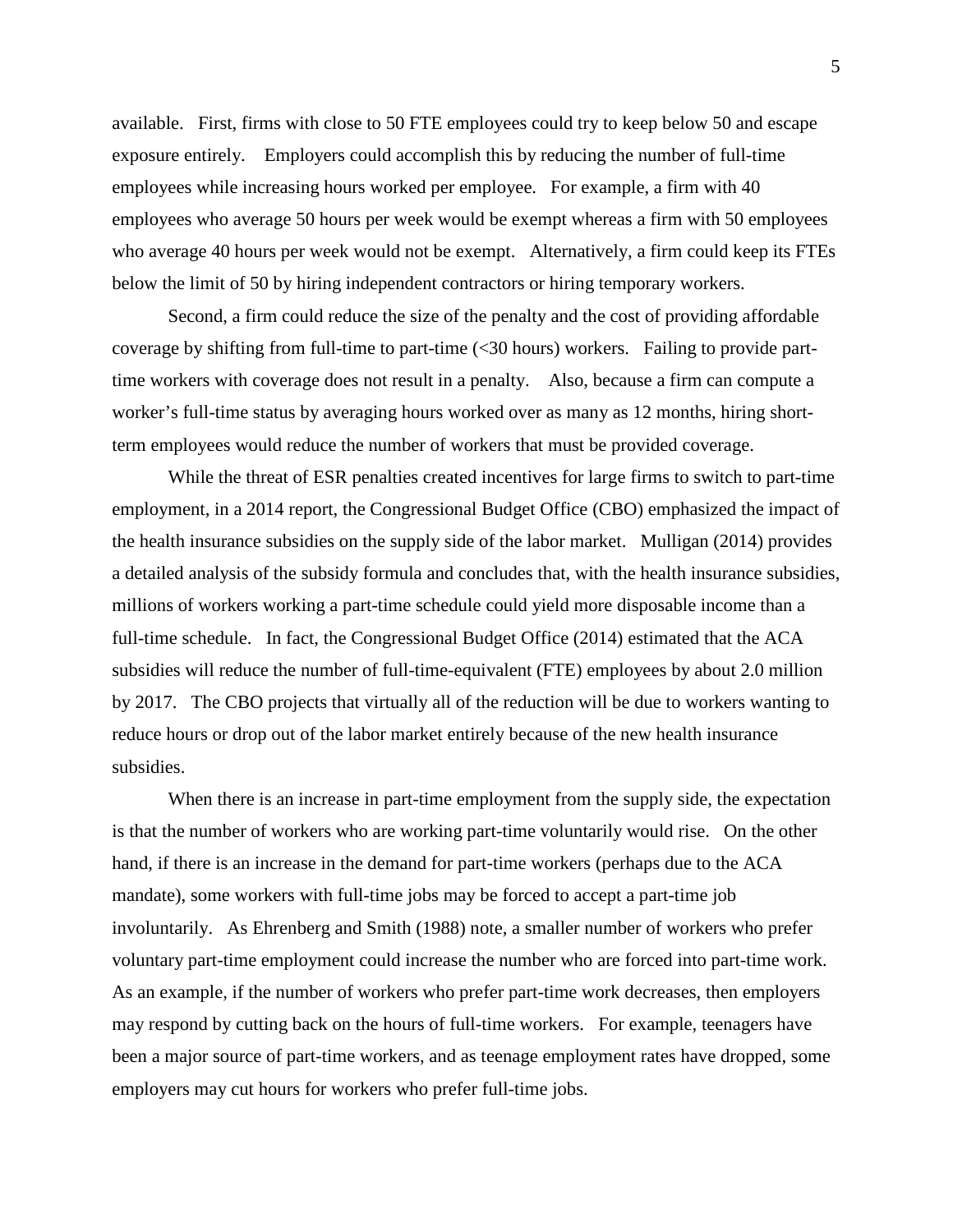Several studies have examined recent trends in part-time employment. Several of these studies focus on differential trends in voluntary (VPT) and involuntary part-time (IPT) employment. The Bureau of Labor Statistics defines IPT workers as those who work part-time, would prefer a full-time job, but are unable to find a full-time job because of economic conditions. VPT workers have part-time jobs but do not want a full-time job, or are unable to take a full-time job because of personal reasons (e.g. schooling, family responsibilities, phased retirement).

Valletta and Bengali (2013) point out that voluntary part-time work has been trending down over the past few decades and was largely unchanged during the Great Recession. On the other hand, Valletta and List (2015) point out that IPT employment rose sharply during the Great Recession and has dropped slowly since the recovery. Their analysis suggests that cyclical factors played an important role in the rapid rise in IPT work during the Great Recession, but structural factors have also been important. Structural factors that may have led to increases in IPT employment include employment shifts toward service industries that make greater use of part-time workers (e.g., wholesale trade and leisure and hospitality sectors) as well as demographic changes in the labor market resulting in fewer workers preferring part-time work. The high level of IPT work since the Great Recession is also documented by Cajner, Mawhirter, Nekarda, and Ratner (2014), and Canon et al. (2014). These studies also show that the growth of the service industry contributed to increases in IPT employment.<sup>[5](#page-8-0)</sup>

Overall, there is a good deal of evidence that IPT employment has remained unexpectedly high since the Great Recession. The existing research attributes the persistently high levels of IPT employment to a combination of cyclical and structural factors. While numerous media reports document how employers are switching to part-time workers to avoid the pending ACA penalties, there are only a few studies that specifically address the role of the ACA.

Garrett and Kaestner (2015) use 2000-2014 Current Population Survey data to test whether the health insurance subsidies and expansion of Medicaid have had negative supply side effects. Their empirical analysis finds virtually no adverse effect of either the Medicaid expansion or ACA policies on labor force participation, employment, or usual hours worked per

<span id="page-8-0"></span> $5$  Yellen (2014) also discusses the potential role of a rising share of employment in the service sector as a potential explanation for increases in part-time employment.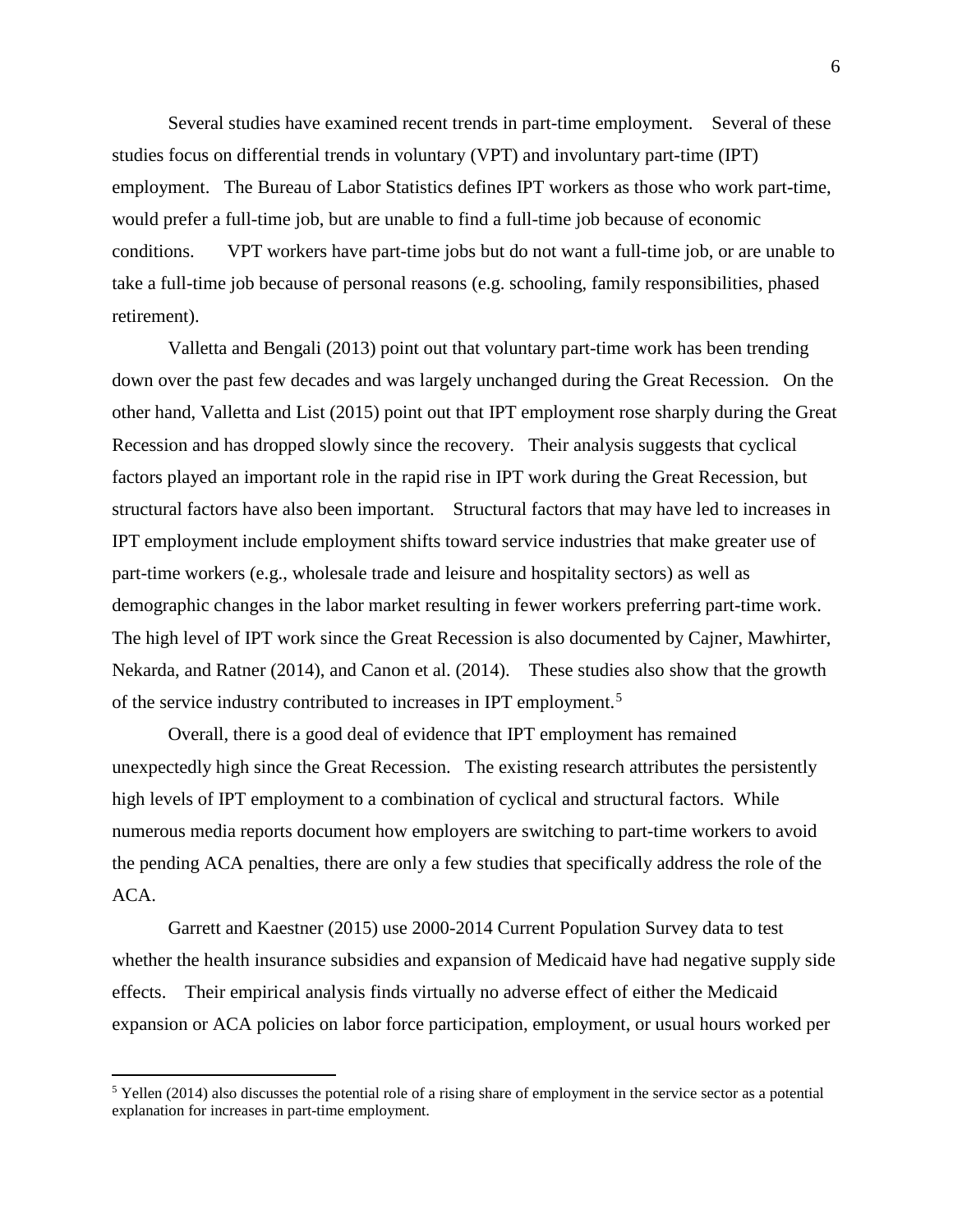week. They do, however, report a modest increase in part-time employment (less than 30 hours per week). Their research does not, however, distinguish between VPT and IPT employment. Also, while their analysis of the effects of the Medicaid expansion make use of a difference-indifference (DD) approach that compares rates of change in part-time employment in treated and non-treated states, their analysis of the effect of the ACA overall does not use a DD approach. As a result, any factors that might cause part-time employment to rise or fall over time for all workers cannot be differenced out.

Mathur, Slavov and Strain (2015) also use 2008-2014 CPS data to examine the effect of the ACA mandate on part-time work. They do not distinguish between VPT and IPT work and examine the effect of the mandate on the ratio of people working 25-29 hours versus 31-35 hours. The effect of the mandate is based on a DD methodology that compares the change in the ratio after 2010 for a treatment and a control group. They consider three treatment groups defined on the basis of occupation, industry, or wage and find no evidence that the ratio of workers in the 25-29 versus 31-35 hour grew faster in the treatment versus control groups. They conclude that the ACA has not caused employers to switch to part-time work.

ADP Research Institute (2015) notes that a survey of employers in 2014 found that 38 percent of respondents said they would adjust employee hours based on the ACA employer mandate. On the other hand, they find no change between 2013 and 2014 in the distribution of hours worked. They admit, however, that changes in economic conditions may be offsetting the effect of the ACA on part-time work.

Dillender, Heinrich, and Houseman (2015) examine trends in VPT and IPT work separately and report that only IPT employment remains above pre-recession levels. They also note that IPT work has remained especially high in industries where large numbers of workers are likely to be affected by the employer mandate – retail trade, and accommodation and food services. In contrast, IPT employment has essentially returned to pre-recession levels in manufacturing where it may be more difficult to avoid the mandate. While the evidence is consistent with the ACA employer mandate causing an increase in IPT employment, it does not compare trends across all industries or occupations and does not provide a specific estimate of the change in IPT that might be attributed to the ACA mandate.

Overall, the extant literature finds that part-time work (particularly involuntary) remains higher than predicted after the Great Recession. There is no research that we are aware of that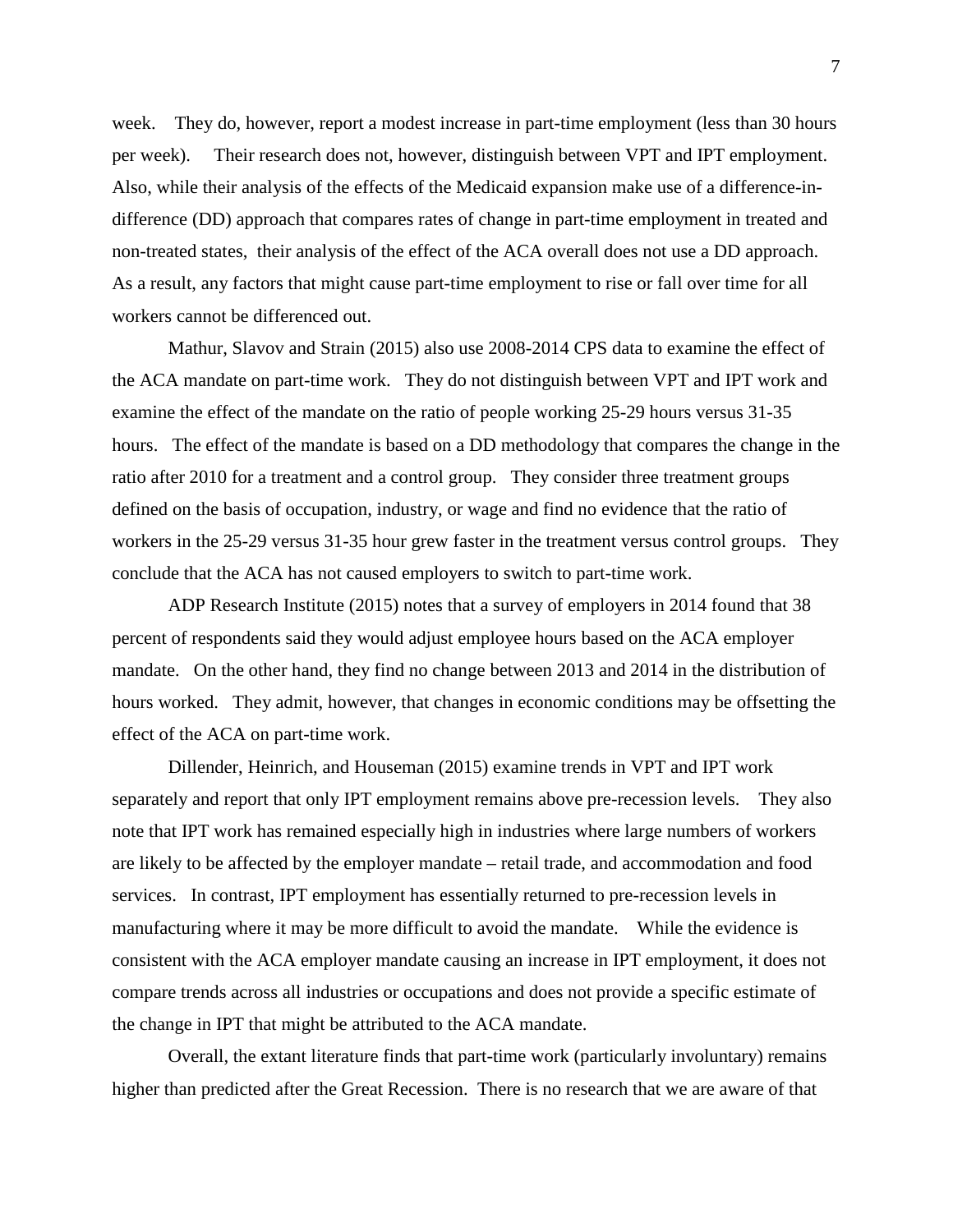finds a strong link between the ACA and increases in part-time work. Our research will show such a link. Our work differs from the earlier work in two important ways. First, we focus on the effect of the ACA on IPT work. As discussed above, if the ACA drives up employer demand for part-time workers, many of the new part-time jobs will be held involuntarily. Second, we use DD methods that compare the rate of growth in IPT employment across workers according to how likely they are to be affected by the mandate. Prior studies have not used this same type of DD methodology to isolate the effect of the ACA from the effect of overall economic conditions.

#### **3. Data and Empirical Methods.**

To investigate the effects of the ACA on IPT employment, we use data from the Current Population Survey (CPS). The monthly survey has the requisite information on hours worked, earnings, and worker characteristics. The major shortcoming of the monthly survey is that it does not routinely collect information on firm size or health insurance coverage. However, the March Annual Demographic Supplements to the CPS provide firm size and health insurance information. Unfortunately, prior to 2011, the firm size categories do not allow us to precisely distinguish firms above and below 50 employees. As a result, we are forced to rely on a cut-off of 100 employees for a time-consistent definition of the firms that are most likely to be affected by the ACA. Even this definition is not perfect because the March data on firm size is based on the number of employees rather than the number of FTEs as defined by the ACA. The primary hypothesis we wish to test is that the threat of the ESR penalties established by the ACA caused large employers to shift from full-time to part-time workers and an increase in the fraction of workers with IPT jobs. The challenge is sorting out the effect of the business cycle from the ACA.

To examine the trend in part-time work, we use the monthly CPS data to compute the annual average of the percentage of workers aged 19-64 that are in VPT and IPT employment. We exclude workers aged 65 and over because they are eligible for Medicare and not eligible for a health insurance subsidy. We exclude 16-18 year olds since many of them are in school and would not work enough weeks in the year to be classified as a full-time work even if they worked 40 hours in a summer job. We also restrict our sample to wage and salary workers since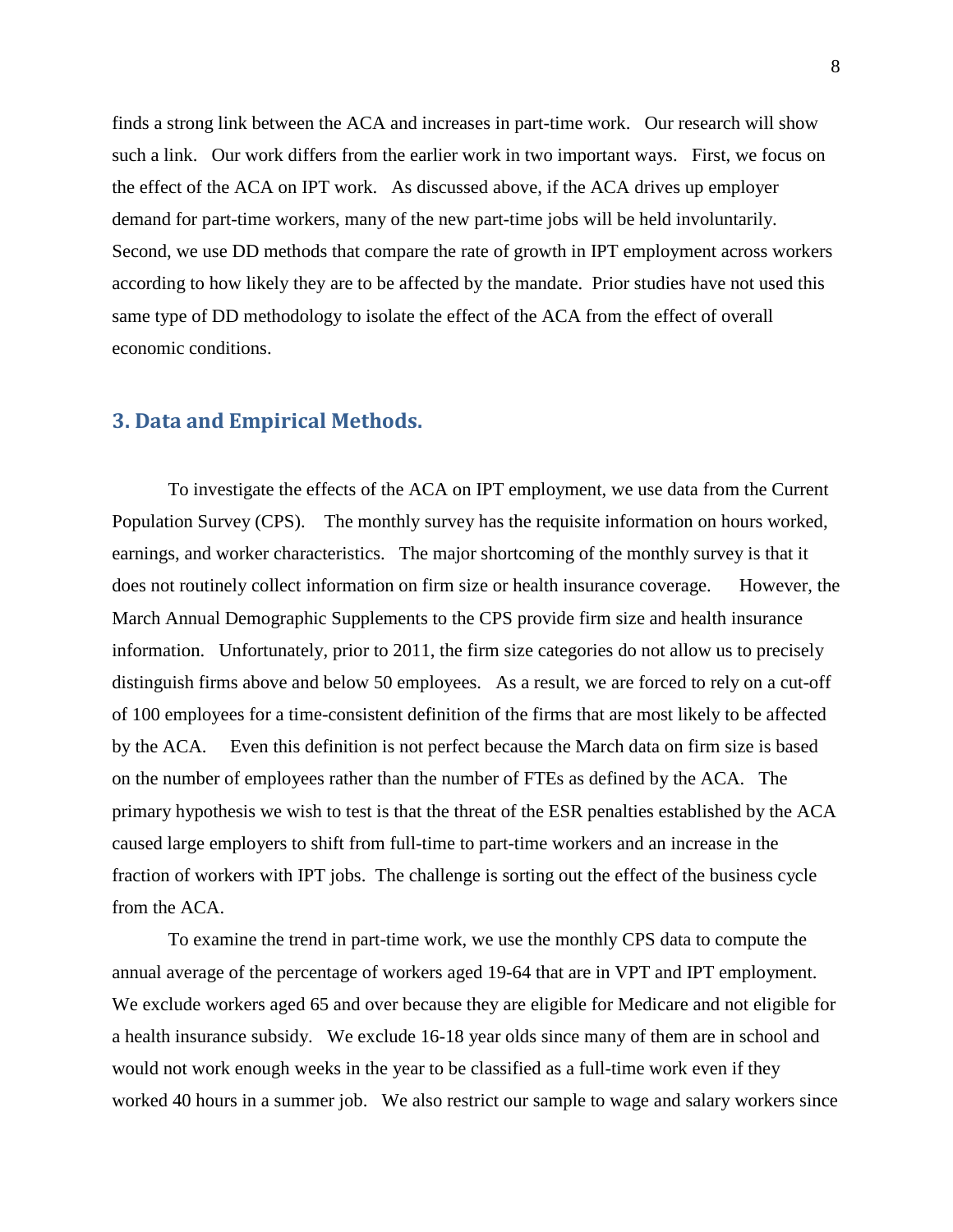self-employed workers are not directly affected by the mandate. Finally, we exclude workers residing in Massachusetts and Hawaii because these states had employer mandates prior to passage of the ACA. We also exclude workers from the District of Columbia due to a lack of data on economic conditions.

Consistent with the BLS definition of IPT (or "part-time for economic conditions), we define IPT workers as those who are working less than 30 hours per week, want a full-time job, but are working part-time because of either slack work or unfavorable business conditions, an inability to find full-time work, or seasonal declines in demand.<sup>[6](#page-11-0)</sup>

In an attempt to determine whether the state of the economy or structural changes in the labor market are responsible for recent trends in part-time employment, we estimate a linear probability model for each type of part-time employment using the data from 1994-2009. The regression includes controls for state economic conditions (the unemployment rate and coincident and leading economic indicators),<sup>[7](#page-11-1)</sup> the worker's industry and occupation, $\frac{8}{3}$  $\frac{8}{3}$  $\frac{8}{3}$  month of year, and a wide range of personal characteristics that influence a worker's preference for part-time employment.<sup>[9](#page-11-3)</sup> We estimate the regressions separately for workers with less than a college degree (less than 16 years of education) and for those with 16 or more years.<sup>[10](#page-11-4)</sup>

Using the regression results for the 1994-2009 sample, we generate a prediction of the probability of part-time employment for each worker and use sample weights to average across all workers in a given year to obtain an estimate of the percent of part-time workers in that year. We then generate out-of-sample forecasts of the percent of part-time workers from 2010-2014. Comparing the forecast with the actual data reveals whether the trend in the two types of PT

<span id="page-11-0"></span> <sup>6</sup> It is important to note, however, that BLS tabulations of part-time work are based on a work week of less than 35 hours whereas we use a cut-off of 30 hours since that is the relevant cut-off for the ACA employer mandate. In 2014, reducing the cut-off for IPT employment from 35 to 30 hours per week reduces the number of IPT workers by approximately one-third.<br><sup>7</sup> The coincident and leading economic indicators came from Federal Reserve Bank of Philadelphia:

<span id="page-11-1"></span><http://www.phil.frb.org/research-and-data/regional-economy/indexes/coincident/> and <http://www.phil.frb.org/research-and-data/regional-economy/indexes/leading/><br><sup>8</sup> The models include controls for 13 major occupations and 22 major industries.

<span id="page-11-2"></span>

<span id="page-11-3"></span><sup>&</sup>lt;sup>9</sup> The personal characteristics include state (48 categories); age (5 categories); race (3 categories); female, marital status (3 categories); female interacted with marital status (2 categories); education (6 categories); and female interacted with number of children aged 0 to 5 and aged 6 to 17 (4 categories).

<span id="page-11-4"></span> $10$  In an earlier version of the paper, we split the sample according to whether workers had a high-school degree. Our overall estimates of the change in part-time employment were similar to those reported here, but subsequent analysis revealed that the group of workers with some college was more similar in terms of part-time work trends than those in the group of workers with at least a bachelor's degree.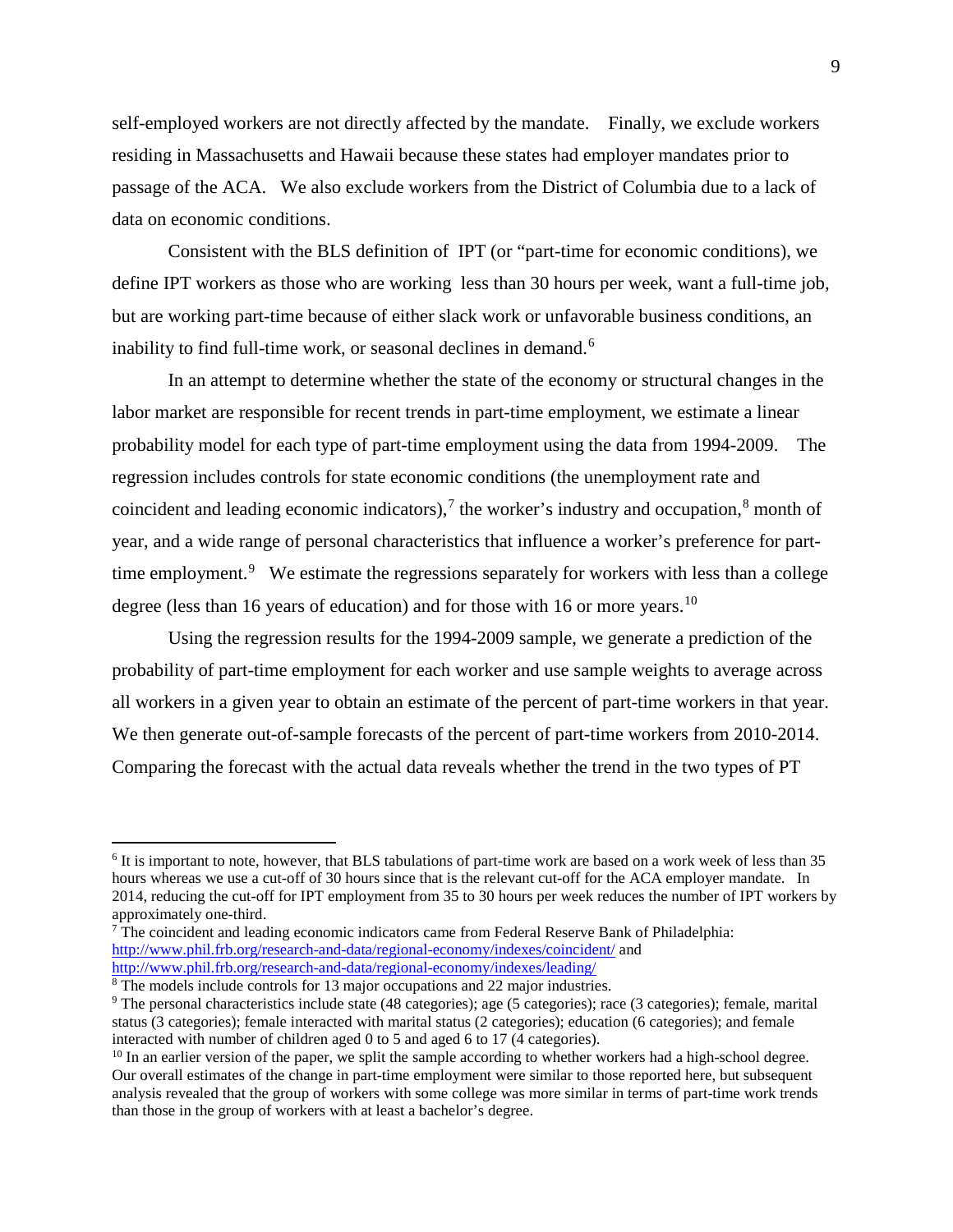employment since 2010 can be explained by economic conditions or by changes in the composition of workers or jobs in the economy.

The actual and predicted trends for the two types of PT employment are presented separately by education group in figures 1 and 2. A couple of points are notable. First, the cyclical behavior of VPT and IPT employment differ sharply. While VPT was relatively stable during the Great Recession, IPT rose sharply. Second, since the Great Recession, the actual level of VPT employment has been at or below predictions based on the 1994-2009 data. In 2014, the actual level of VPT employment was 44,000 above its predicted level for the low education group, and 1.11 million below the prediction for the high education group. Finally, since the Great Recession, IPT employment has remained above predicted levels for both education groups. The excess of actual relative to the predicted levels of IPT employment is 573,000 and 461,000, respectively, for the low and high education groups.

Since the out-of-sample forecast error could be sensitive to the period chosen to estimate the regression model, we also considered regression models with samples starting in 1994 but ending in 2007 or 2011. While the difference between actual and predicted levels of PT employment changed slightly, the above patterns persist. That is, in all three sample periods considered, IPT employment in 2014 was substantially higher than predicted for both education groups; VPT employment was very close to predicted levels for the low education group and substantially below predicted levels for the high education group.

While this evidence implies that IPT employment in the past few years was significantly higher than predicted based on economic conditions and labor market structure, this does not necessarily indicate that the ACA is responsible. Other structural changes in the economy that are not controlled for in our regression model might explain a broad-based shift of employer preferences toward part-time workers.

To assess whether the ACA is an important reason for the rise in IPT employment, we employ a DD methodology. In particular, we test whether the increase in IPT employment since the onset of the ACA is greatest in industries or occupations where the fraction of workers possibly affected by the mandate is greatest. To test whether this is the case, we first use March CPS data from 2003-2007 to estimate the fraction of workers in each industry most likely to be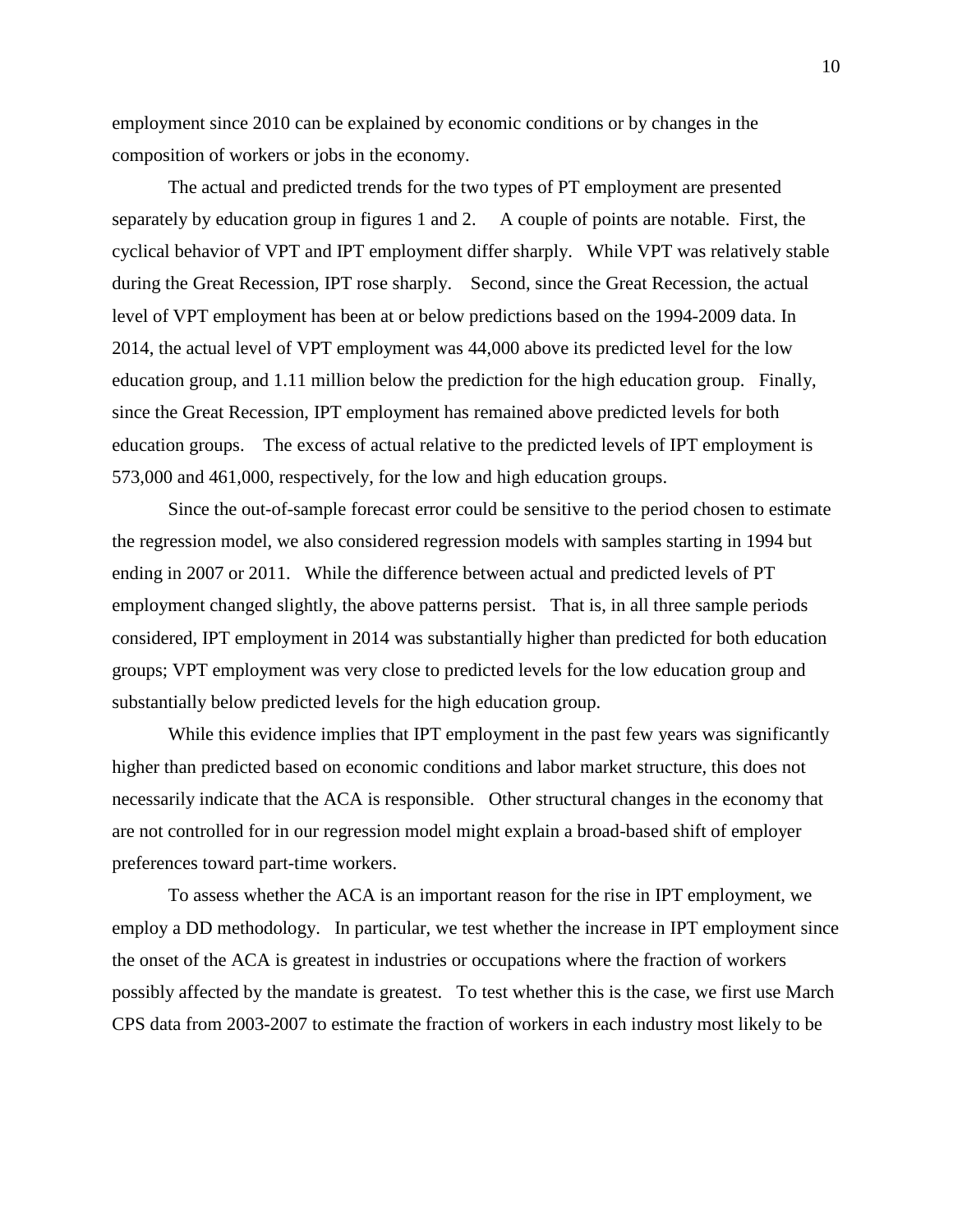affected by the ACA penalties.<sup>11</sup> Namely, for each 3-digit industry, we calculate the proportion of workers who are employed at firms with 100 or more workers, work 30 or more hours per week, and do not have health insurance.<sup>[12](#page-13-1)</sup> We choose the 2003-2007 sample period to exclude the effects of the Great Recession on IPT work and to get an estimate of the percent affected under more normal economic conditions. The fraction affected is computed separately for our low and high education groupings. We merge this estimate of the fraction affected by 3-digit industry to the monthly CPS data spanning 1994-2014, and estimate the following regression:

(1) 
$$
y_{it} = \alpha_0 + affect_i * \alpha_1 + \sum_{s=2010}^{2014} (d_s * \theta_{1s} + affect_i * d_s * \theta_{2s}) + X_{it}\beta + \epsilon_{it}
$$

where  $y_{it}$  is a dummy where the worker is IPT or VPT; affect<sub>i</sub> is the estimated fraction of workers affected by the mandate in individual i's industry,  $d_s$  is a dummy that equals one if t=s,  $X_{it}$  represent the same set of control variables used in our earlier regression analysis of part-time employment, and  $\alpha_0$ ,  $\alpha_1$ ,  $\beta$ , and  $\theta_{1s}$ ,  $\theta_{2s}$  are coefficients to be estimated. In the above regression model, any change in the probability of PT employment in 2010-2014 relative to the 1994-2009 base period that is uniform across industries would be captured by  $\theta_{1s}$ . Changes in the probability of a particular type of PT employment that vary across workers because the percent affected varies across industry is captured by  $\theta_{2s}$ .

This regression specification allows a "difference-in-difference" type estimate of the impact of the ACA. Essentially, the identification of the ACA effect is achieved by comparing the growth rate in part-time employment for workers in industries with varying fractions of workers affected by the ACA. For example, the increase in the probability of PT employment

<span id="page-13-1"></span><span id="page-13-0"></span><sup>&</sup>lt;sup>11</sup> To match the proportion affected from the 2003 to 2007 March Current Population Survey to the monthly 1994-2014 Current Population Survey data, all 3-digit industry and occupation codes were cross-walked into 1990 3-digit industry and occupation codes. The 1994 to 2002 monthly Current Population Survey data used 1990 codes, and no conversion was necessary. The 3-digit industry and occupation codes changed in 2003. Relatively minor revisions in occupation codes were adopted beginning in 2011, with further revisions in May 2012 (very small occupations were collapsed into larger ones). Minor changes to the industry codes started in 2009. All of the 3-digit industry and occupation codes were converted into their 2000 Census industry and occupation equivalents. These Census 2000 codes were converted into Census 1990 industry and occupation equivalents using the cross-walks contained in U.S. Census Bureau (2003). 1990 Census industries and occupations with less than 500 observations in the 1994-2014 sample for each of the two education groups were collapsed into the largest 3-digit industry or occupation within its detailed industry (52) or detailed occupation (46). This affected less than 0.5 percent of workers in the sample.<br><sup>12</sup> We exclude observations with imputed industry, firm size, occupation, weekly hours, employer health ins coverage, class of worker, weeks worked, or age. The weights are adjusted to account for deletions using the approach outlined in Bollinger and Hirsch (2006).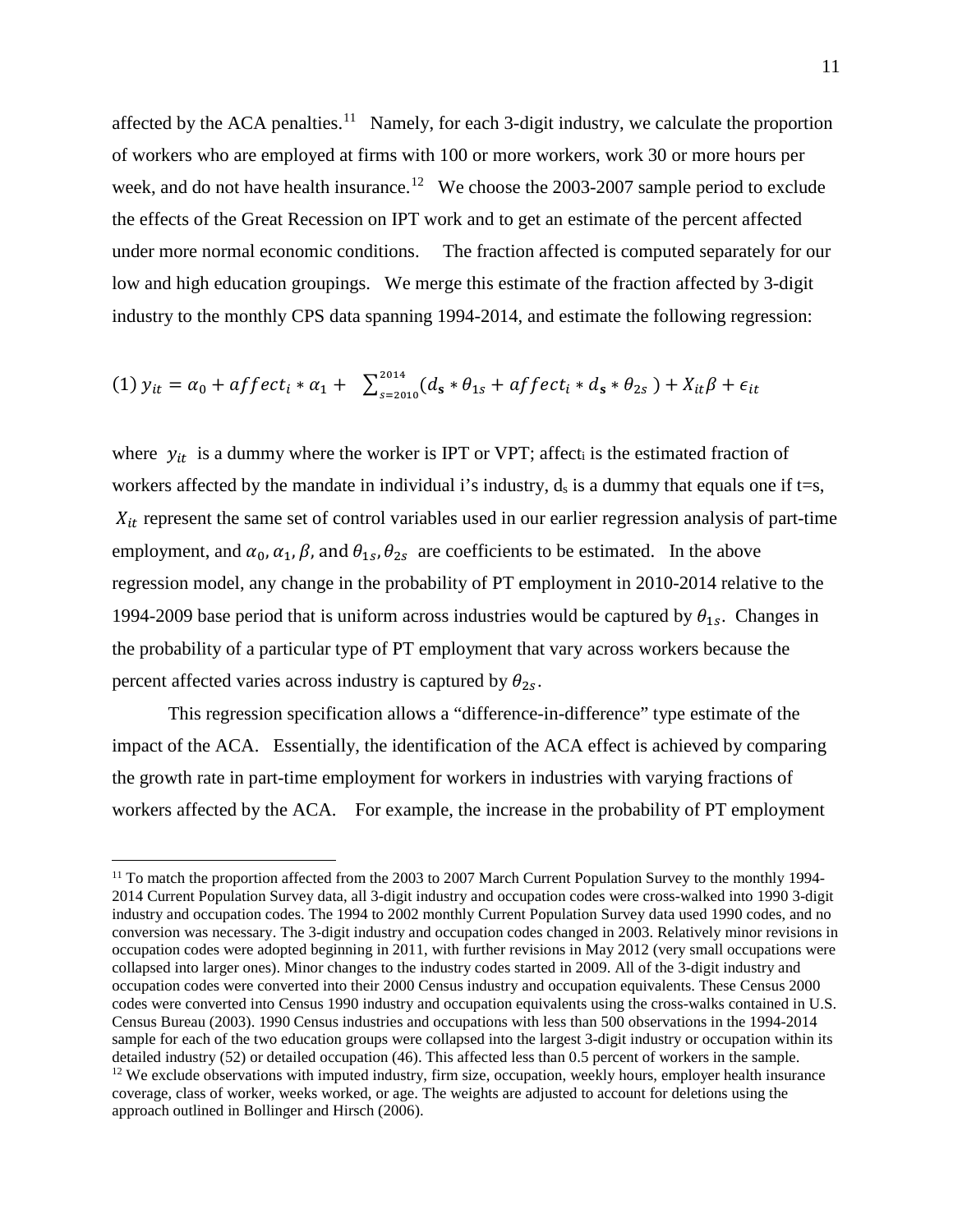in 2014 that is not explained by the control variables for an industry with no workers affected is  $\theta_{1,2014}$ . For a worker employed in an industry with all workers affected (affect=1), the increase in the probability would be  $\theta_{1,2014} + \theta_{2,2014}$ . The "diff-in-diff" estimate of the impact of the ACA in 2014 is therefore  $\theta_{2,2014}$ .

As a test for robustness, we repeat the method described above using 3-digit occupation instead of industry to estimate the proportion affected. Since the proportion affected is an estimated regressor, we use a two-step method to bootstrap the standard errors that mimics the data generation process.<sup>[13](#page-14-0)</sup>

Figure 3 presents histograms of the proportion of workers affected across 3-digit occupations by education group. In the low education group, 16.0 percent of the workers are likely to be affected by the ACA employer mandate (i.e., employed at a large firm, working 30 or more hours per week, and without employer provided health insurance). In the high education group, 11.4 percent are identified as potentially affected. While the percent affected is higher for those without a college degree, a surprisingly large share of those with a college degree are in the potentially affected group.

The histogram illustrates substantial variation in the percent affected across the 3-digit industries. It is this variation in the fraction affected that we use to identify the effect of the ACA mandate.

In table 2, we present estimates of linear probability models for VPT and IPT for the regression specified in (1), without the interaction terms between the fraction affected and the year dummies. The regression includes the same list of controls as the earlier regression used to forecast VPT and IPT for 2010-2014 in figure 1. The models are estimated separately for both education groups. The standard errors are corrected for clustering by state.

The regression results imply that weaker economic conditions (i.e., a higher state-specific unemployment rate or a lower coincident index) increase both VPT and IPT. On the other hand, prospects of an improving economy (a higher state-specific leading indicator) lead to increases in

<span id="page-14-0"></span><sup>&</sup>lt;sup>13</sup> In the first step, we randomly sample with replacement within group (industry or occupation) to capture the variation in the estimate of proportion of workers affected by industry. In the second stage, we randomly sample different groups with replacement and estimate the regression. We repeat the process 200 times and compute the standard error of the 200 estimated coefficients.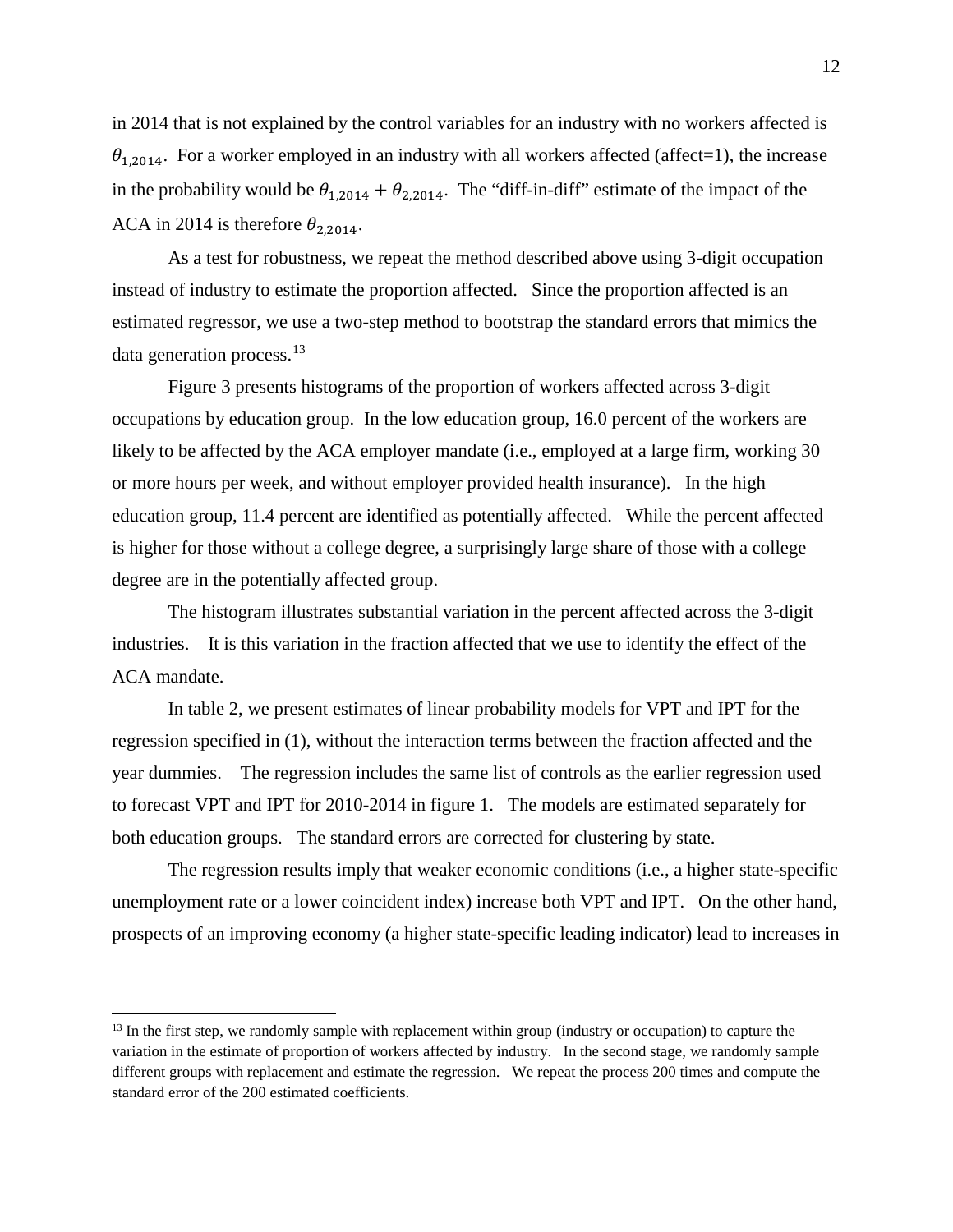both VPT and IPT. <sup>[14](#page-15-0)</sup> While we do not present coefficients for all the other control variables, it is worth noting that there is statistically significant variation in the probability of VPT and IPT across groups formed by age, education, race, marital status, industry, and occupation. Hence, both demographic and structural changes in the economy can lead to changes in both IPT and VPT. Also, some of the control variables have opposite effects on the probability of VPT and IPT. The heterogeneity in the effects across the types of part-time employment make a strong case for examining IPT separately from VPT. For example, IPT is more likely among less educated workers, and VPT is more likely among more educated workers.

The estimated year effects are consistent with the graphs in figures 1 and 2, and also provide a sense of the statistical significance of the patterns observed there. The estimated year effects illustrate that the probability of IPT employment is higher in 2014 than the base period (1994-2009) and that the difference is statistically significant at the .01 level for both education groups. Moreover, the size of the coefficients on the year dummies more than doubled between 2010 and 2014 in the low education group, and doubled for the high education group. The hypothesis that the probability of IPT employment is equal in 2010 and 2014 is rejected at the .01 level for both education groups. For VPT, the coefficients point to stable or declining VPT employment since 2010 for both education groups.

While the above comparisons are consistent with the hypothesis that the ACA contributes to increased IPT employment beyond predictions based on economic conditions and worker/job characteristics, other unobserved factors may be responsible. A stronger test relies on the difference-in-difference approach that includes the 2010-2014 year dummies interacted with the estimate of the fraction of a worker's industry or occupation that would be impacted by the ACA mandate. These regressions are presented in table 3.The t-statistics in the regression model are based on standard errors estimated by bootstrapping 200 times to adjust for estimation of the fraction affected in the first stage by industry (occupation) and by correcting for clustering of residuals by industry (occupation).

For a hypothetical industry or occupation with no workers affected by the ACA, the coefficients on the year dummies in table 3 reveal how the probability of IPT has changed since the base period. These coefficients reveal no evidence of the probability of IPT rising over time

<span id="page-15-0"></span> $14$  A sample of studies that examine the factors that influence the probability of part-time employment includes Ehrenberg et al. (1988), Euwals and Hogerbrugge (2006), and Barrett and Doiron (2001).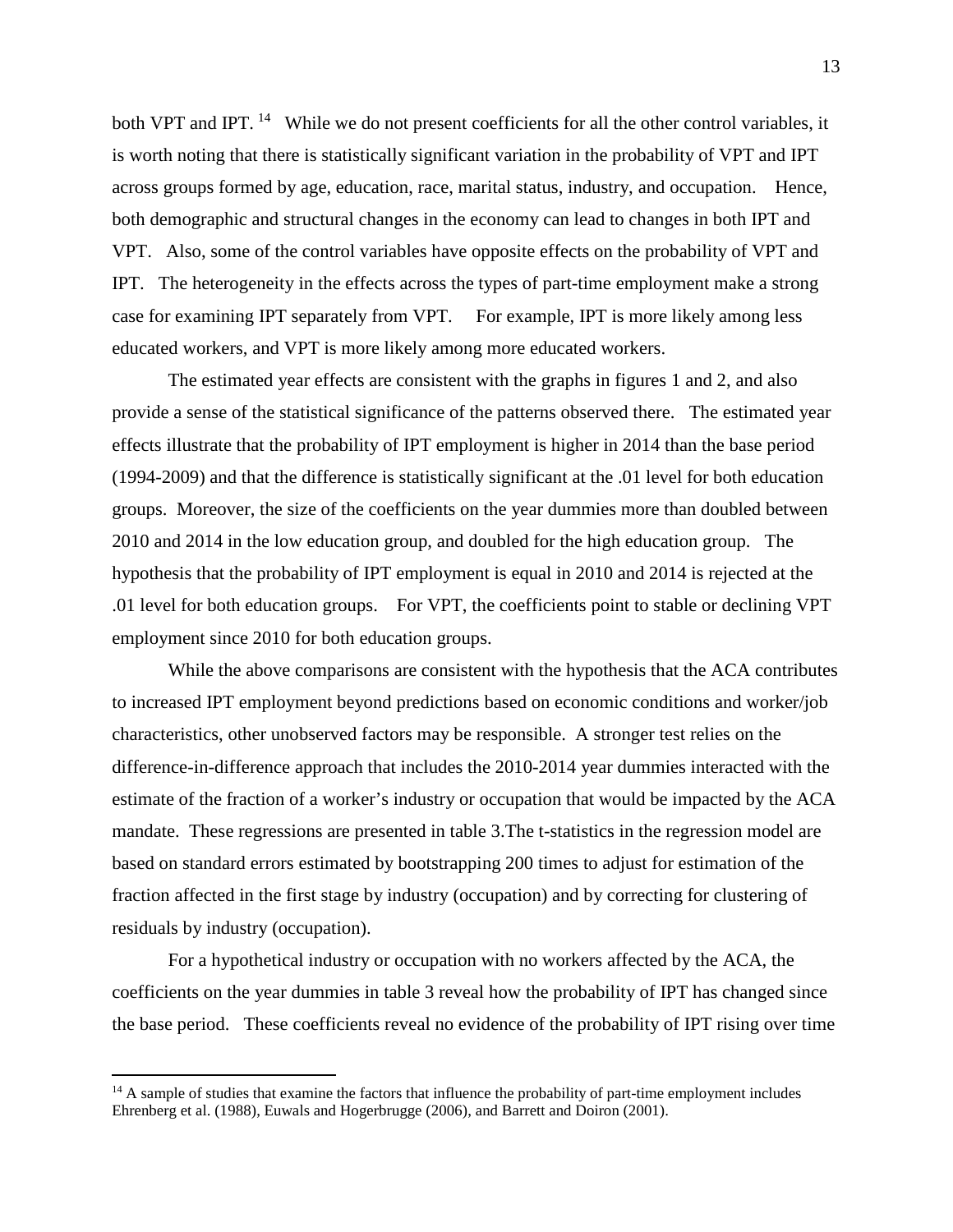for workers in industries or occupations not affected by the mandate. In fact, for industries/occupations without any affected workers, the model implies that the probability of IPT is *lower* in the 2010-2014 period than in the reference period, though the results is statistically significant only for the low education group. This implies that the growth in IPT employment is concentrated in the industries and occupations where workers are most likely to be affected by the ACA mandate.

The coefficients on the interaction terms between the year dummies and the proportion affected reveal that the change in IPT relative to the base period differs across workers according to the percent that are likely to be affected by the ACA. For workers without a college degree, the coefficient on the interaction term in 2014 is positive and statistically significant at the .01 level, regardless of whether the fraction affected is measured by industry or occupation. While the interaction term is also positive in 2010, the coefficients on the interaction terms rose sharply over the last five years of the sample and more than doubled in size. Moreover, the null hypothesis that the coefficients on the interaction terms are equal in 2010 and 2014 is strongly rejected. This implies that for workers without a college degree, IPT's probability grew most rapidly for those employed in industries or occupations with a large share of workers that would be affected by the ACA.<sup>15</sup>

To provide some sense of the magnitude of the effects of the ACA on IPT employment, we compare the growth in IPT employment across occupations with a high and low fraction of workers affected. For the low education group, the average worker is an occupation where the proportion of workers affected by the ACA is 0.16. The standard deviation of the fraction affected is .063. Compared to the base period, the probability of IPT employment in 2014 grew .017 more for a worker in an occupation with a high fraction affected (one standard deviation above the mean) than in an occupation with a low fraction affected (one standard deviation below the mean). While this may seem like a relatively small difference in the probability of IPT employment, only 3.5 percent of the low education group is in IPT

<span id="page-16-0"></span><sup>&</sup>lt;sup>15</sup> One potential issue in the data is that respondents frequently round their answers when reporting hours worked. This is particularly true for 40 hours per week (see, for example, Welch 1997). To see if our results are sensitive to this heaping of hours responses, we re-estimated all the regressions with all those who report exactly 30 hours excluded from both the March CPS and the monthly CPS. The results are only slightly changed (see Appendix Table A1). All subsequent analysis ignores the issue with heaping of hours reports.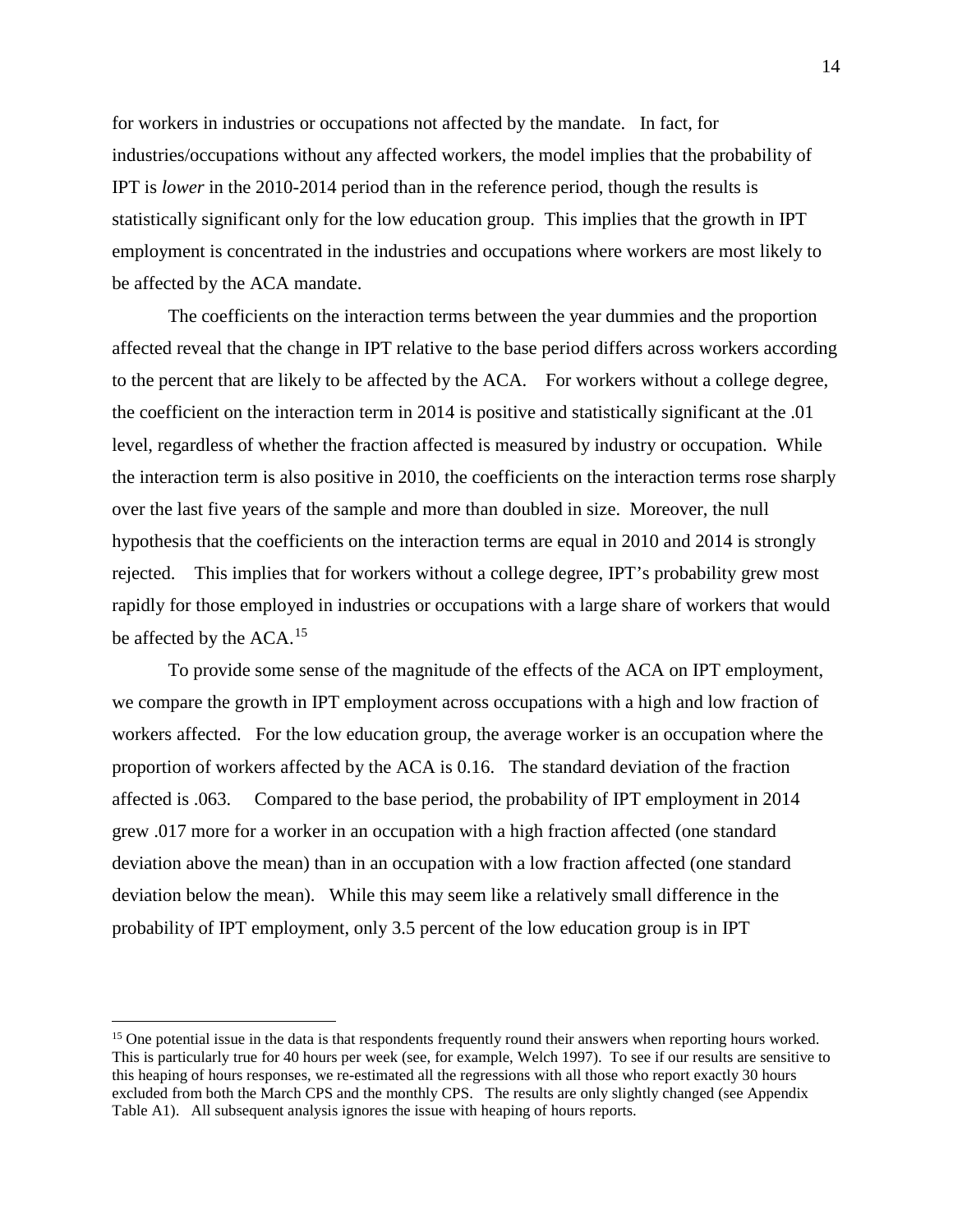employment in 2014. Consequently, a 1.7 percentage point difference in the probability of IPT employment is quite large relative to the base.

For workers with a college degree, the results are not as clear. While the coefficients on the interaction terms are positive, the size and statistical significance of the effects does not rise sharply over time. Moreover, the hypothesis that the coefficients on the interaction terms are equal in 2010 and 2014 cannot be rejected at any reasonable level of statistical significance.

The conflicting results for the two education groups are not entirely surprising because firms should be less inclined to shift higher paid workers to part-time work to avoid the mandate. It is easier to force higher income workers to pay for the coverage and still satisfy the ACA requirement that it be "affordable" to the worker (i.e. less than 9.5% of earnings).

One potential shortcoming of the above regression approach is that it assumes that the determinants of IPT are identical across industry and occupation. For example, our regression model in (1) assumes that the effect of economic conditions on IPT employment is the same across all industries. If this assumption is violated, it could lead to a spurious relationship between the fraction affected by the ACA and the estimated change in the probability of IPT employment. With a weakening of economic conditions, a regression model that imposes homogeneous business cycle effects across industries would systemically under-predict IPT employment where it is most counter-cyclical. If the fraction affected by the ACA is correlated with the cyclicality of IPT across industries, this could lead to a spurious relationship between the growth in IPT and the fraction affected, which could be magnified (or dampened) if there are changes in the industrial composition of the work force over time.

To minimize the possibility of the aforementioned spurious estimate of the effect of the ACA mandate, we allow the effect of all the control variables to differ by three-digit industry (or occupation) by estimating a separate regression model for each industry (occupation) by education level. These regressions are estimated separately by education group. The models include the same controls as our earlier regressions for economic conditions and worker characteristics, as well as dummy variables for years 2010-2014. The estimated coefficients on the dummy variables indicate the "year effects" for each industry. The estimated year effects are not biased by heterogeneity in the relationship between IPT and economic conditions or, for that matter, any of the other control variables in the model.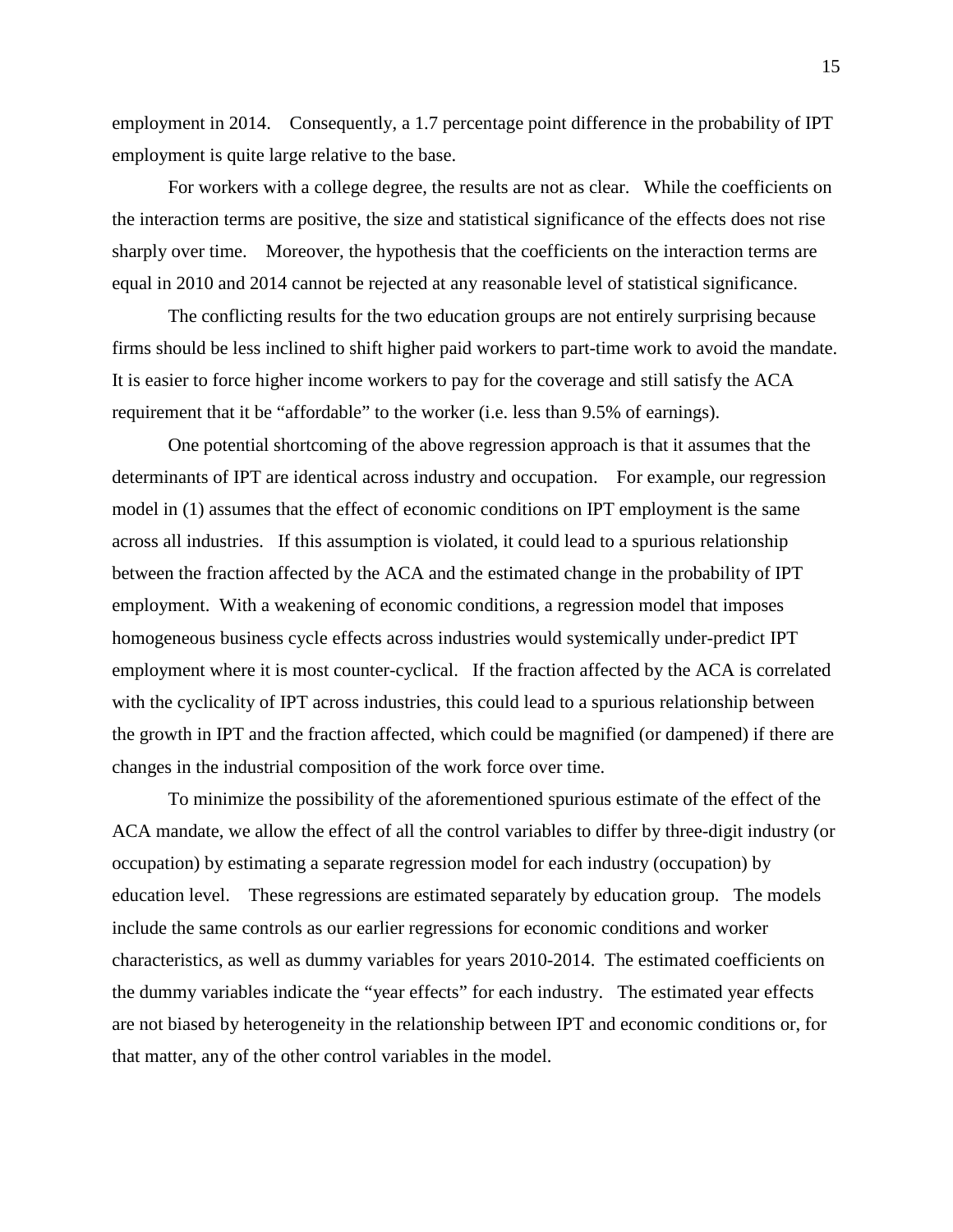After estimating the 2010-2014 year effects for each industry (or occupation), we use a second stage regression to determine whether the year effects are greater for the industries where the proportion of workers affected by the ACA is largest. That is, we estimate a separate regression of year effects across each industry (or occupation)

(2) 
$$
\hat{\theta}_{jt} = a_t + b_t * \text{aff} \, \text{ect}_i + u_{jt}
$$
, t=2010,... 2014

where  $\hat{\theta}_{jt}$  is the estimated year effect for industry (occupation) j for year t; and affect<sub>i</sub> is the estimated proportion of workers affected in industry (occupation) j. The regression model is estimated with weighted least squares with the weights being the sample size used to calculate the proportion affected from the March 2003-2007 Current Population Survey. The standard errors used to calculate the t-statistics are bootstrapped (200 replications) to account for the estimation of the fraction affected.<sup>[16](#page-18-0)</sup>

Table 4 presents the regression results for industry-specific year. The estimated intercepts for the models imply that the probability of IPT employment is slightly higher in 2010-2014 than in the base period for industries where the proportion affected is zero.

For workers without a college degree, the coefficient on the proportion affected is positive in all five regressions estimated, and the size and statistical significance of the effect grows sharply over time. The null hypothesis that the coefficients are equal in 2010 and 2014 is rejected at the .10 level of significance. This lends fairly compelling evidence that the increased probability of IPT employment over the 2010 to 2014 time period was greatest in the industries with the largest fraction of workers affected by the ACA mandate.

For workers with a college degree, the relationship between the changing probability of IPT employment and the fraction of workers affected is much weaker. The coefficient on the fraction affected is positive, but statistically significant (at the .05 level) in only 2014. The pvalue for the null hypothesis that the coefficient on fraction affected is equal in 2010 and 2014 is

<span id="page-18-0"></span><sup>&</sup>lt;sup>16</sup> In the first stage of the bootstrap, we randomly draw with replacement, from within each industry (or occupation) from the March CPS to estimate the fraction affected. In the second stage, we randomly draw (with replacement) entire clusters of industry (or occupation) from the monthly CPS data. The first stage generates variation in the fraction affected by industry (or occupation). The second stage corrects for potential clustering of residuals by industry (occupation).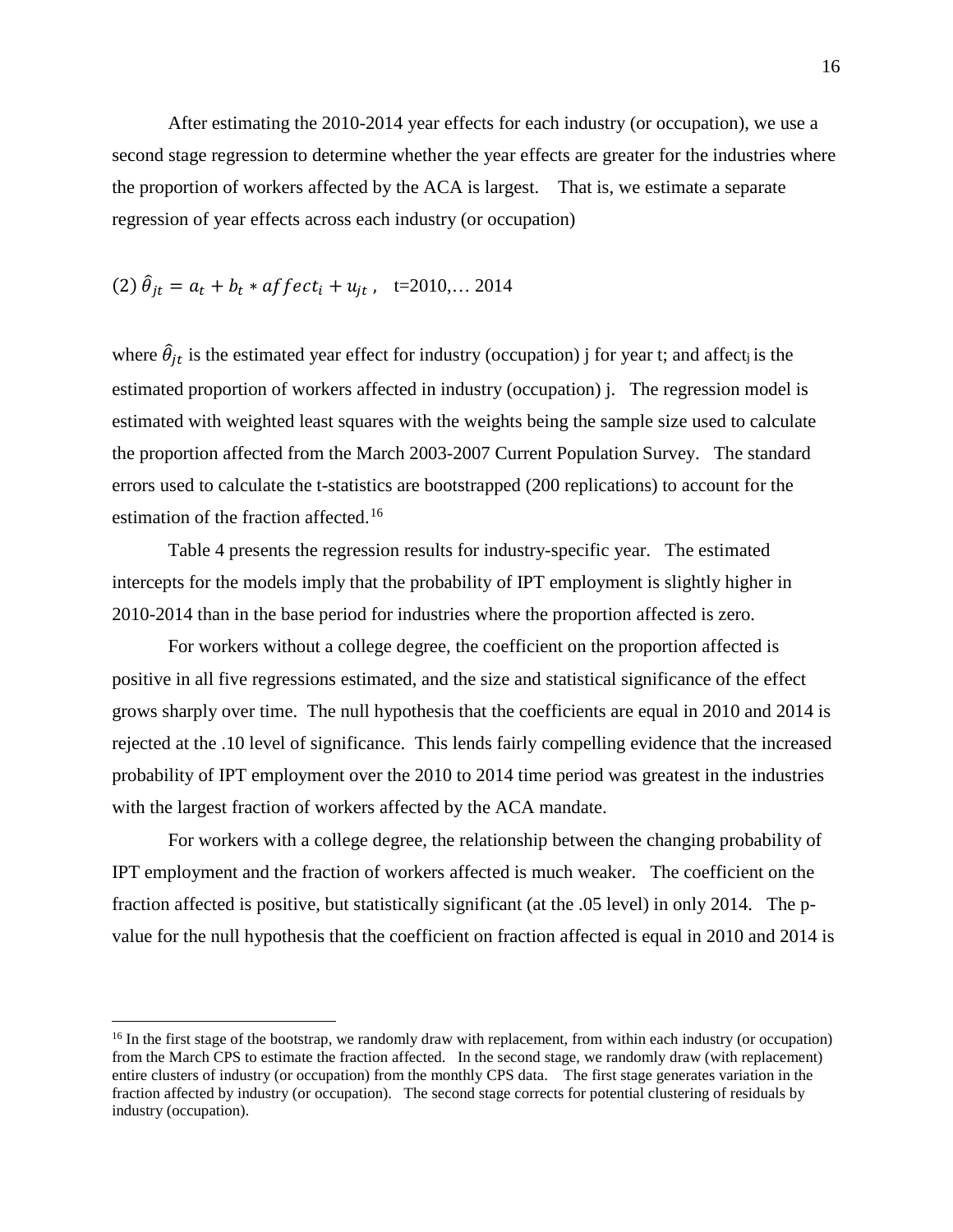.06, but the change in the coefficient between 2010 and 2014 is not as smooth as that observed for the less educated group.

In table 5, we report results for the same exercise as in table 4 but this time estimate the fraction affected according to a worker's occupation. While the findings reveal very similar results for the low education group as those in table 4, they point to an even stronger relationship between the growth in IPT employment and the fraction affected over the 2010-2014 time period.

For workers with a college degree, there is stronger evidence that the growth in IPT is associated with the fraction affected by the mandate when using the occupation-specific measure. Unlike the earlier results in table 4, the coefficient on fraction affected rises sharply over time and is significantly different (.01 level) in 2010 and 2014.

One possible explanation for the stronger effects when the occupation-specific rather than the industry-specific measure of fraction affected is employed is that occupation-specific measures of the fraction affected could be a more accurate predictor of whether a particular worker is likely to be affected. For example, the fact that a worker is a server might be a better predictor of whether a worker would be affected by the ACA than the fact that they are employed in the restaurant industry – particularly when education is already controlled for. If occupation specific measures are more accurate, there will be less attenuation bias in the coefficient estimate, and estimated effects would be larger.

One limitation of this two-step analysis is its assumption that, for a given education group, the effect of the mandate on part-time employment varies only with the percentage of workers affected. In fact, we expect that the effect would vary across workers depending on the nature of the job. The ACA limits the employee contribution for health insurance to 9.5% of household income for those receiving a subsidy. Thus, if the wage rate of a worker is higher, the firm is more able to pass on the cost of health insurance to worker. Consequently, workers in high-wage industries would likely be less threatened with a switch to part-time employment as a result of the mandate.

To test this prediction, we merge the mean real hourly wage (in 2014 dollars) by 3-digit occupation and education group from the 2010-2014 Outgoing Rotation Groups of the CPS, and re-estimate the regressions of the occupation specific change in the probability of IPT employment on the fraction affected by adding the hourly wage and an interaction between the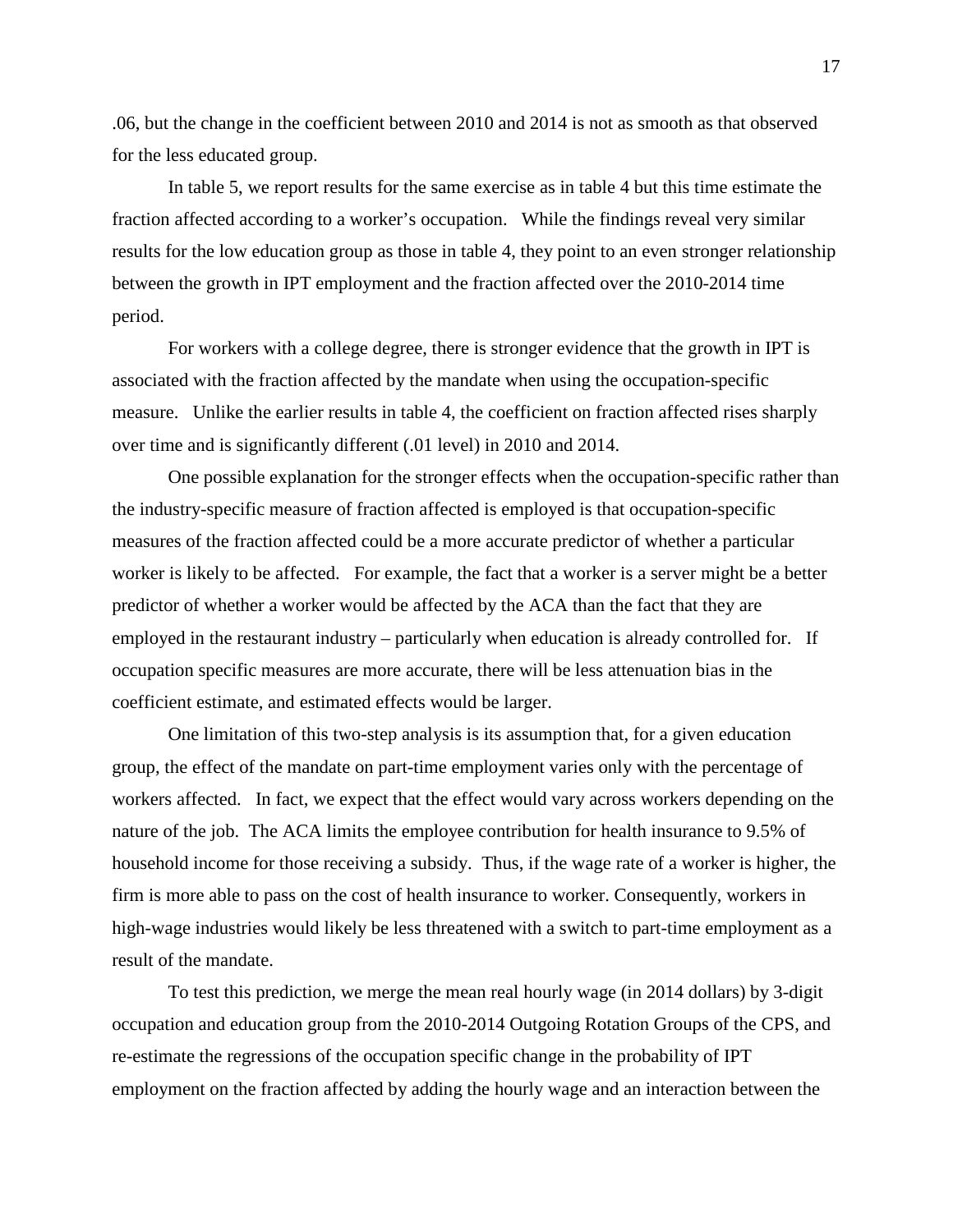hourly wage and the fraction affected. The expectation is that the mandate would be less likely to increase IPT employment in occupations with high hourly wages. Thus, we expect a negative coefficient on the interaction term between the wage rate and fraction affected.

The results are presented in table 6. To facilitate the interpretation of coefficients, the fraction affected and the hourly wage are measured as deviations from sample means. For simplicity, we first focus on the results for workers without a college degree. Since the control variables are measured as deviations from means, the estimates of the intercept reveal the change in the probability of IPT for the occupation with the average wage and average fraction affected. The fact that the intercept is positive and statistically significant in every year since 2010 and is rising over time implies that the probability of IPT has been rising gradually over time. The rising coefficient on the fraction affected variable over time implies that the probability of IPT rose most for workers in occupations where a large fraction would be affected by the mandate.

The negative coefficient on the interaction between fraction affected and hourly wage indicates that when holding the fraction affected by the mandate constant, the increase in the probability of IPT employment relative to the base period is smaller in high-wage occupations. Moreover, the size of the relevant coefficient and its statistical significance grows over time. This implies that the mandate's effect is not uniform across affected workers and that, conditional on the mandate applying to a fixed fraction of workers in an occupation, the probability of IPT employment grew most quickly in the occupations with low hourly wages. As an illustration of the magnitude of this effect, consider a low-wage and a high-wage occupation with average wages, respectively, \$5 below and \$5 above the average wage, both groups having the average fraction of workers affected. In the high-wage occupation, the model for the low education group implies that the probability of IPT employment is 0.0025 higher in 2014 than in the base period. In the low-wage occupation, the probability of IPT is 0.0115 higher in 2014 than in the base period. While these differences between high and low wage workers may seem small in magnitude, they are quite large relative to the average probability of IPT (around .03 for the less educated workers in 2014).

Inspection of the results for workers with at least a college degree reveals a very similar pattern to that observed above. For example, the pattern of coefficients implies that the rate of growth in the probability of IPT since 2010 is greatest in low-wage occupations and in occupations with a higher fraction of workers affected.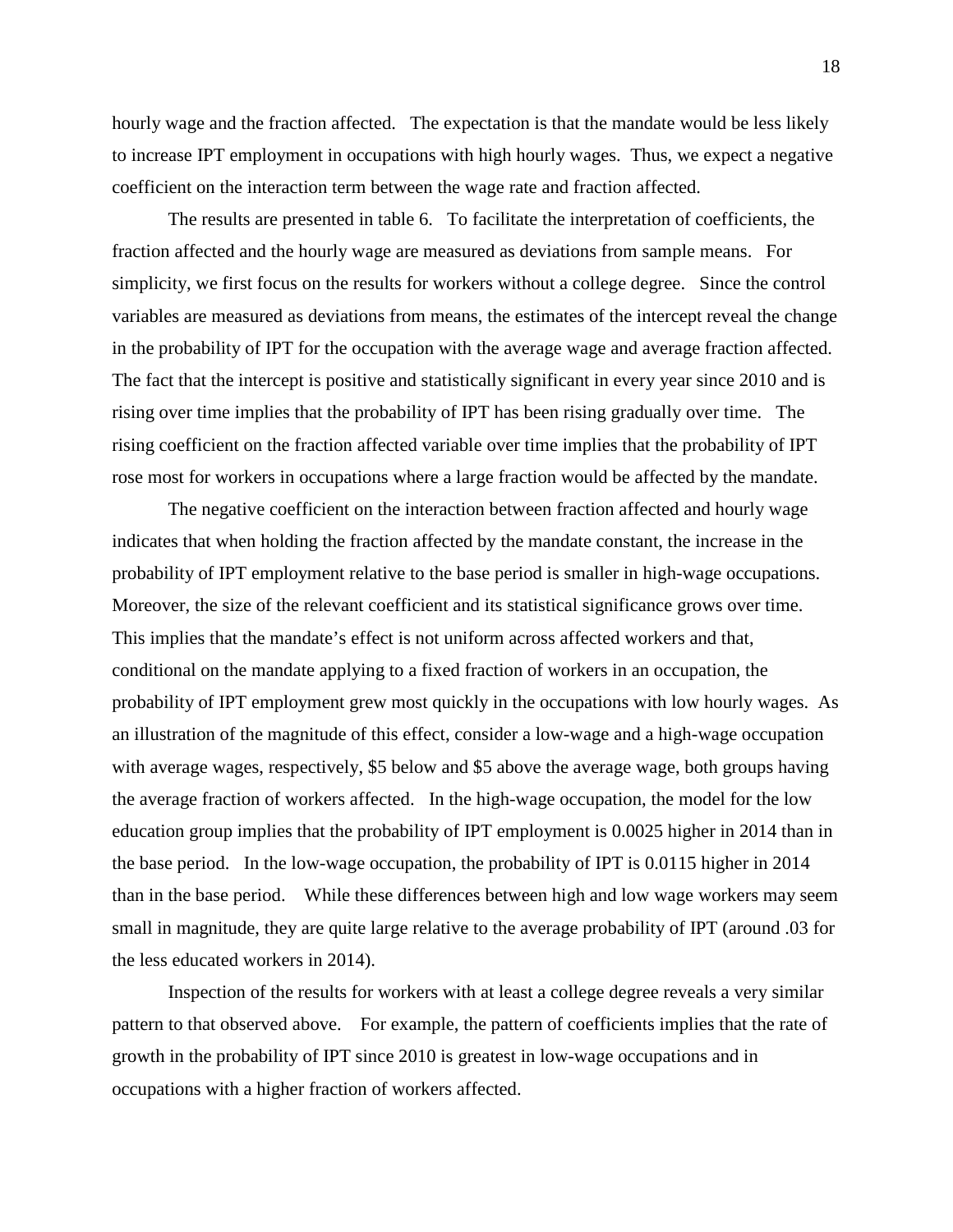To provide a sense of the quantitative importance of our results, we use the model in table 6 to compute the implied change in IPT employment due to the ACA. In particular, we compute the predicted change in the probability of IPT employment that would occur if the occupation-specific fraction of workers affected by the ACA is switched from the observed value to zero. We then multiply this occupation-specific increase in the probability of IPT employment by the level of employment in that occupation.<sup>17</sup>

Table 7 presents our estimated changes in IPT employment due to the ACA using the above methods. The estimated increase in IPT relative to the base-period of 1994-2009 is approximately 1,057,000 and 266,000 for the low and high education subsamples, respectively. This totals 1.3 million additional workers in IPT employment. Moreover, the estimates reveal that the IPT effects have grown sharply over time, particularly for workers without a college degree.

#### *Robustness of Results.*

While the above empirical results are largely consistent with the theory that ACA causes IPT employment to rise, it is important to test the robustness of the results to alternative specifications. First, we examine whether the reference period substantially alters the results. To do this, we also consider reference periods of 1994-2007 and 1994-2011 (instead of 1994- 2009). We repeat the same two-step methodology as above and examine the final prediction regarding the growth in IPT employment due to the ACA. The results are included in Figure 4 and appendix table A2. A comparison of results across all three reference periods reveals that the results are robust. Across all 3 reference periods, the range of estimates for the 2014 increase in IPT employment is 951,000 to 1,069,000 for those without a college degree, and 200,000 to 266,000 for those with a college degree. For all three reference periods, the importance of the fraction affected rose in the few years prior to 2014. One potential concern is that with the shortest reference period (1994-2007), there appears to be an increase in IPT employment associated with the fraction affected by the ACA as early as 2008; yet, the effect is

<span id="page-21-0"></span> $17$  An alternative approach is to use the 2014 level of employment rather than the actual level of employment in a given year. This method removes any effects of shifts in the occupation distribution of employment on IPT. This approach changes the results very little.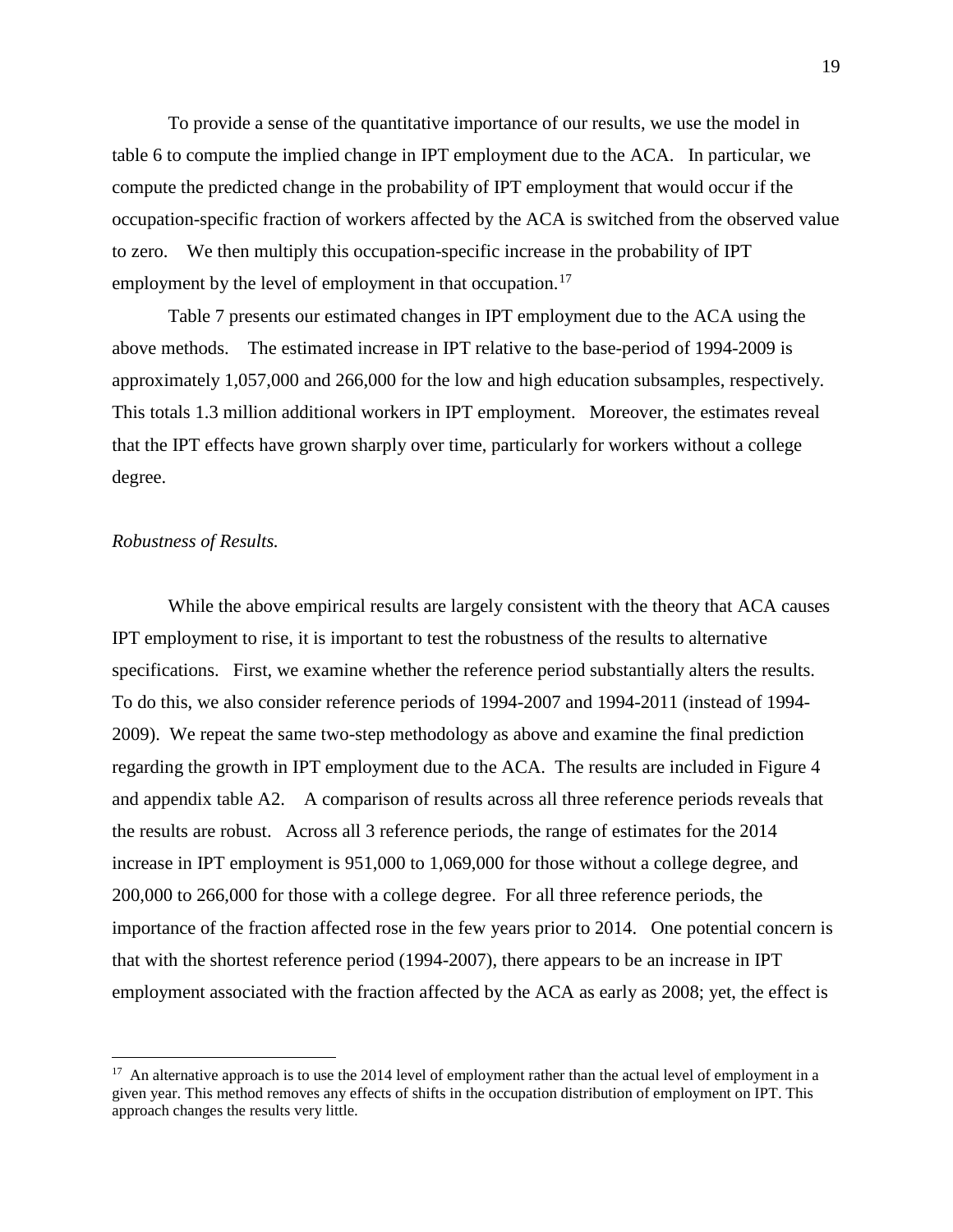essentially flat from 2008 to 2010 and then begins to rise monotonically after 2010. Given this result, differencing out any effect that existed already in 2010 could provide a more conservative estimate of the effect of the ACA. This exercise results in an estimated increase in IPT employment of 875,000 to 900,000 for workers without a college degree and 139,000 to 162,000 for workers with a college degree.

Another possible explanation of our results is that the growth in IPT employment is the result of structural change in the economy caused by technological change. Autor and Dorn (2013) discuss the growth of low-skill service jobs that was partly driven by technological change that displaced workers in occupations that performed routine tasks. Canon et al. (2014) provide evidence that the growth of IPT employment has become more common since 2010, and that the growth has been faster in non-routine (typically, service) than routine (typically, goodsproducing) jobs.

If our occupation-specific estimate of the fraction affected by the ACA varies systematically with the impact of technological change, our estimated effect of the ACA could be biased and capturing what is actually the effect of technological change. To test for this, we merge Autor and Dorn's occupation specific measure of "routine task intensity" (RTI) to our data and repeat the second stage regressions reported in table 6. If technological change explains the patterns observed in our analysis, controlling for RTI should reduce or eliminate the explanatory power of the fraction affected by the ACA for the growth in IPT employment. The results (provided in appendix table A3) imply that IPT employment rose at a slower rate in RTI jobs since 2010. However, there is no statistically significant effect of RTI on the IPT employment until 2013. More importantly, the addition of RTI to our model alters the estimated effect of the fraction affected by the ACA only slightly, and if anything, slightly strengthens the estimated effect of the ACA.

#### *Who are the affected workers?*

Table 8 presents the increase in probability of IPT employment due to the ACA for different subgroups of the population. The models from table 6 are used to calculate the change in the probability of IPT relative to the base-period of 1994-2009 that would result if the fraction affected in each 3-digit occupation changed from actual values to zero. The occupation-specific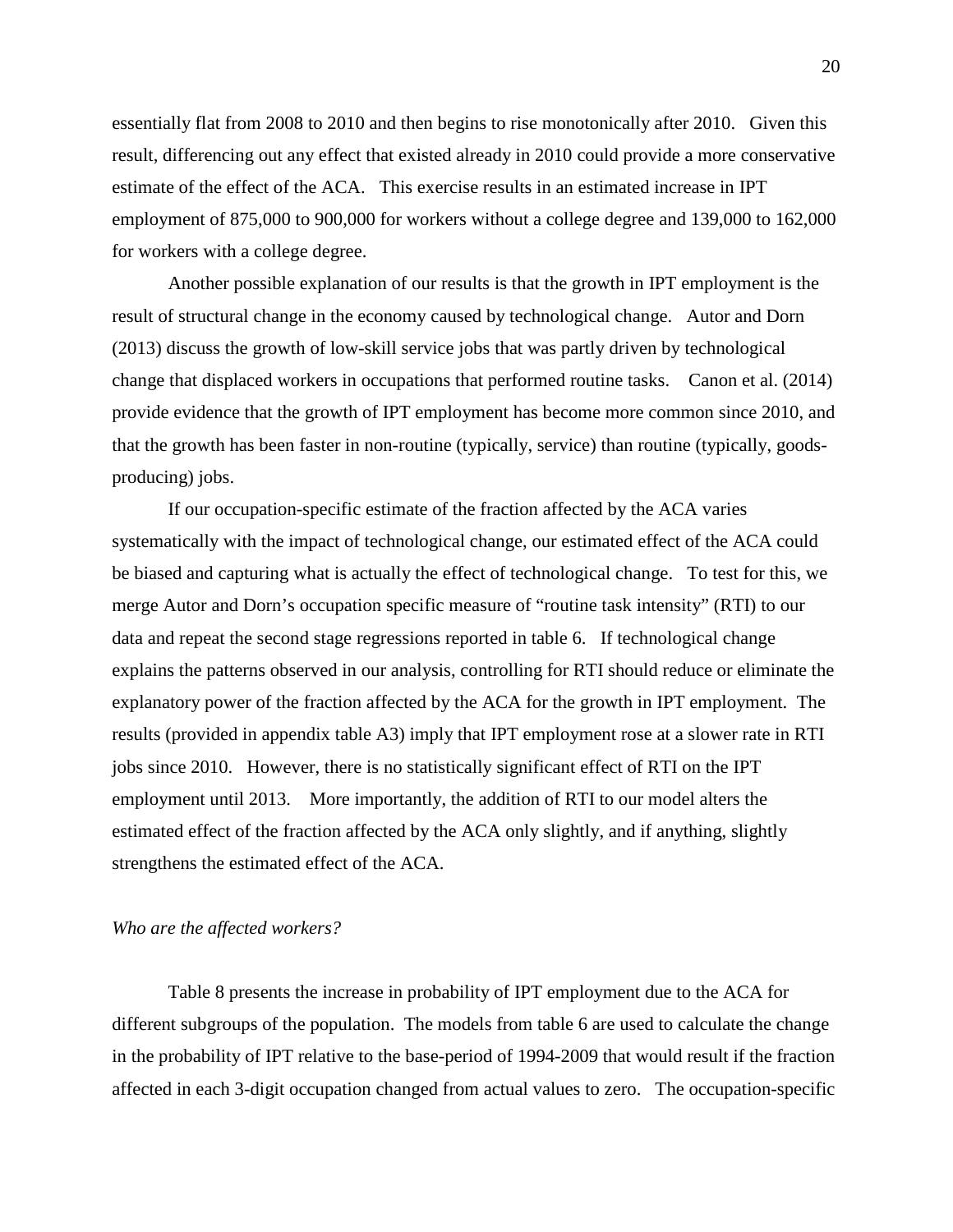change in the probability of IPT is merged back to the individual-level CPS data, and the mean change in the probability of IPT is calculated for each subgroup of workers.

Several patterns emerge in the table. First, the increase in the probability of IPT employment is larger among women, younger workers, and African-Americans for both education groups. Second, substantial variation exists in the change in the probability of IPT employment across major occupations and among workers without a college degree. For example, service occupations (excluding protective and household services) had nearly twice (.024) the average increase in the probability of IPT employment (0.013). At the other extreme, professional specialty occupations had no change in the probability of IPT employment. There is significant variation in the effect of the ACA across detailed occupations within these broad categories as well. Restricting attention to occupations with at least 100,000 employees in 2014, we estimate that the largest increase in the probability of IPT employment caused by the ACA is for cashiers (.045) and kitchen and food preparation workers (.044). Third, the retail industry had the largest rise in the probability of IPT employment for both education groups. In fact, all of the 16 3-digit industries with the largest increase in the probability of IPT employment are in the retail industry for workers without a college degree.

#### **4. Summary and Conclusions.**

Starting in 2015, the Affordable Care Act will impose penalties on large employers that do not provide affordable health insurance to their full-time employees. This study investigates whether employers have shifted from full-time to part-time workers to avoid these penalties. Our estimation of models of part-time employment that control for changing economic conditions, worker characteristics, and occupational and industrial composition suggest that IPT employment between 2010 and 2014 was higher than predicted based on a reference period of 1994-2009. More importantly, we find that the increase in IPT employment over the past few years was greatest in the industries and occupations that employed the largest percentage of workers who would be affected by the mandate: those employed at a large firm without health insurance coverage. This result persists even in models where we allow the effects of the economy and worker characteristics to vary by occupation or industry. We believe this provides strong evidence that the ACA penalties have caused a shift to IPT employment.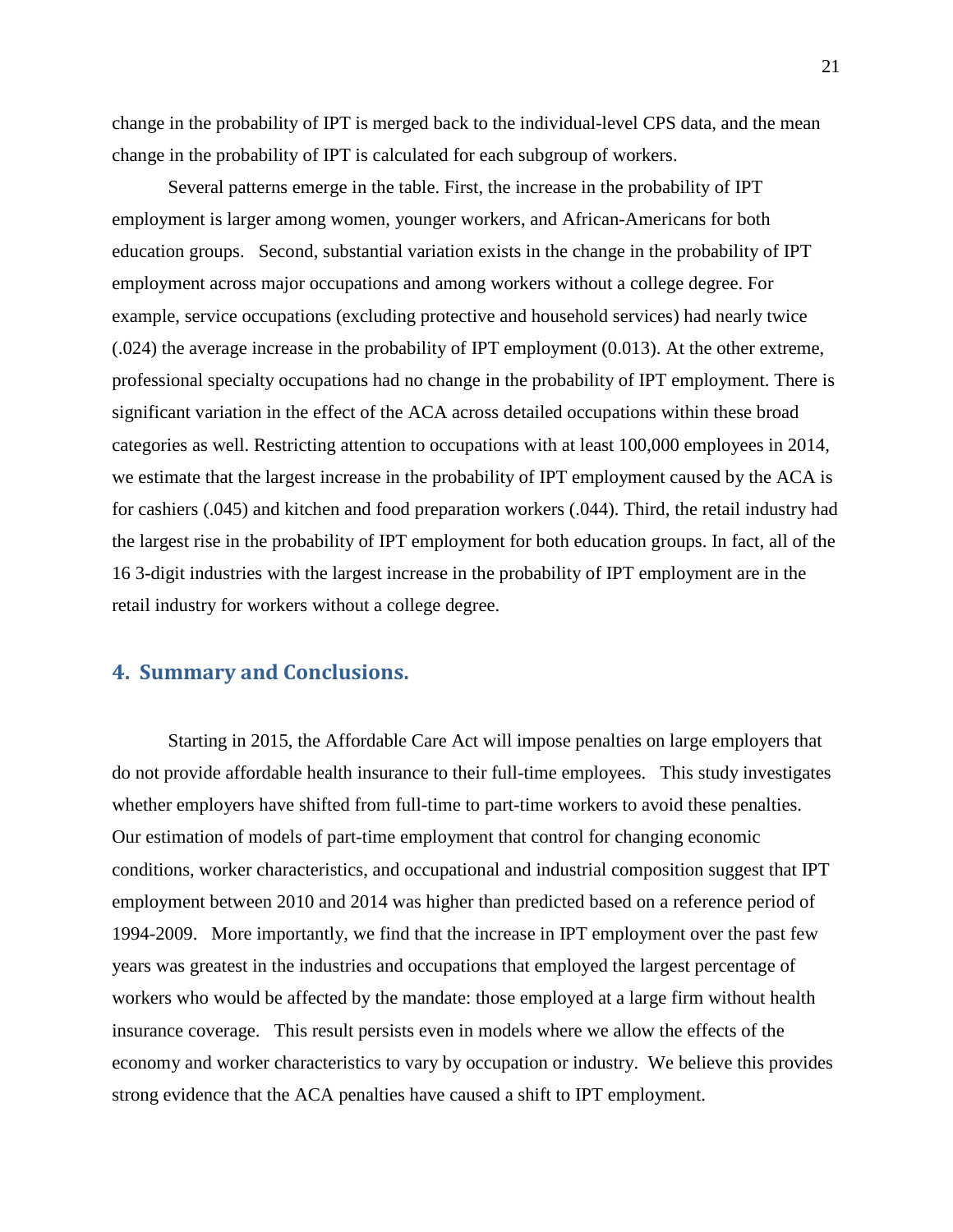The empirical analysis indicates that the ACA employer mandate has had a quantitatively important impact on IPT employment. As much as 1.2% to 1.4% of workers without a college degree are involuntary employed part-time as a result of the ACA employer mandate. In our sample this translates into approximately one-million additional involuntary part-time workers, though the estimate varies slightly depending on the reference period chosen. The mandate's effect was not uniform across affected workers. The probability of IPT employment grew most for affected workers in the occupations with low hourly wages.

Overall, we believe this study presents fairly strong evidence that the rise in involuntary part-time work since 2010 has been greatest in the industries and occupations where the ACA employer mandate is most likely to be binding. While it is conceivable that there are other structural changes at work that explain differential growth in IPT employment across occupations or industries, we are unaware of any such structural change that would have grown in importance since 2010 in the industries and occupations where the ACA is most likely to be binding. We consider this to be a challenge for future research in this area.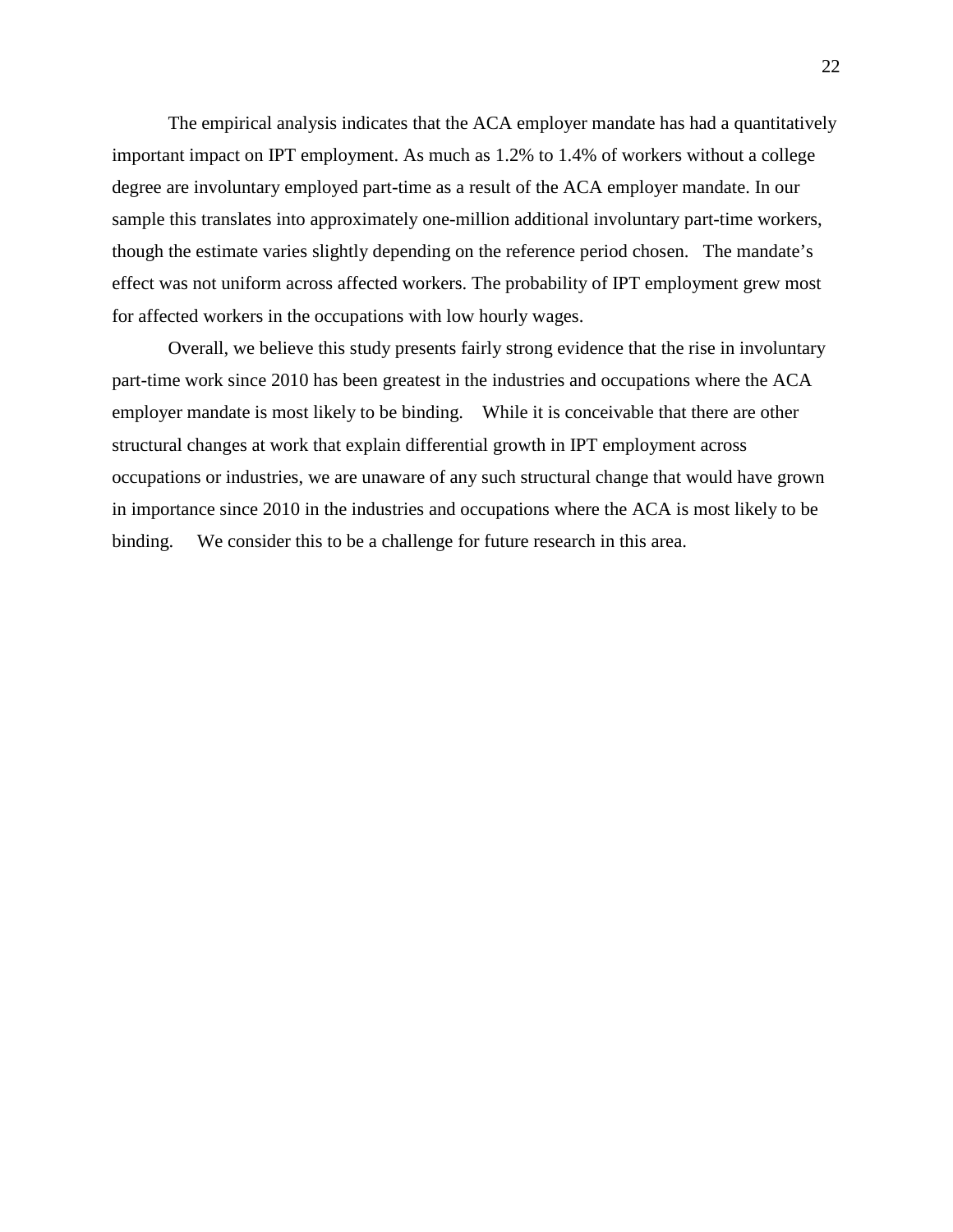#### **5. References.**

- ADP Research Institute, "The Affordable Care Act and Economics of the Part-Time Workforce: Measuring the Impact of the Affordable Care Act," 2015. http://www.adp.com/tools-andresources/adp-research-institute/research-and-trends/research-itemdetail.aspx?id=752D5867-509A-4021-841D-570F5AAE5566
- Autor, David H., and Dorn, David. ""The Growth of Low Skill Service Jobs and the Polarization of the U.S. Labor Market." *American Economic Review* 103 (December 2013): 1553 – 1597.
- Barrett, Garry F., and Doiron, Denise J. "Working Part Time: By Choice or by Constraint." *Canadian Journal of Economics* 34 (November 2001): 1042-1065.
- Bollinger, Christopher R., and Hirsch, Barry T. ″Match Bias from Earnings Imputation in the Current Population Survey: The Case of Imperfect Matching.″ *Journal of Labor Economics* 24 (July 2006): 483-519.
- Cajner, Tomaz; Mawhirter, Dennis; Nekarda, Christopher; and Ratner, David. "Why is Involuntary Part-Time Work Elevated?" *FEDS Notes*, April 14, 2014.
- Canon, Maria E., Kudlyak, Marianna; Luo, Guannan; and Reed, Marisa. "Flows To and From Working Part Time for Economic Reasons and the Labor Market Aggregates During and After the 2007-09 Recession." *Economic Quarterly* 2Q (2014): 87-111.
- Congressional Budget Office. "The Budget and Economic Outlook: 2014 to 2024." February 2014.
- Dillender, Marcus; Heinrich, Carolyn J.; Houseman, Susan N. "The Potential Effects of Federal Health Insurance Reforms on Employment Arrangements and Compensation," Upjohn Institute Working Paper 15-228, April 2015.
- Ehrenberg, Ronald G.; Rosenberg, Pamela; and Li, Jeanne. "Part-time Employment in the United States." In R. A. Hart (ed.), *Employment, Unemployment and Labor Utilization*. (Boston, MA: Unwin Hyman, Inc., 1988), pp. 256-281.
- Euwals, Rob, and Hogerbrugge, Maurice. "Explaining the Growth of Part-Time Employment: Factors of Supply and Demand." *Labour* 20 (September 2006): 533–557.
- Garrett, Bowen, and Kaestner, Robert. "Little Evidence of the ACA Increasing Part-Time Work So Far." *Urban Institute In-Brief*, September 2014.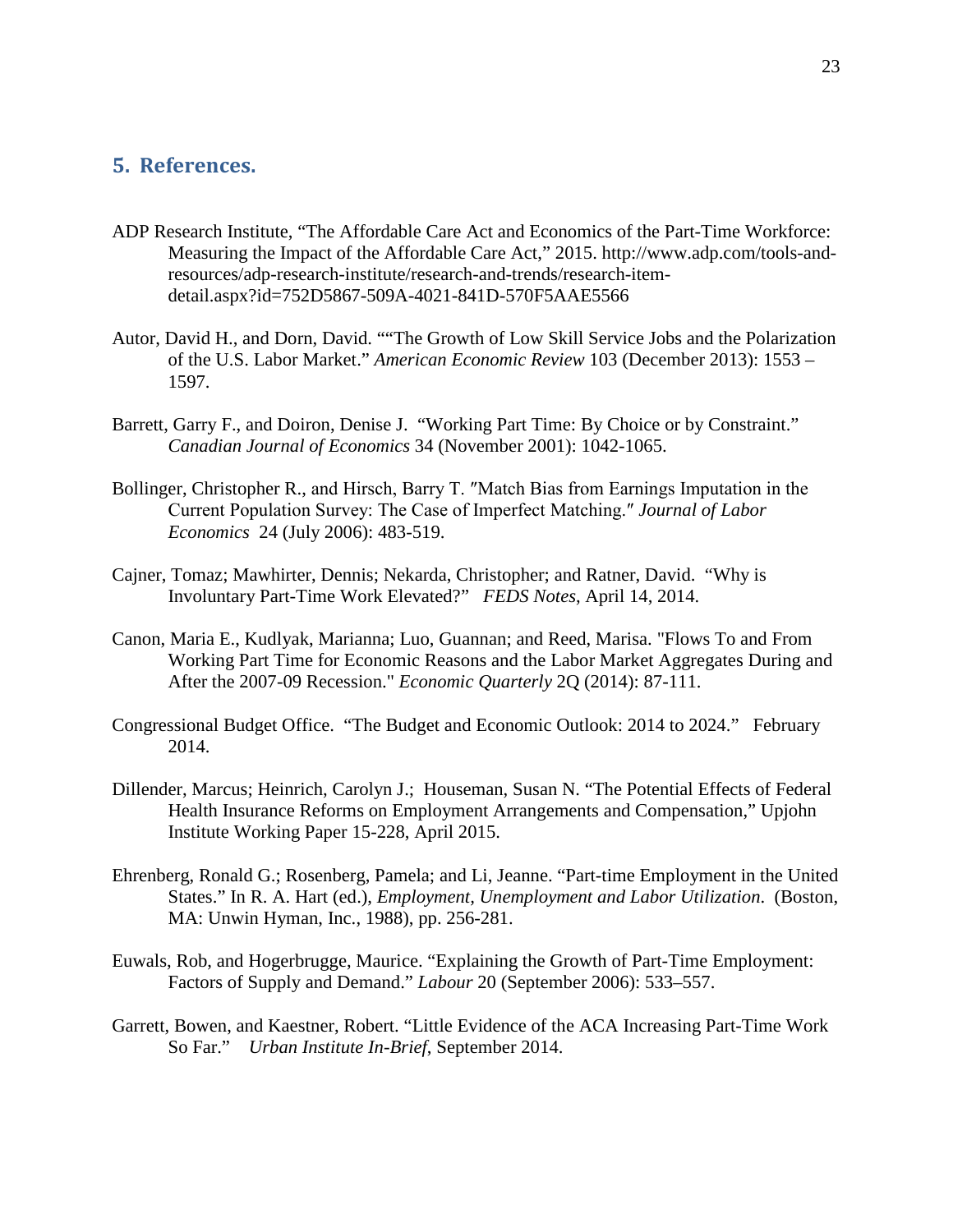\_\_\_\_\_\_\_\_\_\_\_\_\_. "Recent Evidence on the ACA and Employment: Has the ACA Been a Job Killer?" Urban Institute Working Paper, August 2015.

- Mathur, Aparna; Slavova, Sita Nataraj; and Strain, Michael R. "Has the Affordable Care Act Increased Part-Time Employment?" *Applied Economics Letters*, forthcoming.
- Mulligan, Casey. "The Affordable Care Act and the New Economics of Part-Time Work. Mercatus Working paper, Mercatus Center at George Mason University, Arlington VA. October 2014.
- U.S. Census Bureau. "The Relationship Between the 1990 Census and Census 2000 Industry and Occupation Classification Systems," Technical Working Paper Number 65, October 2003.
- Valletta, Robert G, and Bengali L. "What's Behind the Increase in Part-Time Work?" *Federal Reserve Bank of San Francisco Economic Letter* 2013-24, August 26, 2013.
- Valletta, Rob, and Van Der List, Catherine. "Involuntary Part-Time Work: Here to Stay?" *Federal Reserve Bank of San Francisco Economic Letter* 2015-19. June 8, 2015.
- Welch, Finis. "Wages and Participation." *Journal of Labor Economics* (1997): S77-S103.
- Yellen, Janet. "Labor Market Dynamics and Monetary Policy." Speech at the FRB Kansas City Economic Symposium, Jackson Hole, Wyoming (August 22, 2014). http://www.federalreserve.gov/newsevents/speech/yellen20140822a.htm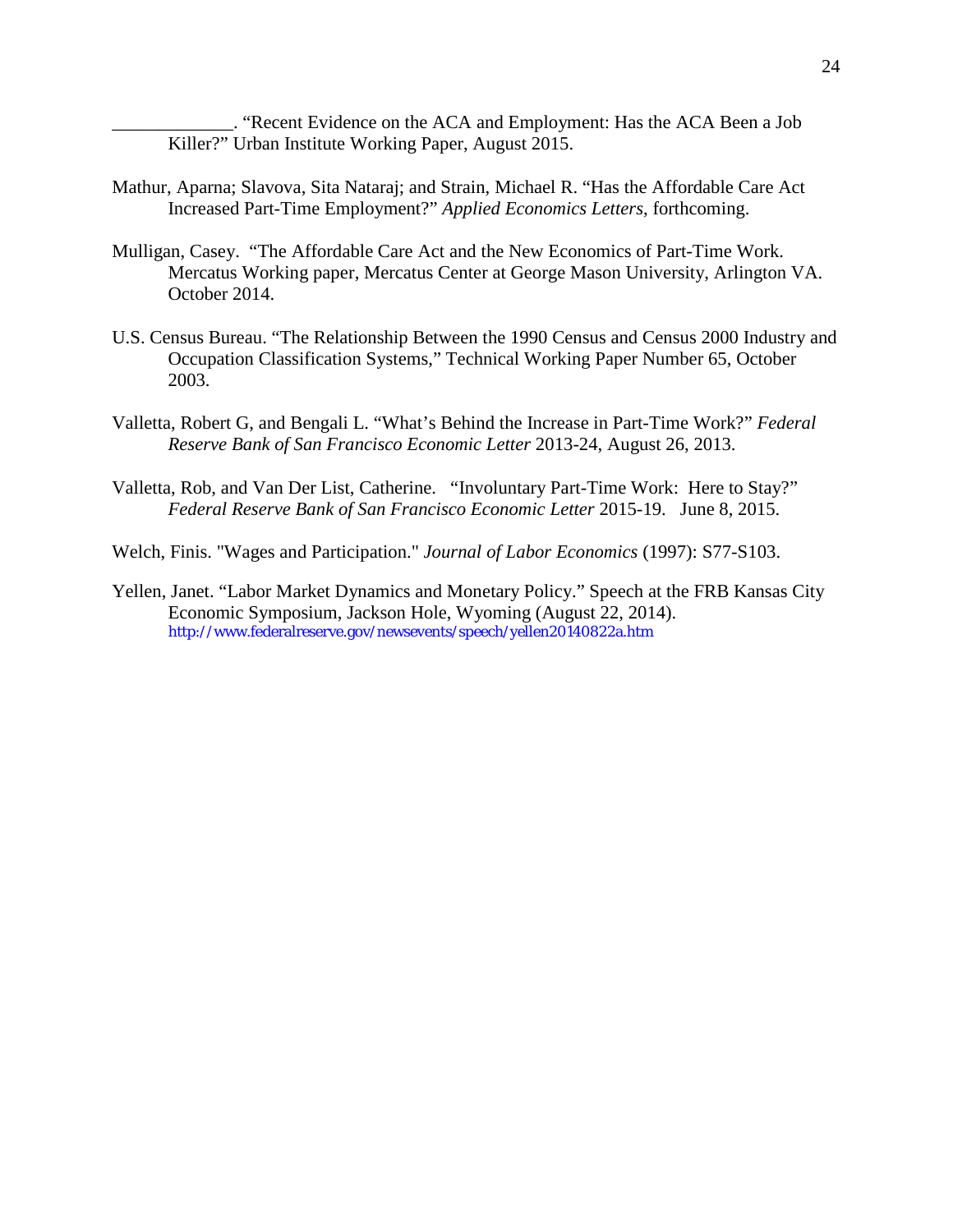### Table 1. Key Affordable Care Dates

| <b>Legislation Dates:</b>                                                                                                                                                                                                                                                                                           |                        |  |  |  |  |  |  |
|---------------------------------------------------------------------------------------------------------------------------------------------------------------------------------------------------------------------------------------------------------------------------------------------------------------------|------------------------|--|--|--|--|--|--|
| <b>Passed Senate</b>                                                                                                                                                                                                                                                                                                | December 24, 2009      |  |  |  |  |  |  |
| Passed House                                                                                                                                                                                                                                                                                                        | March 21, 2010         |  |  |  |  |  |  |
| Signed into Law by President                                                                                                                                                                                                                                                                                        | March 23, 2010         |  |  |  |  |  |  |
| <b>Upheld by Supreme Court</b>                                                                                                                                                                                                                                                                                      | June 28, 2012          |  |  |  |  |  |  |
| Original Dates in Legislation:                                                                                                                                                                                                                                                                                      |                        |  |  |  |  |  |  |
| <b>Start of Health Insurance Exchange</b>                                                                                                                                                                                                                                                                           | October 1, 2013        |  |  |  |  |  |  |
| <b>Employee Fines Start for No Coverage</b>                                                                                                                                                                                                                                                                         | <b>January 1, 2014</b> |  |  |  |  |  |  |
| Subsidies Made Available                                                                                                                                                                                                                                                                                            | <b>January 1, 2014</b> |  |  |  |  |  |  |
| <b>Revised Dates:</b>                                                                                                                                                                                                                                                                                               |                        |  |  |  |  |  |  |
| Delay of Employer Fines Until 2015                                                                                                                                                                                                                                                                                  | July 2, 2013           |  |  |  |  |  |  |
| Delay of Employer Fines Until 2016 for 50-99 Employee Firms                                                                                                                                                                                                                                                         | February 10, 2014      |  |  |  |  |  |  |
| Coverage Requirement for 100+ Employee Firms changed to 70<br>percent for 2015 and 95 percent by 2016                                                                                                                                                                                                               | February 10, 2014      |  |  |  |  |  |  |
| Note: The legislation dates are from U.S. Senate, Committee on Finance<br>$(\text{http://www.finance.senate.gov/issue/?id=32be19bd-491e-4192-812f-f65215c1ba65})$ . The<br>implementation dates for Affordable Care Act are from Kaiser Family Foundation<br>(http://kff.org/interactive/implementation-timeline/). |                        |  |  |  |  |  |  |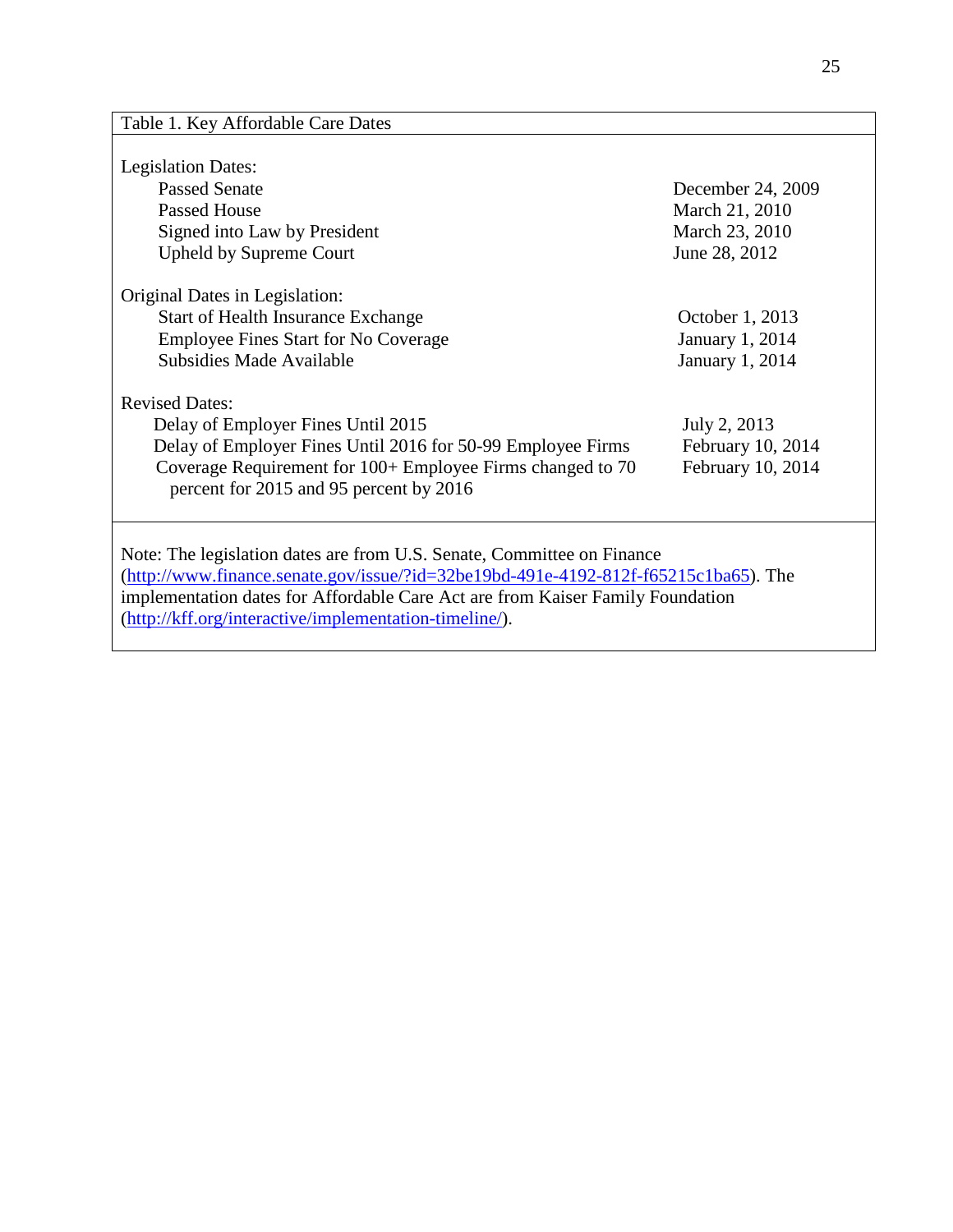|                          |                        | Education <16            | Education $>=16$       |                          |
|--------------------------|------------------------|--------------------------|------------------------|--------------------------|
|                          | Voluntary<br>Part-Time | Involuntary<br>Part-Time | Voluntary<br>Part-Time | Involuntary<br>Part-Time |
| 2010                     | $-0.005$<br>$(-4.97)$  | 0.004<br>(4.63)          | $-0.007$<br>$(-5.52)$  | 0.002<br>(3.35)          |
|                          |                        |                          |                        |                          |
| 2011                     | $-0.004$               | 0.006                    | $-0.009$               | 0.003                    |
|                          | $(-2.68)$              | (7.06)                   | $(-7.22)$              | (4.67)                   |
| 2012                     | $-0.003$               | 0.007                    | $-0.012$               | 0.003                    |
|                          | $(-2.00)$              | (9.10)                   | $(-8.14)$              | (6.41)                   |
| 2013                     | $-0.004$               | 0.010                    | $-0.014$               | 0.004                    |
|                          | $(-3.68)$              | (11.35)                  | $(-10.87)$             | (8.05)                   |
| 2014                     | $-0.002$               | 0.011                    | $-0.013$               | 0.004                    |
|                          | $(-1.49)$              | (11.57)                  | $(-10.25)$             | (9.77)                   |
| <b>Unemployment Rate</b> | 0.004                  | 0.427                    | $-0.060$               | 0.155                    |
|                          | (0.15)                 | (20.31)                  | $(-2.10)$              | (12.38)                  |
| Coincident Index/100     | $-0.022$               | $-0.005$                 | $-0.008$               | $-0.004$                 |
|                          | $(-7.45)$              | $(-3.39)$                | $(-1.82)$              | $(-2.64)$                |
| Leading Indicator/100    | 0.053                  | 0.015                    | 0.057                  | 0.016                    |
|                          | (2.95)                 | (1.25)                   | (2.55)                 | (1.98)                   |
| Sample Size              | 8,773,043              | 8,773,043                | 3,781,186              | 3,781,186                |
| $R^2$                    | 0.120                  | 0.024                    | 0.083                  | 0.014                    |
| p-value for 2010=2014*   | 0.0442                 | 0.000                    | 0.000                  | 0.000                    |

Table 2. Regression Models of Voluntary and Involuntary Part-Time by Education Group.

Note: The coefficients are for the education group's part-time status (<30 hours per week) and parttime involuntary status using January 1994 to December 2014 Current Population Survey data. The models include controls for major industry (22 categories); major occupation (13 categories); month, state (51 categories); age (5 categories); race (3 categories); female, marital status (3 categories); female interacted with marital status (2 categories); education (3 categories); and female interacted with number of children aged 0 to 5 and aged 6 to 17 (4 categories). Standard errors are estimated with clustering of residuals by state.

\*P-value is for test of null hypothesis that coefficient on 2010 and 2014 year dummies are equal.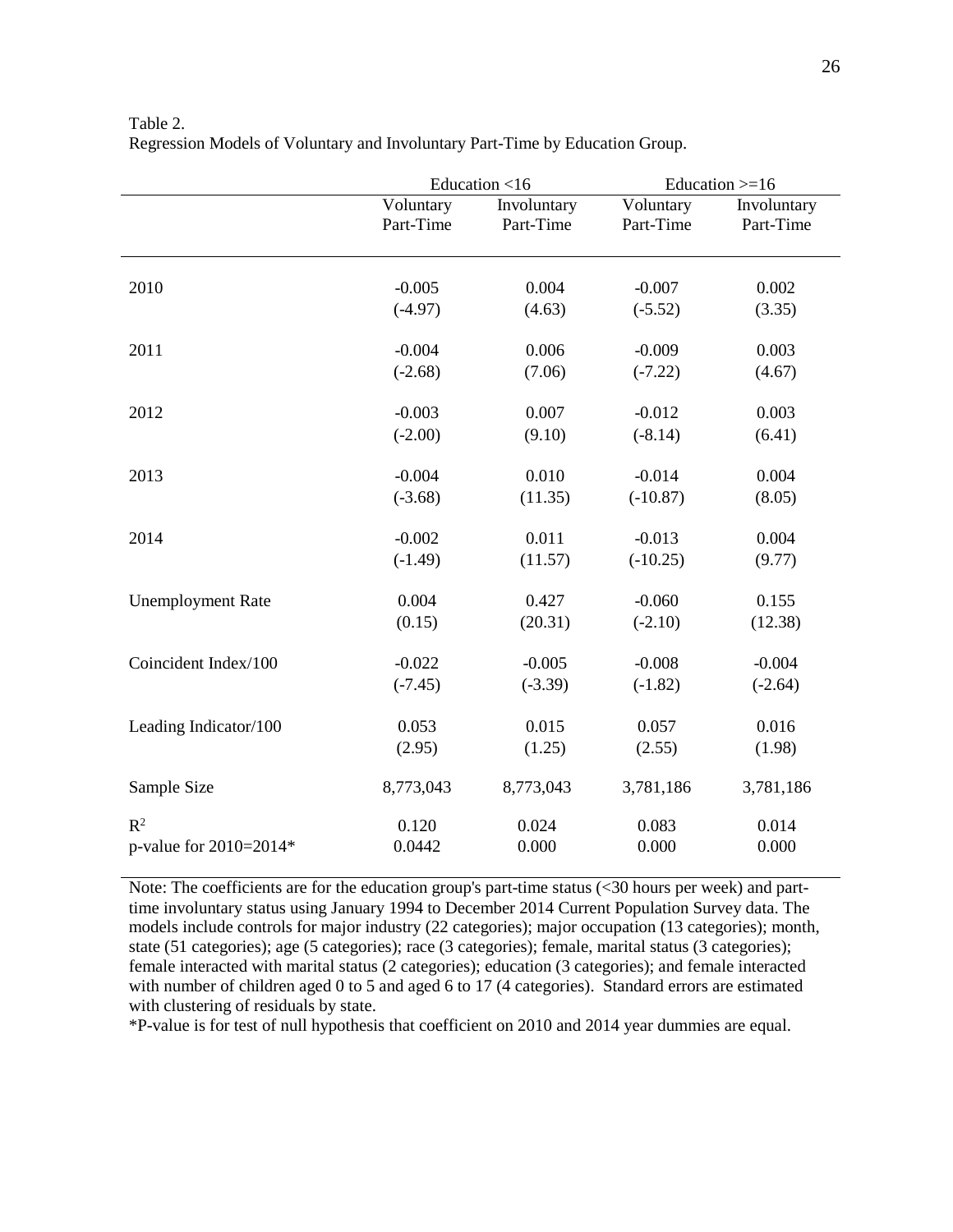Table 3. Determinants of Involuntary Part-Time Employment.

|                                                                       | Less than 16 years of<br>education |           | 16 or more years of<br>education |           |
|-----------------------------------------------------------------------|------------------------------------|-----------|----------------------------------|-----------|
| Year dummies:                                                         |                                    |           |                                  |           |
| 2010                                                                  | $-0.005$                           | $-0.005$  | $-0.001$                         | $-0.001$  |
|                                                                       | $(-1.48)$                          | $(-1.20)$ | $(-0.71)$                        | $(-0.92)$ |
| 2011                                                                  | $-0.006$                           | $-0.006$  | $-0.004$                         | 0.000     |
|                                                                       | $(-1.63)$                          | $(-1.38)$ | $(-2.08)$                        | (0.21)    |
| 2012                                                                  | $-0.010$                           | $-0.007$  | $-0.005$                         | 0.002     |
|                                                                       | $(-2.28)$                          | $(-2.21)$ | $(-2.30)$                        | (1.09)    |
| 2013                                                                  | $-0.014$                           | $-0.008$  | $-0.001$                         | 0.001     |
|                                                                       | $(-2.82)$                          | $(-2.68)$ | $(-0.41)$                        | (0.37)    |
| 2014                                                                  | $-0.015$                           | $-0.010$  | $-0.004$                         | $-0.002$  |
|                                                                       | $(-3.10)$                          | $(-2.86)$ | $(-1.52)$                        | $(-0.64)$ |
| <b>Fraction Affected</b>                                              | 0.065                              | 0.028     | 0.011                            | 0.079     |
|                                                                       | (0.74)                             | (0.34)    | (0.25)                           | (1.75)    |
| Year dummies interacted with fraction affected                        |                                    |           |                                  |           |
| 2010 * Affected                                                       | 0.057                              | 0.062     | 0.014                            | 0.017     |
|                                                                       | (2.38)                             | (2.09)    | (0.76)                           | (1.48)    |
| 2011 * Affected                                                       | 0.081                              | 0.080     | 0.044                            | 0.011     |
|                                                                       | (3.47)                             | (2.67)    | (2.41)                           | (0.69)    |
| 2012 * Affected                                                       | 0.110                              | 0.094     | 0.059                            | 0.002     |
|                                                                       | (3.96)                             | (4.09)    | (2.75)                           | (0.15)    |
| 2013 * Affected                                                       | 0.148                              | 0.113     | 0.020                            | 0.011     |
|                                                                       | (4.38)                             | (4.65)    | (0.59)                           | (0.66)    |
| 2014 * Affected                                                       | 0.164                              | 0.132     | 0.045                            | 0.038     |
|                                                                       | (4.74)                             | (4.11)    | (1.80)                           | (1.65)    |
| Fraction affected estimated by                                        | Occupation                         | Industry  | Occupation                       | Industry  |
| p-value for equal coefficients on 2010 and 2014<br>interaction terms* | 0.002                              | 0.000     | 0.194                            | 0.324     |
| $\mathbb{R}^2$                                                        | 0.030                              | 0.027     | 0.008                            | 0.008     |
| Sample Size                                                           | 8,773,043                          | 8,773,043 | 3,781,186                        | 3,781,186 |

Note: The linear probability models also include all of the controls listed Table 2 as well as an estimate of the percentage of workers affected by the ACA mandate in a worker's industry or occupation, and its interaction with the unemployment rate, coincident index, and leading indicator. Fraction affected is estimated as the proportion of the relevant education group's 3 digit occupation or industry that worked 30 or more hours per week at a firm with 100 or more employees without employer provided health insurance in the March 2003-2007 Current Population Survey. The standard errors are bootstrapped 200 times to adjust for estimation of the proportion affected, and clustering of residuals by industry or occupation.

\*P-value is for test of null hypothesis that coefficient on interaction term between year dummy and fraction affected is equal for 2010 and 2014.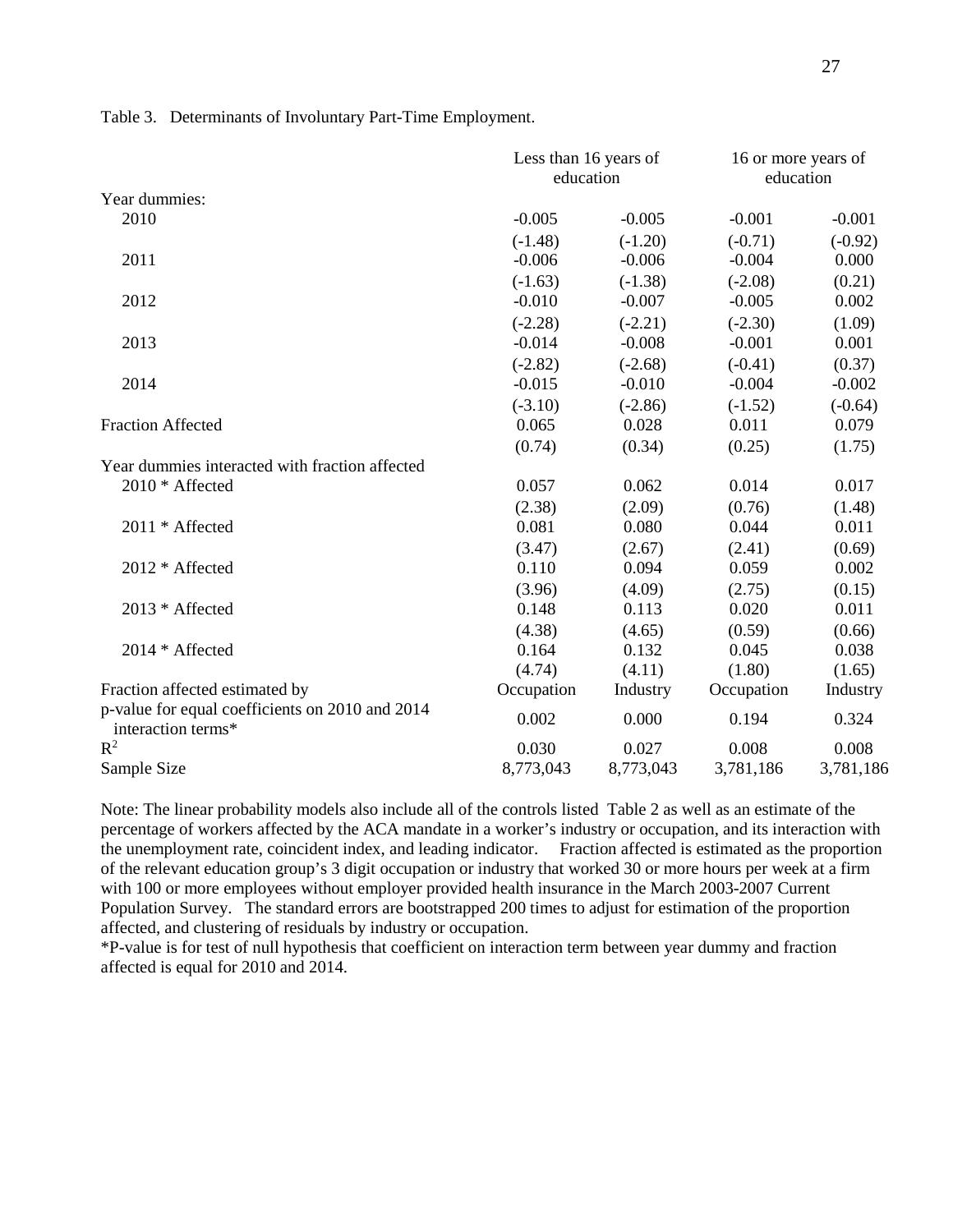|                                         | Part-Time Involuntary           |        |                               |        |        |  |  |  |  |
|-----------------------------------------|---------------------------------|--------|-------------------------------|--------|--------|--|--|--|--|
| Variable                                | 2010                            | 2011   | 2012                          | 2013   | 2014   |  |  |  |  |
|                                         |                                 |        |                               |        |        |  |  |  |  |
|                                         | Less than 16 years of Education |        |                               |        |        |  |  |  |  |
| Affect                                  | 0.024                           | 0.024  | 0.043                         | 0.066  | 0.079  |  |  |  |  |
|                                         | (1.61)                          | (1.86) | (3.47)                        | (3.13) | (3.29) |  |  |  |  |
| Constant                                | 0.003                           | 0.005  | 0.006                         | 0.009  | 0.010  |  |  |  |  |
|                                         | (5.85)                          | (7.68) | (8.25)                        | (8.44) | (7.56) |  |  |  |  |
| p-value for equal coefficient on Affect |                                 |        |                               |        |        |  |  |  |  |
| in 2010 and 2014                        |                                 |        | 0.053                         |        |        |  |  |  |  |
|                                         |                                 |        |                               |        |        |  |  |  |  |
| Observations                            | 233                             | 233    | 233                           | 233    | 233    |  |  |  |  |
| R-squared                               | 0.055                           | 0.043  | 0.117                         | 0.110  | 0.187  |  |  |  |  |
|                                         |                                 |        |                               |        |        |  |  |  |  |
|                                         |                                 |        | 16 or more years of education |        |        |  |  |  |  |
| Affect                                  | 0.002                           | 0.030  | 0.002                         | 0.027  | 0.074  |  |  |  |  |
|                                         | (0.10)                          | (1.62) | (0.07)                        | (1.36) | (2.26) |  |  |  |  |
| Constant                                | 0.001                           | 0.003  | 0.004                         | 0.004  | 0.004  |  |  |  |  |
|                                         | (2.36)                          | (4.28) | (5.99)                        | (6.74) | (5.68) |  |  |  |  |
| p-value for equal coefficient on Affect |                                 |        |                               |        |        |  |  |  |  |
| in 2010 and 2014                        |                                 |        | 0.062                         |        |        |  |  |  |  |
| Observations                            | 208                             | 208    | 208                           | 208    | 208    |  |  |  |  |
| $\mathbb{R}^2$                          | 0.000                           | 0.017  | 0.000                         | 0.014  | 0.069  |  |  |  |  |

Table 4. Relationship between Industry Specific Measure of Proportion Affected by ACA and Growth in Involuntary Part-Time Employment.

Note: For each 3-digit industry, a linear probability model of part-time employment is estimated with controls for personal characteristics of workers and economic conditions. The sample period is 1994 through 2014. Year dummies are included for 2010 through 2014. The coefficients on the year dummies represent the change in the probability of part-time employment relative to the base period (1994-2009). For each year between 2010 and 2014, this estimate of the industry specific change in the probability of part-time employment is regressed on our estimate of the percentage of that industry's workers that would be affected by the ACA employer mandate. The regressions are weighted by the industry-specific sample size used to estimate the percent of workers affected. Tstatistics are based on bootstrapped standard errors (200 replications) correcting for the estimation of percent affected and clustering by industry. Additional details are included in the text.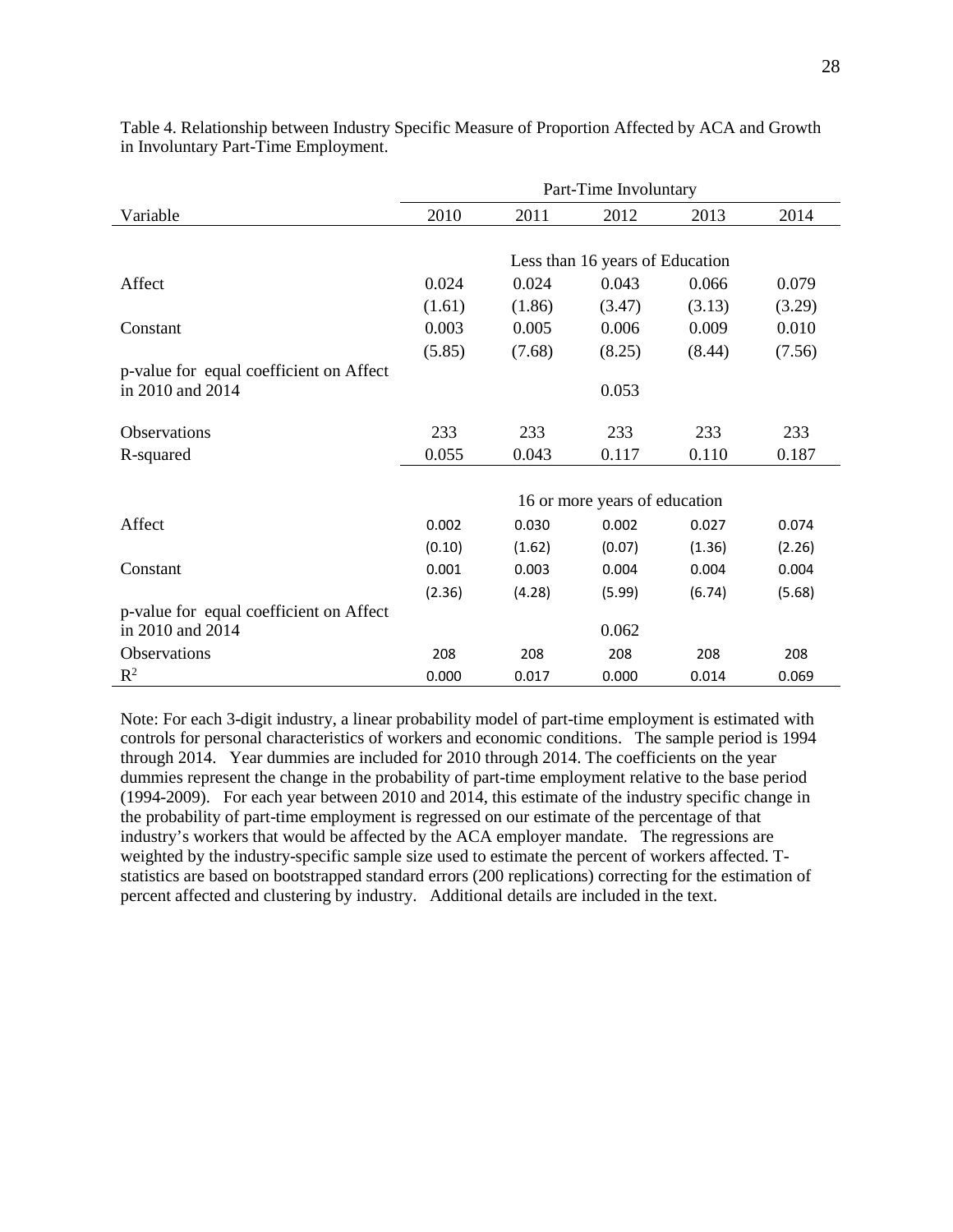|                                                              | Part-Time Involuntary           |        |        |         |         |  |  |  |  |
|--------------------------------------------------------------|---------------------------------|--------|--------|---------|---------|--|--|--|--|
| Variable                                                     | 2010                            | 2011   | 2012   | 2013    | 2014    |  |  |  |  |
|                                                              | Less than 16 years of Education |        |        |         |         |  |  |  |  |
| Affect                                                       | 0.025                           | 0.046  | 0.059  | 0.100   | 0.129   |  |  |  |  |
|                                                              | (2.24)                          | (4.40) | (5.05) | (5.92)  | (5.79)  |  |  |  |  |
| Constant                                                     | 0.003                           | 0.005  | 0.006  | 0.007   | 0.009   |  |  |  |  |
|                                                              | (6.59)                          | (8.11) | (8.42) | (12.20) | (11.68) |  |  |  |  |
| p-value for equal coefficient on Affect<br>in 2010 and 2014* |                                 |        | 0.000  |         |         |  |  |  |  |
| <b>Observations</b>                                          | 403                             | 403    | 403    | 403     | 403     |  |  |  |  |
| R-squared                                                    | 0.032                           | 0.081  | 0.116  | 0.262   | 0.336   |  |  |  |  |
|                                                              | 16 or more years of education   |        |        |         |         |  |  |  |  |
| Affect                                                       | 0.028                           | 0.066  | 0.068  | 0.083   | 0.114   |  |  |  |  |
|                                                              | (1.78)                          | (3.11) | (3.42) | (3.95)  | (4.93)  |  |  |  |  |
| Constant                                                     | 0.001                           | 0.003  | 0.004  | 0.005   | 0.005   |  |  |  |  |
|                                                              | (2.48)                          | (4.77) | (5.60) | (5.89)  | (6.33)  |  |  |  |  |
| p-value for equal coefficient on Affect<br>in 2010 and 2014* |                                 |        | 0.002  |         |         |  |  |  |  |
| Observations                                                 | 297                             | 297    | 297    | 297     | 297     |  |  |  |  |
| $R^2$                                                        | 0.010                           | 0.042  | 0.046  | 0.079   | 0.111   |  |  |  |  |

Table 5. Relationship between Occupation Specific Measure of Proportion Affected by ACA and Growth in Involuntary Part-Time Employment.

Note: For each 3-digit occupation, a linear probability model of part-time employment is estimated with controls for personal characteristics of workers and economic conditions. The sample period is 1994 through 2014. Year dummies are included for 2010 through 2014. The coefficients on the year dummies represent the change in the probability of part-time employment relative to the base period (1994-2009). For each year between 2010 and 2014, this estimate of the occupation-specific change in the probability of part-time employment is regressed on our estimate of the percentage of that occupation's workers who would be affected by the ACA employer mandate. The regressions are weighted by the occupation-specific sample size used to estimate the percent of workers affected. Tstatistics are based on bootstrapped standard errors (200 replications) correcting for the estimation of percent affected and clustering by occupation Additional details are included in the text.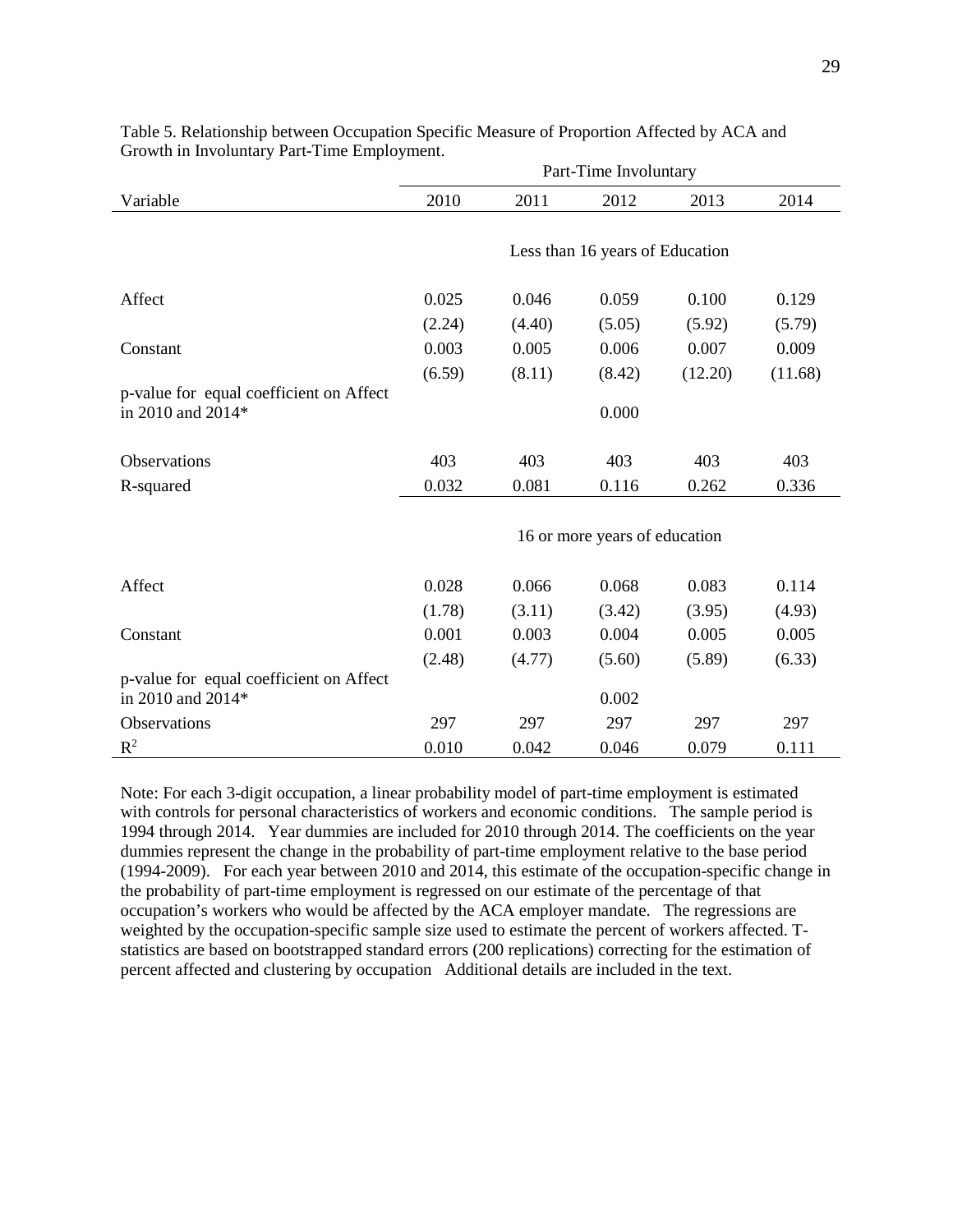|                 | 2010                     | 2011      | 2012             | 2013      | 2014      |
|-----------------|--------------------------|-----------|------------------|-----------|-----------|
|                 |                          |           | Education <16    |           |           |
|                 |                          |           |                  |           |           |
| Affect          | 0.008                    | 0.019     | 0.013            | 0.038     | 0.049     |
|                 | (0.65)                   | (1.20)    | (0.97)           | (2.57)    | (2.80)    |
| Wage/10         | $-0.002$                 | $-0.004$  | $-0.005$         | $-0.008$  | $-0.009$  |
|                 | $(-2.30)$                | $(-2.58)$ | $(-3.59)$        | $(-5.84)$ | $(-5.02)$ |
| Affect* Wage/10 | $-0.016$                 | $-0.023$  | $-0.056$         | $-0.077$  | $-0.113$  |
|                 | $(-0.90)$                | $(-1.03)$ | $(-2.71)$        | $(-3.33)$ | $(-3.90)$ |
| Constant        | 0.003                    | 0.004     | 0.005            | 0.006     | 0.007     |
|                 | (5.30)                   | (6.05)    | (6.67)           | (9.73)    | (9.22)    |
|                 |                          |           |                  |           |           |
| Observations    | 403                      | 403       | 403              | 403       | 403       |
| R-squared       | 0.116<br>0.0502<br>0.192 |           | 0.373            | 0.476     |           |
|                 |                          |           |                  |           |           |
|                 |                          |           | Education $>=16$ |           |           |
| Affect          | 0.028                    | 0.045     | 0.050            | 0.046     | 0.069     |
|                 | (1.63)                   | (2.08)    | (2.45)           | (2.52)    | (3.24)    |
| Wage/10         | 0.000                    | $-0.002$  | $-0.001$         | $-0.004$  | $-0.005$  |
|                 | (0.01)                   | $(-2.43)$ | $(-1.15)$        | $(-4.29)$ | $(-4.78)$ |
| Affect* Wage/10 | 0.007                    | $-0.018$  | $-0.011$         | $-0.039$  | $-0.053$  |
|                 | (0.48)                   | $(-0.81)$ | $(-0.50)$        | $(-2.07)$ | $(-2.16)$ |
| Constant        | 0.001                    | 0.004     | 0.002            | 0.006     | 0.006     |
|                 |                          |           |                  |           |           |
|                 | (2.24)                   | (4.37)    | (2.21)           | (5.55)    | (6.67)    |
| Observations    | 297                      | 297       | 297              | 297       | 297       |
| $R^2$           |                          |           |                  |           |           |
|                 | 0.011                    | 0.061     | 0.0834           | 0.152     | 0.195     |

Table 6. The Effect of Proportion Affected and Hourly Wage on Growth in Occupation-Specific Increase in Involuntary Part-Time Employment.

Note: The regressions are weighted by the March 2003-2007 Current Population Survey sample size for estimating proportion affected. The variables of affect and wage are measured as deviations from means. The regressions are weighted by the occupation-specific sample size used to estimate the percent of workers affected. T-statistics are based on bootstrapped standard errors (200 replications) correcting for the estimate of fraction affected. Additional details are included in the text.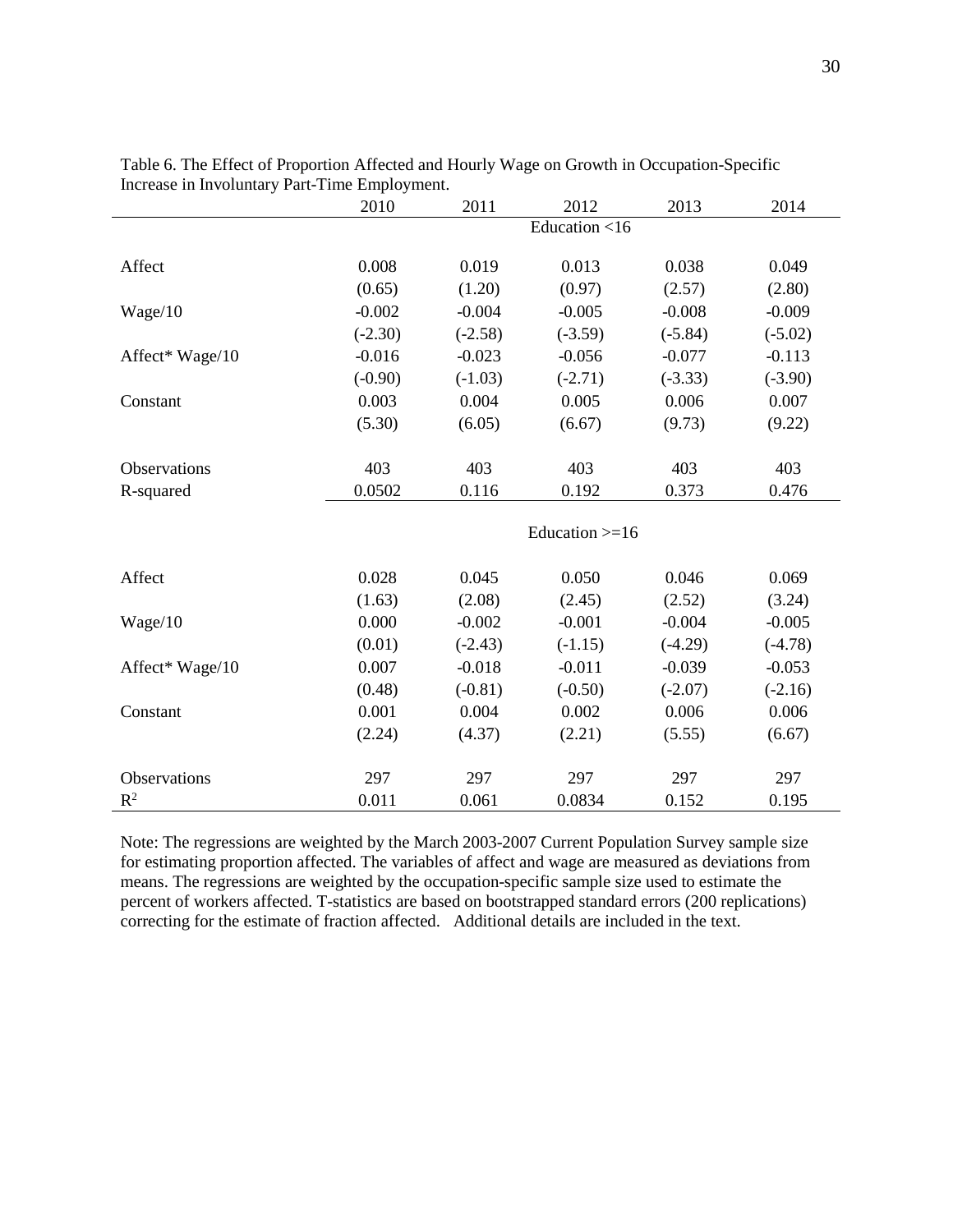|                       | 2010      | 2011      | 2012      | 2013      | 2014      | 2010 to 2014<br>change |
|-----------------------|-----------|-----------|-----------|-----------|-----------|------------------------|
| Less than 16 years of | 156.1     | 319.8     | 378.8     | 764.9     | 1,056.5   | 900.4                  |
| education             | $(0.2\%)$ | $(0.4\%)$ | $(0.5\%)$ | $(1.0\%)$ | $(1.4\%)$ | $(1.2\%)$              |
| 16 or more years of   | 126.5     | 176.8     | 154.8     | 168.9     | 265.5     | 139.0                  |
| education             | $(0.3\%)$ | $(0.5\%)$ | $(0.4\%)$ | $(0.4\%)$ | $(0.6\%)$ | $(0.3\%)$              |

Table 7. Changes in Involuntary Part-Time Employment Relative to 1994-2009 Sample Period due to ACA. a

Note: Estimated increase in involuntary part-time employment (IPT) is estimated using models from table 6 to calculate the change in the probability of IPT that would result if the fraction affected in each occupation changed from actual values to zero. The occupation specific change in the probability of IPT in a given year is multiplied by the occupation-specific employment level. All employment IPT in a given year is multiplied by the occupation-specific employment level. estimates are in 1000s. The numbers in parentheses are the increases divided by the level of employment.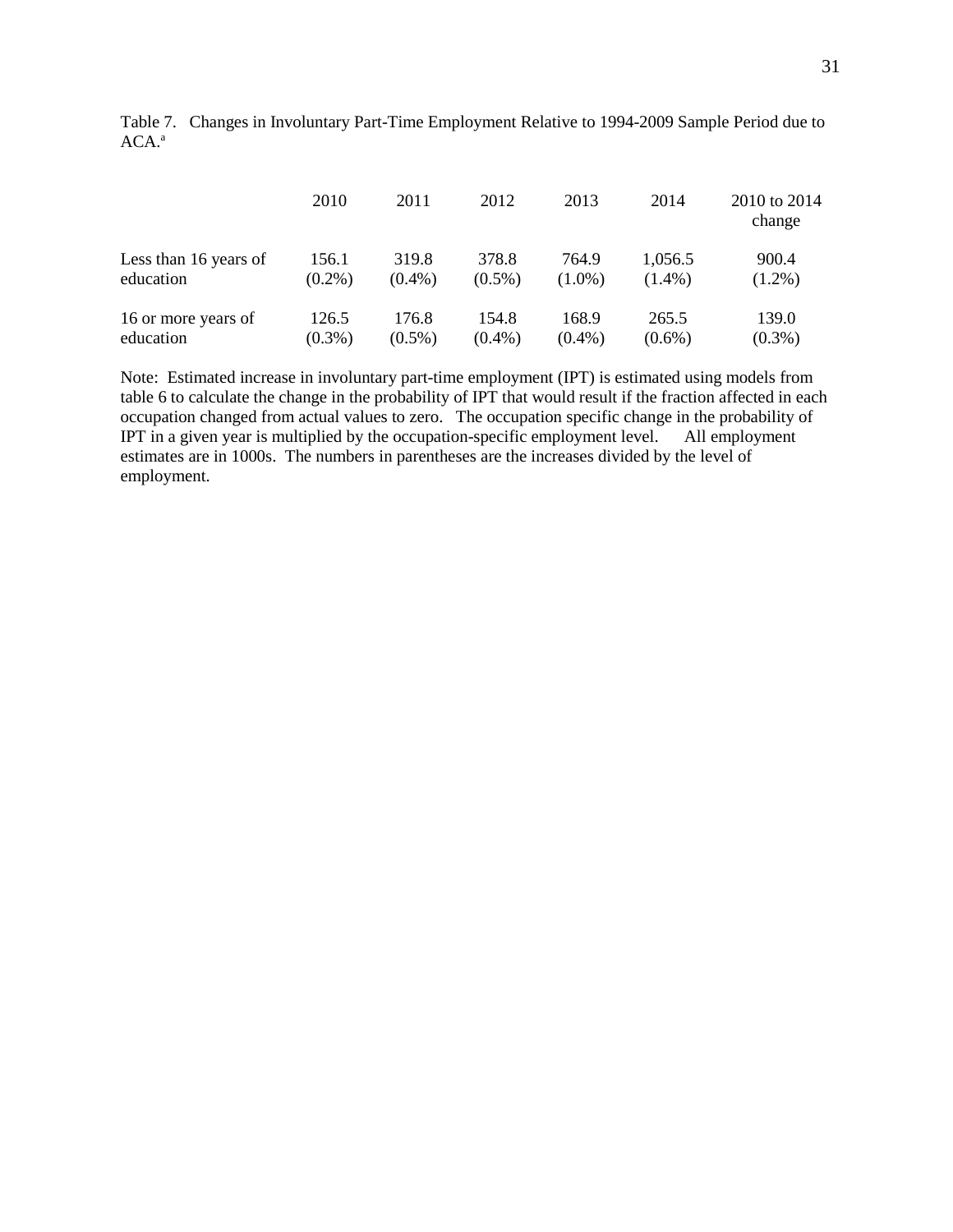|                                                        | Education<16 | Education>=16 |
|--------------------------------------------------------|--------------|---------------|
| Population                                             | 0.013        | 0.006         |
| Male                                                   | 0.011        | 0.005         |
| Female                                                 | 0.016        | 0.007         |
| Age group                                              |              |               |
| 19-24                                                  | 0.020        | 0.009         |
| 25-29                                                  | 0.015        | 0.007         |
| 30-39                                                  | 0.012        | 0.006         |
| 40-49                                                  | 0.011        | 0.006         |
| 50-59                                                  | 0.011        | 0.006         |
| 60-64                                                  | 0.012        | 0.006         |
| Race                                                   |              |               |
| White                                                  | 0.012        | 0.006         |
| African-American                                       | 0.016        | 0.008         |
| Other                                                  | 0.016        | 0.006         |
| Occupation                                             |              |               |
| Executive, administrative, and managerial occupations  | 0.002        | 0.003         |
| Professional specialty occupation                      | 0.001        | 0.004         |
| Technicians and related support occupations            | 0.004        | 0.006         |
| Sales occupations                                      | 0.022        | 0.009         |
| Administrative support occupations, including clerical | 0.014        | 0.014         |
| Private household occupations                          | 0.023        | 0.021         |
| Protective service occupations                         | 0.010        | 0.007         |
| Service occupations, except protective and household   | 0.024        | 0.018         |
| Precision production, craft, and repair                | 0.016        | 0.006         |
| Machine operators, assemblers, and inspectors          | 0.004        | 0.007         |
| Transportation and material moving                     | 0.014        | 0.011         |
| Handlers, equipment cleaners, and helpers              | 0.010        | 0.018         |
| Farming, forestry, and fishing occupations             | 0.021        | 0.022         |

### Table 8. Increase in Probability of Involuntary Part-Time Employment by Subgroup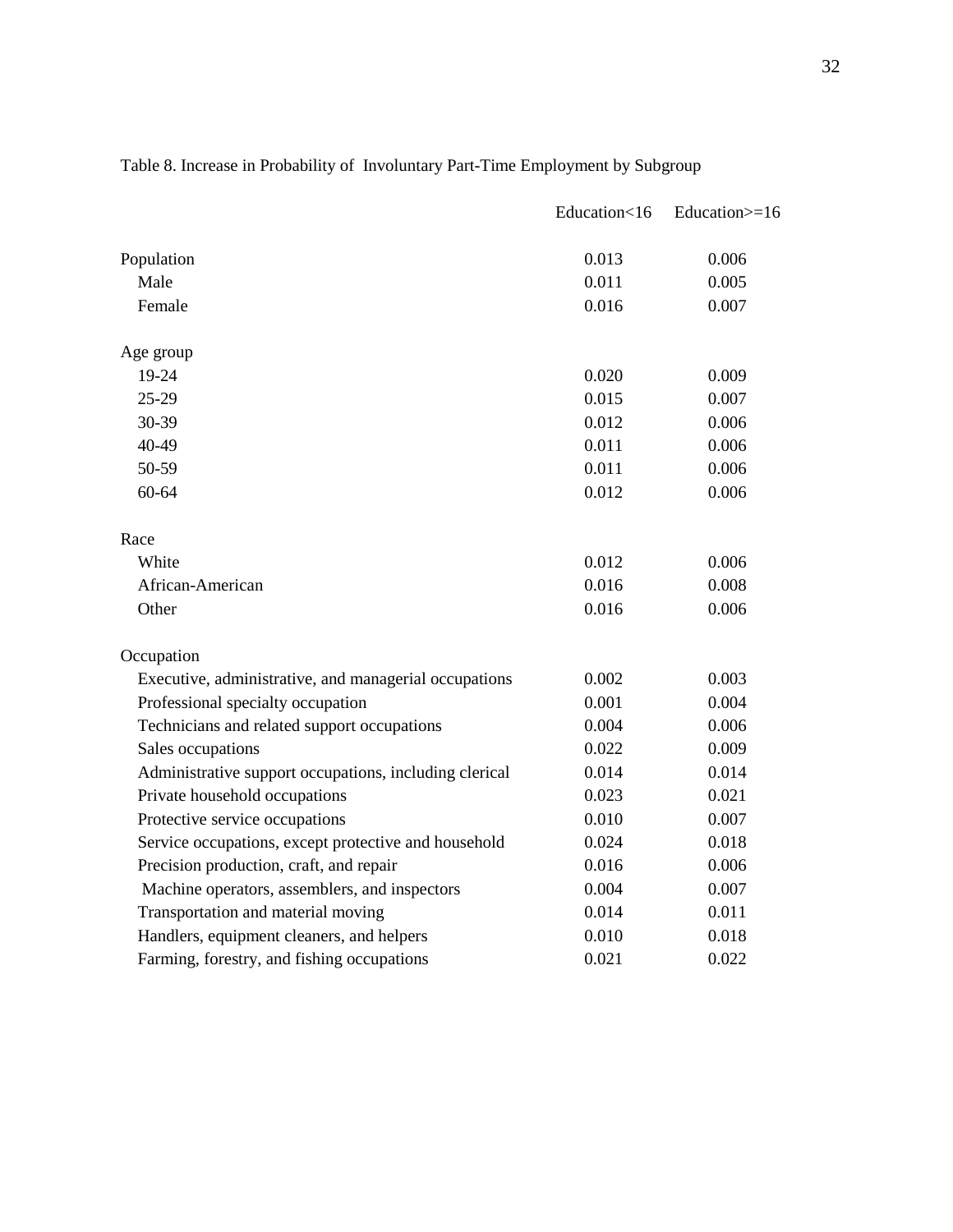| Industry                                           | Education<16 | Education $\geq 16$ |
|----------------------------------------------------|--------------|---------------------|
| Agriculture, Forestry, and Fisheries               | 0.014        | 0.005               |
| Mining                                             | 0.003        | 0.003               |
| Construction                                       | 0.004        | 0.004               |
| <b>Manufacturing Durable Goods</b>                 | 0.009        | 0.003               |
| <b>Manufacturing Nondurable Goods</b>              | 0.013        | 0.005               |
| Transportation, Communication, and Other Utilities | 0.008        | 0.006               |
| Wholesale Trade                                    | 0.011        | 0.005               |
| <b>Retail Trade</b>                                | 0.025        | 0.013               |
| Finance, Insurance, and Real Estate                | 0.006        | 0.005               |
| <b>Business and Repair Services</b>                | 0.011        | 0.004               |
| Personal Services Including Private Households     | 0.016        | 0.010               |
| <b>Entertainment and Recreation Services</b>       | 0.015        | 0.006               |
| Professional and Related Services                  | 0.012        | 0.006               |
| <b>Public Administration</b>                       | 0.005        | 0.005               |

Table 8. Increase in Probability of Involuntary Part-Time Employment by Subgroup.

Note: Estimated increase in involuntary part-time employment (IPT) probability is estimated using models from table 6 to calculate the change in the probability of IPT that would result if the fraction affected in each occupation changed from actual values to zero. The occupation-specific change in the probability of IPT is merged back to the individual-level data, and the mean change in change in the probability of IPT is calculated for each subgroup of workers.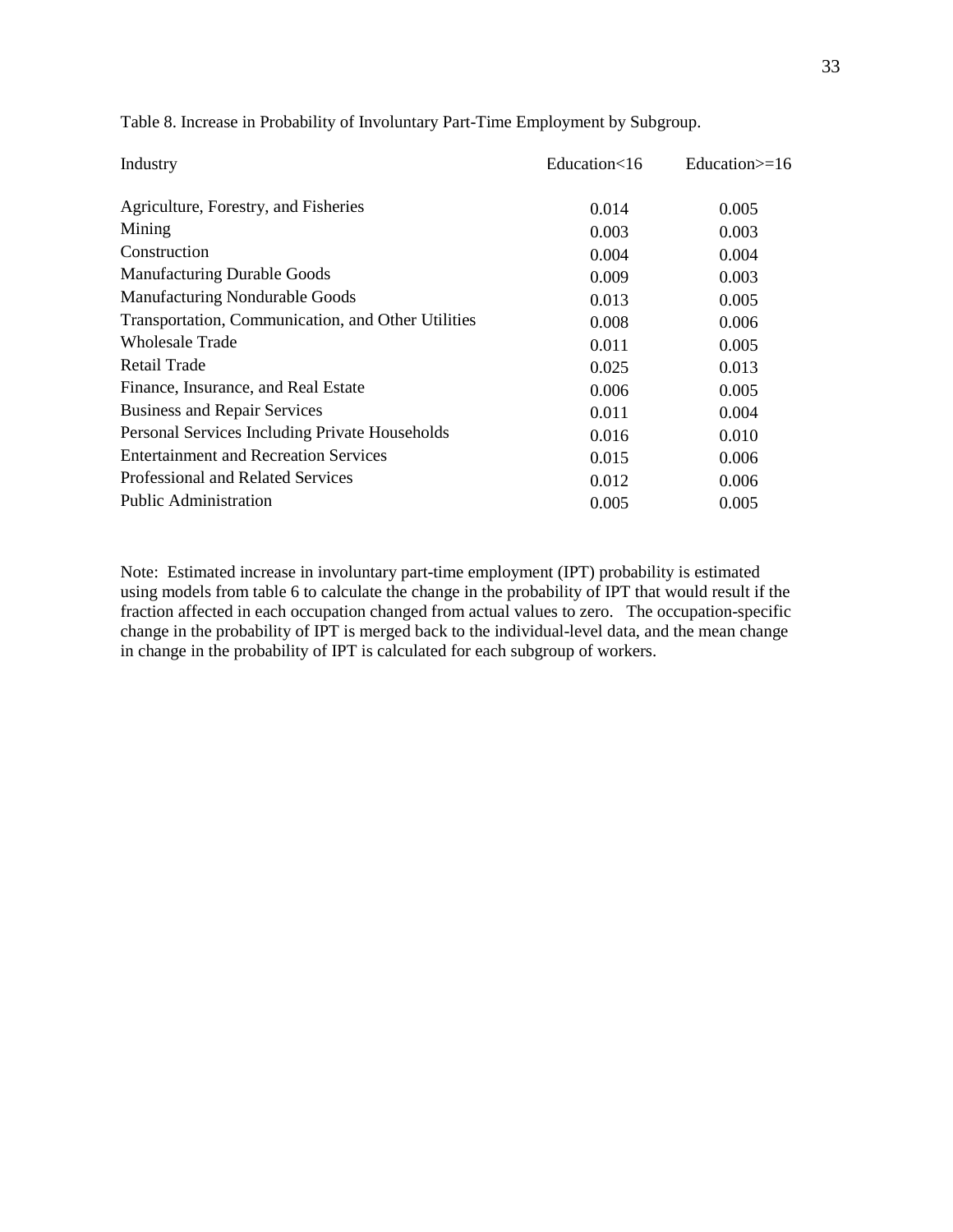

Predictions are based on a linear probability model using data from 1994-2009 controlling for economic conditions, industry,occupation, and personal characteristics of workers. Monthly predictions are converted to annual averages.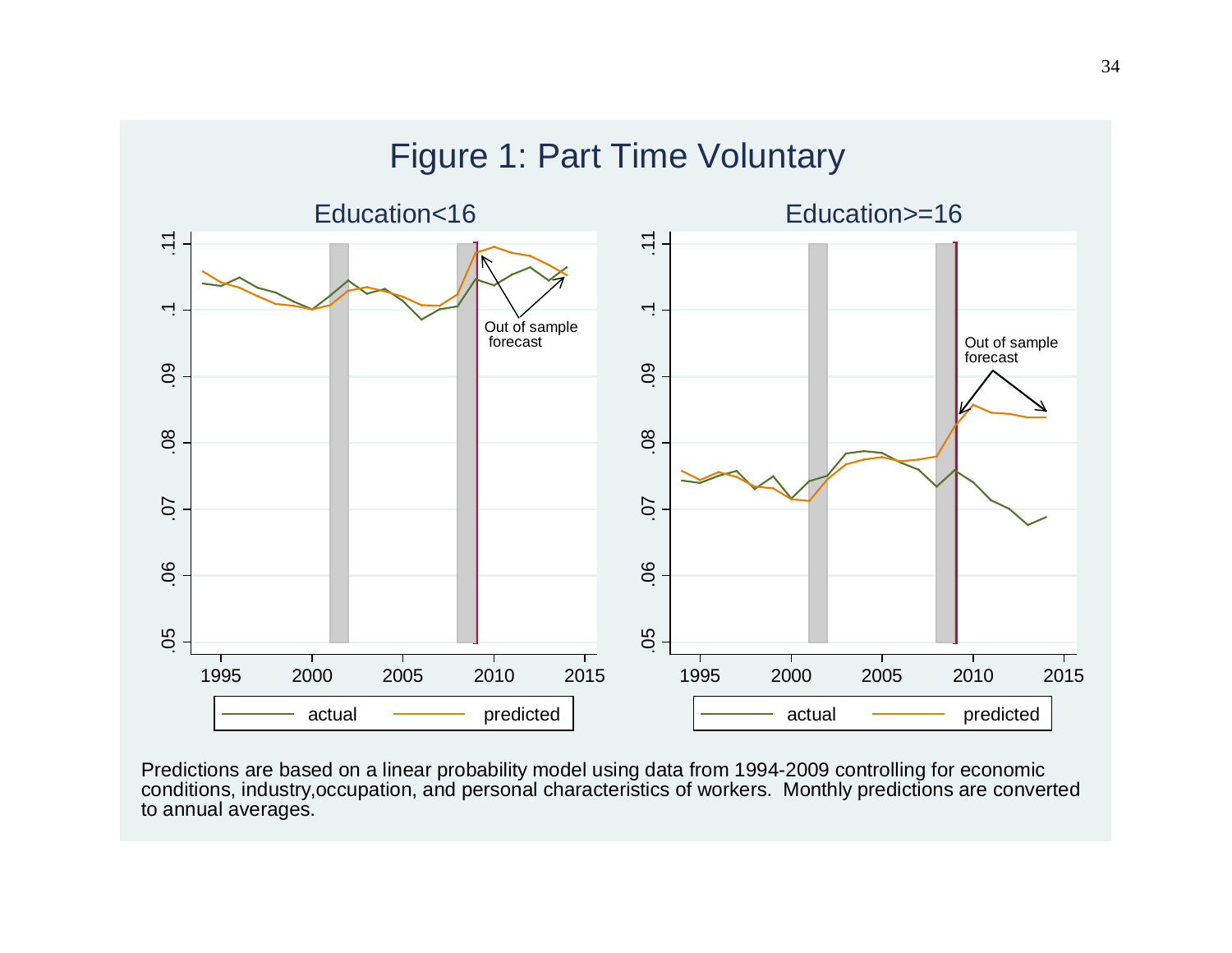

Predictions are based on a linear probability model using data from 1994-2009 controlling for economic conditions, industry,occupation, and personal characteristics of workers. Monthly predictions are converted to annual averages.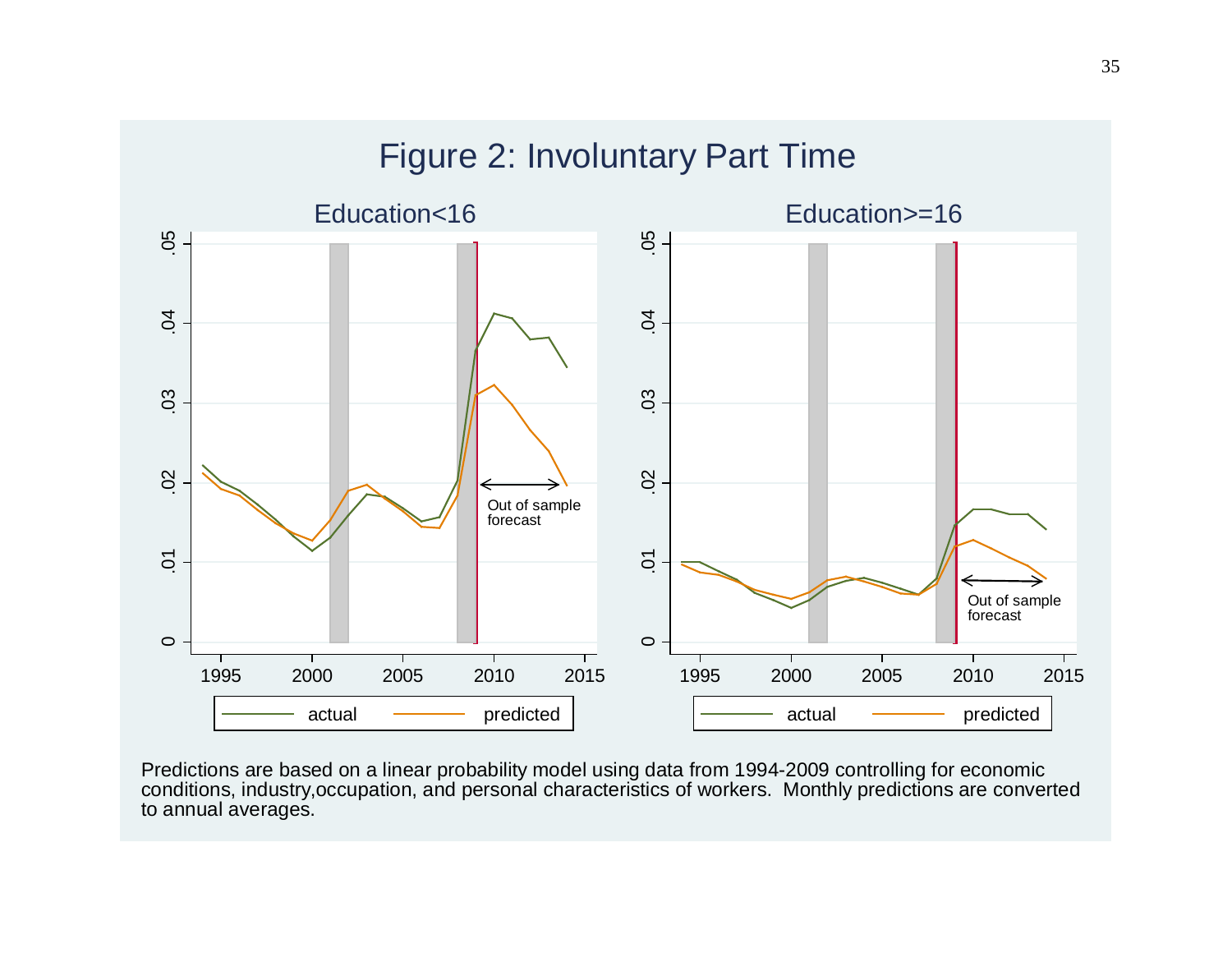

# Figure 3: Proportion of Workers Affected by Occupation

Employment weighted mean proportion affected is .160 for education <16 and .114 for education>=16.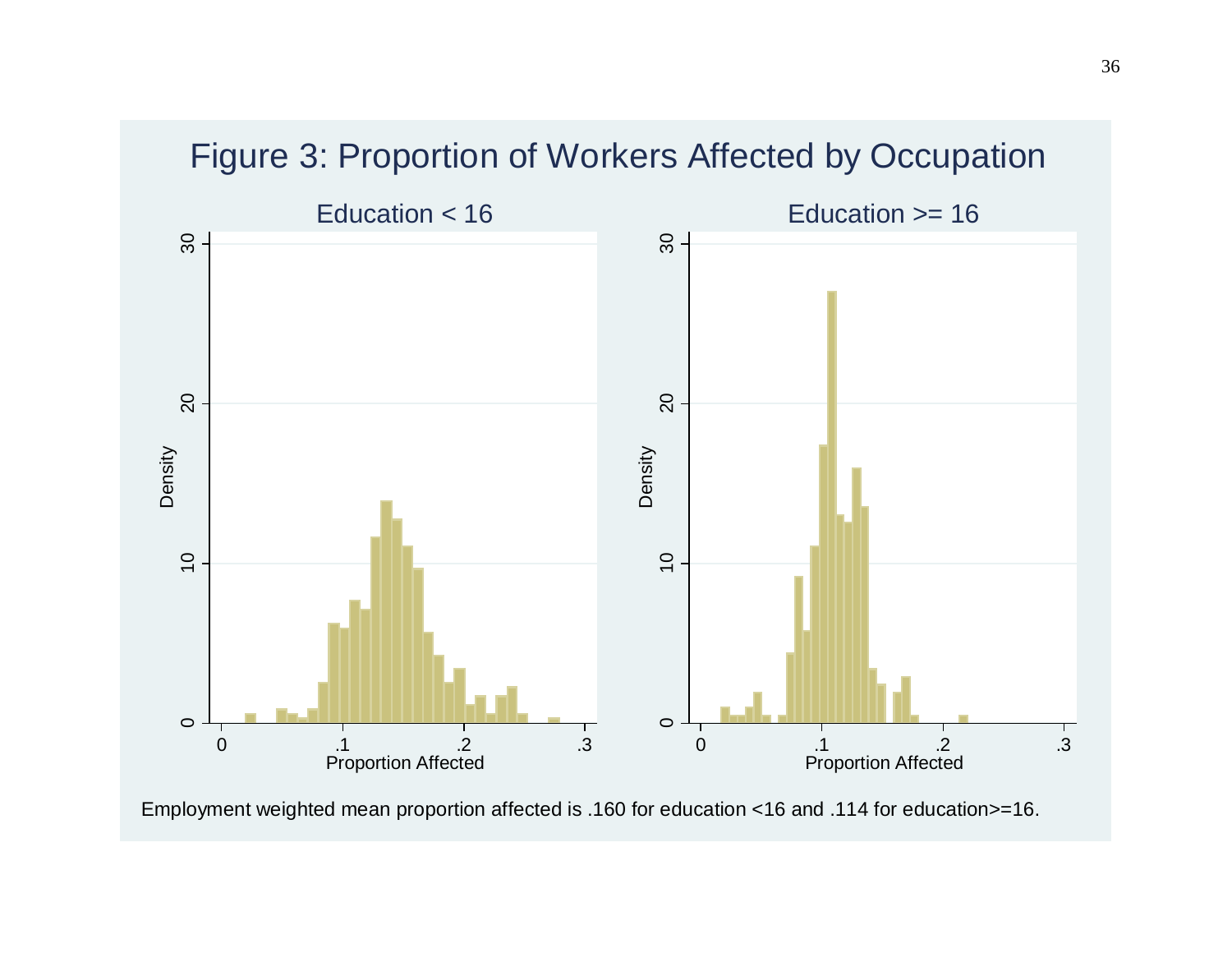



The counterfactual levels of involuntary part-time employment (IPT) without the ACA is estimated using models from table 6 to calculate the change in IPT that would result if the fraction affected in each occupation changed from actual values to zero. The 3 different counterfactuals are based on 3 different reference periods.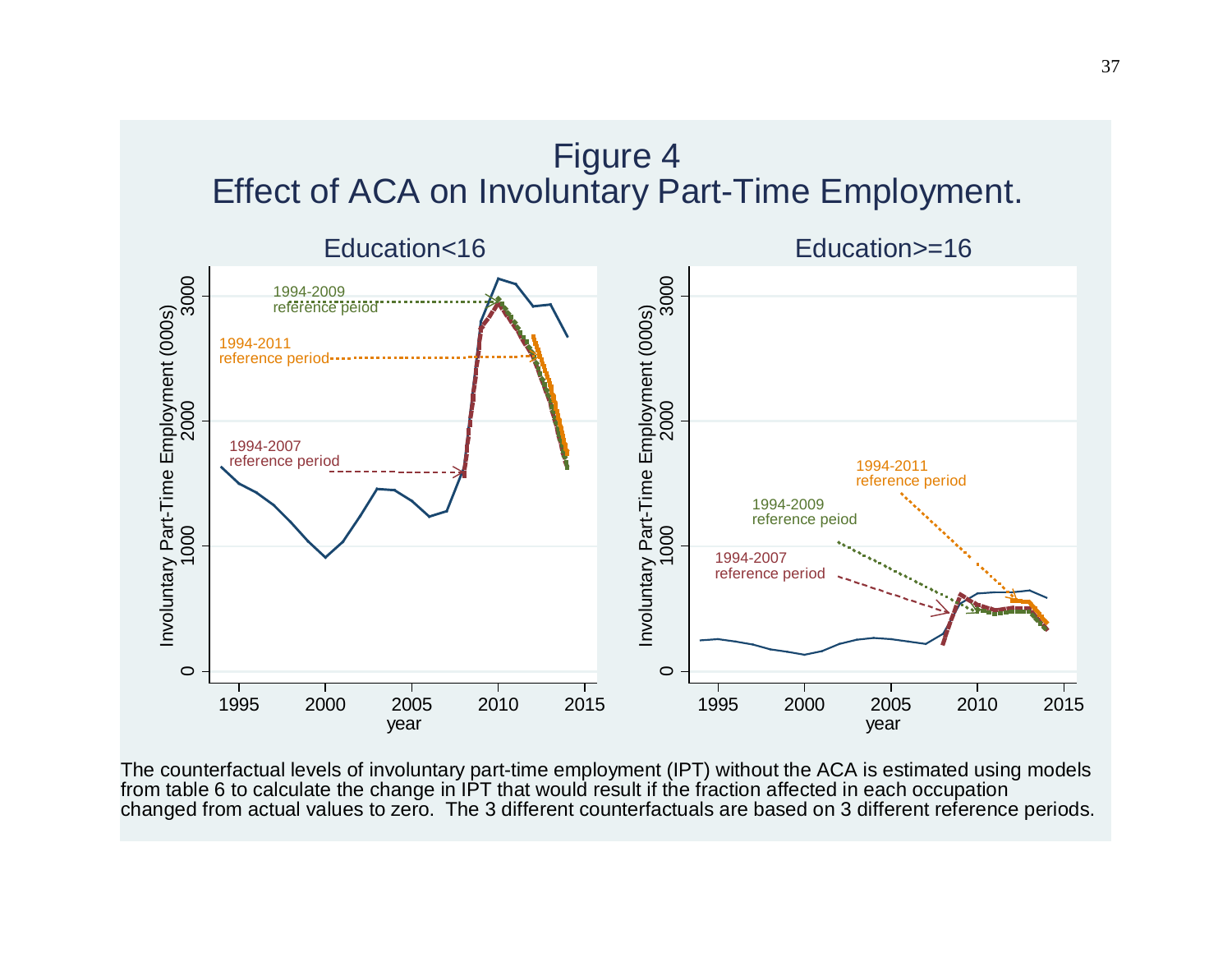**Appendix**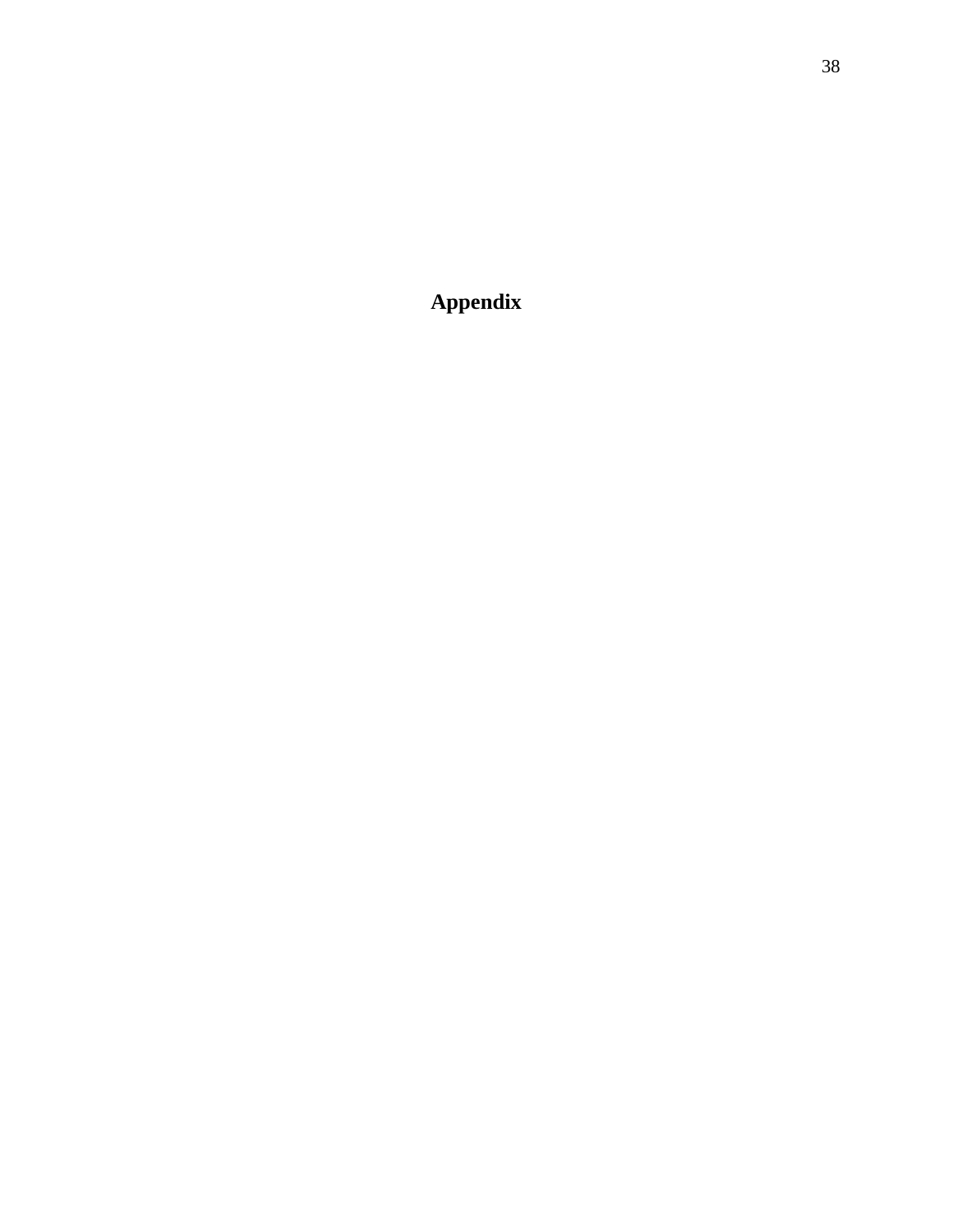|                                                | Less than 16 years of<br>education |           | 16 or more years of<br>education |           |
|------------------------------------------------|------------------------------------|-----------|----------------------------------|-----------|
| Year dummies                                   |                                    |           |                                  |           |
| 2010                                           | $-0.006$                           | $-0.006$  | $-0.001$                         | $-0.001$  |
|                                                | $(-1.74)$                          | $(-0.83)$ | $(-0.51)$                        | $(-0.55)$ |
| 2011                                           | $-0.008$                           | $-0.007$  | $-0.004$                         | 0.000     |
|                                                | $(-1.71)$                          | $(-0.99)$ | $(-1.94)$                        | (0.17)    |
| 2012                                           | $-0.011$                           | $-0.008$  | $-0.005$                         | 0.003     |
|                                                | $(-2.44)$                          | $(-1.58)$ | $(-2.08)$                        | (1.04)    |
| 2013                                           | $-0.016$                           | $-0.010$  | $-0.001$                         | 0.001     |
|                                                | $(-2.68)$                          | $(-1.69)$ | $(-0.29)$                        | (0.50)    |
| 2014                                           | $-0.018$                           | $-0.012$  | $-0.004$                         | $-0.001$  |
|                                                | $(-2.96)$                          | $(-1.68)$ | $(-1.51)$                        | $(-0.42)$ |
| <b>Fraction Affected</b>                       | 0.063                              | 0.023     | 0.008                            | 0.070     |
|                                                | (0.60)                             | (0.21)    | (0.16)                           | (1.08)    |
| Year dummies interacted with fraction affected |                                    |           |                                  |           |
| 2010 * Affected                                | 0.068                              | 0.073     | 0.013                            | 0.016     |
|                                                | (2.68)                             | (1.62)    | (0.56)                           | (0.94)    |
| 2011 * Affected                                | 0.096                              | 0.095     | 0.047                            | 0.011     |
|                                                | (3.30)                             | (2.05)    | (2.39)                           | (0.53)    |
| 2012 * Affected                                | 0.130                              | 0.111     | 0.062                            | 0.001     |
|                                                | (3.91)                             | (3.07)    | (2.74)                           | (0.07)    |
| 2013 * Affected                                | 0.175                              | 0.135     | 0.017                            | 0.008     |
|                                                | (3.95)                             | (3.09)    | (0.52)                           | (0.34)    |
| 2014 * Affected                                | 0.192                              | 0.156     | 0.046                            | 0.035     |
|                                                | (4.31)                             | (2.90)    | (1.96)                           | (1.37)    |
| Unemployment rate/100                          | $-0.212$                           | 0.239     | $-0.131$                         | 0.062     |
|                                                | $(-1.78)$                          | (1.44)    | $(-1.71)$                        | (0.66)    |
| Coincident index/100                           | 0.011                              | 0.006     | 0.007                            | 0.002     |
|                                                | (2.08)                             | (1.56)    | (1.62)                           | (0.75)    |
| Leading Index /100                             | 0.034                              | 0.014     | $-0.010$                         | 0.019     |
|                                                | (0.89)                             | (0.20)    | $(-0.35)$                        | (0.44)    |
| Fraction affected estimated by                 | Occupation                         | Industry  | Occupation                       | Industry  |
| $R^2$                                          | 0.032                              | 0.030     | 0.008                            | 0.009     |
| Sample size                                    | 8,475,646                          |           | 3,703,465                        |           |

Table A1. Determinants of Involuntary Part-Time Employment Excluding Those Working Exactly 30 hours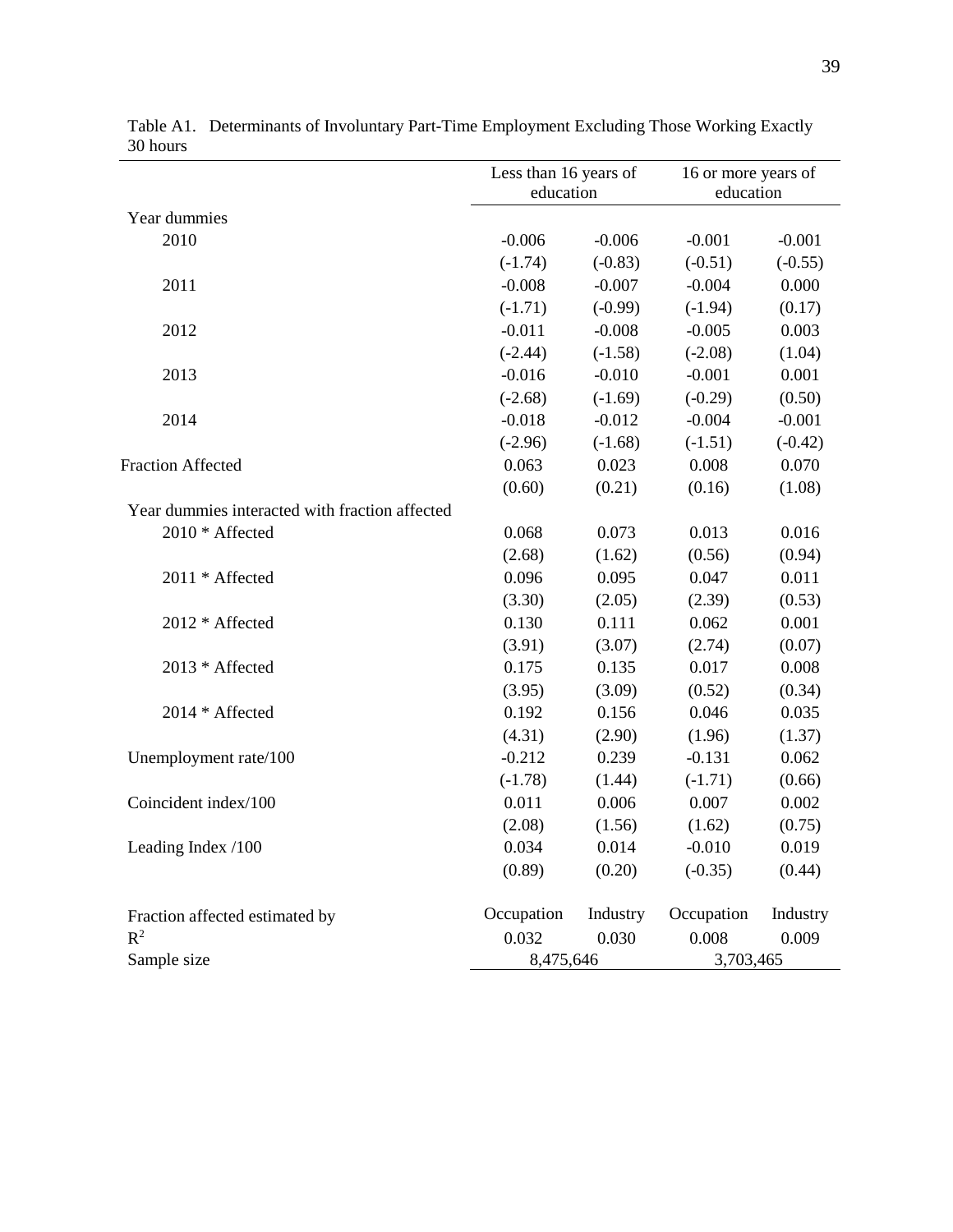| Reference period | 1994-2007 | 1994-2009                     | 1994-2011 |
|------------------|-----------|-------------------------------|-----------|
|                  |           | $\leq$ 16 years of education  |           |
| 2008             | 75.5      |                               |           |
| 2009             | 57.5      |                               |           |
| 2010             | 194.2     | 156.1                         |           |
| 2011             | 352.2     | 319.8                         |           |
| 2012             | 404.7     | 378.8                         | 240.3     |
| 2013             | 787.8     | 764.9                         | 639.6     |
| 2014             | 1,069.0   | 1,056.5                       | 951.2     |
| 2010-2014 change | 874.8     | 900.4                         |           |
|                  |           | 16 or more years of education |           |
| 2008             | 75.1      |                               |           |
| 2009             | $-72.2$   |                               |           |
| 2010             | 90.3      | 126.5                         |           |
| 2011             | 145.6     | 176.8                         |           |
| 2012             | 126.6     | 154.8                         | 70.5      |
| 2013             | 148.2     | 168.9                         | 95.8      |
| 2014             | 252.6     | 265.5                         | 200.3     |
| 2010-2014 change | 162.3     | 139.0                         |           |

Table A2. Estimated Increase in Involuntary Part-Time Employment with Alternative Reference Periods.

Note: These results are based on a replication of the methodology used in table 7 but with different reference periods for estimating the increase in IPT. All employment estimates are in 1000s.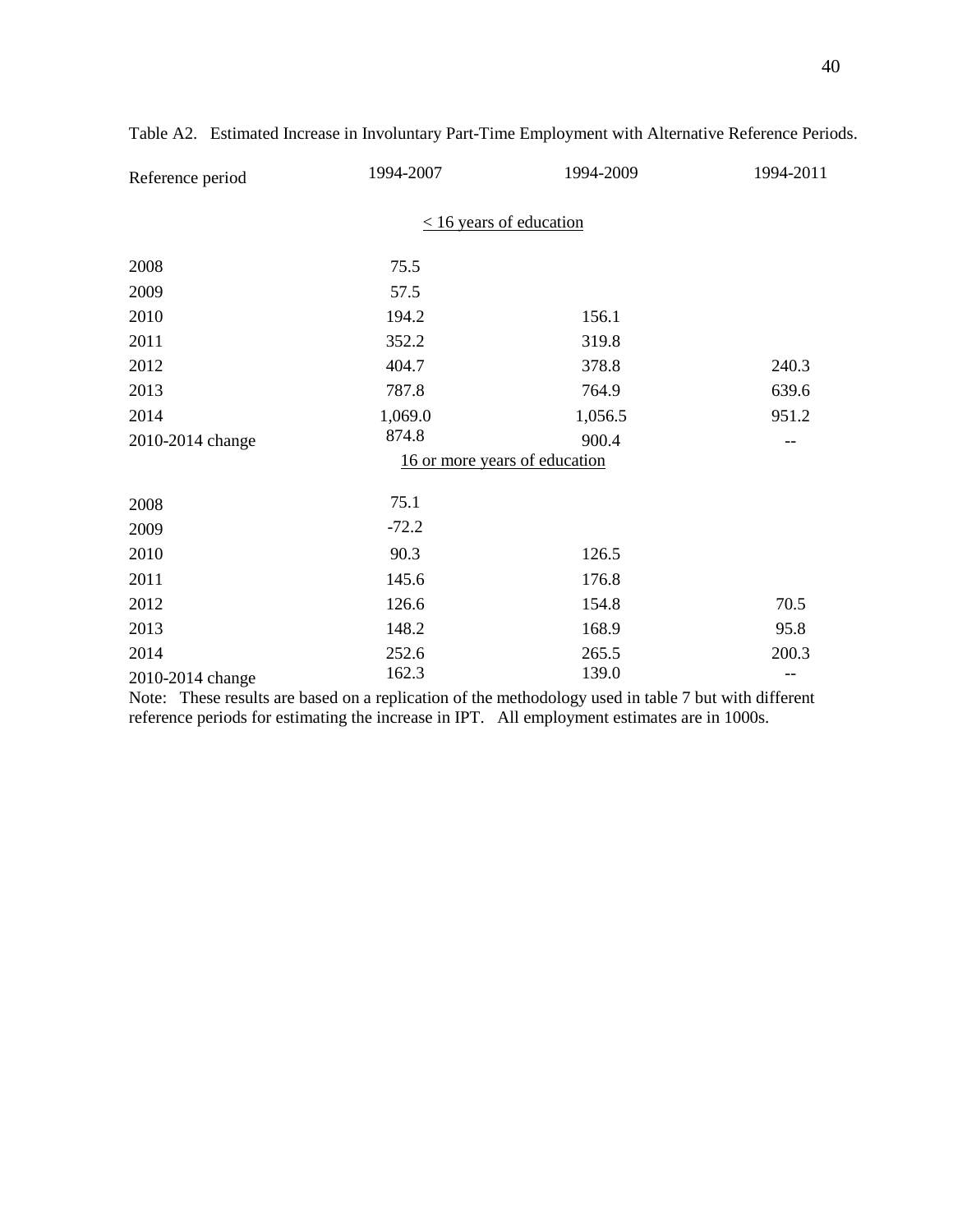| Variable                 |           | 2010      |           | 2011      |              | 2012      |           | 2013      |           | 2014      |
|--------------------------|-----------|-----------|-----------|-----------|--------------|-----------|-----------|-----------|-----------|-----------|
|                          |           |           |           |           | Education<16 |           |           |           |           |           |
| <b>Fraction Affected</b> | 0.008     | 0.008     | 0.019     | 0.019     | 0.013        | 0.014     | 0.038     | 0.039     | 0.049     | 0.051     |
|                          | (0.65)    | (0.64)    | (1.20)    | (1.21)    | (0.97)       | (1.02)    | (2.57)    | (2.72)    | (2.80)    | (2.89)    |
| Wage/10                  | $-0.002$  | $-0.002$  | $-0.004$  | $-0.004$  | $-0.005$     | $-0.006$  | $-0.008$  | $-0.008$  | $-0.009$  | $-0.010$  |
|                          | $(-2.30)$ | $(-1.89)$ | $(-2.58)$ | $(-2.27)$ | $(-3.59)$    | $(-3.68)$ | $(-5.84)$ | $(-5.72)$ | $(-5.02)$ | $(-5.25)$ |
| Affect* Wage/10          | $-0.016$  | $-0.013$  | $-0.023$  | $-0.018$  | $-0.056$     | $-0.047$  | $-0.077$  | $-0.062$  | $-0.113$  | $-0.098$  |
|                          | $(-0.90)$ | $(-0.74)$ | $(-1.03)$ | $(-0.86)$ | $(-2.71)$    | $(-1.81)$ | $(-3.33)$ | $(-3.02)$ | $(-3.90)$ | $(-3.75)$ |
| <b>RTI/100</b>           |           | 0.013     |           | $-0.001$  |              | $-0.032$  |           | $-0.032$  |           | $-0.042$  |
|                          |           | (0.57)    |           | $(-0.03)$ |              | $(-0.86)$ |           | $(-1.24)$ |           | $(-1.34)$ |
| Wage $*$ RTI/100         |           | $-0.020$  |           | $-0.033$  |              | $-0.067$  |           | $-0.111$  |           | $-0.120$  |
|                          |           | $(-0.29)$ |           | $(-0.49)$ |              | $(-0.73)$ |           | $(-1.45)$ |           | $(-1.21)$ |
| Constant                 | 0.003     | 0.003     | 0.004     | 0.004     | 0.005        | 0.004     | 0.006     | 0.006     | 0.007     | 0.007     |
|                          | (5.30)    | (5.20)    | (6.05)    | (5.75)    | (6.67)       | (6.72)    | (9.73)    | (9.39)    | (9.22)    | (9.00)    |
| <b>Observations</b>      | 403       | 403       | 403       | 403       | 403          | 403       | 403       | 403       | 403       | 403       |
| $R^2$                    | 0.050     | 0.052     | 0.116     | 0.116     | 0.192        | 0.195     | 0.373     | 0.378     | 0.476     | 0.481     |

Table A3. The Effect of Proportion Affected, Routine Task Index, and Hourly Wage on Growth in Involuntary Part-Time Employment.